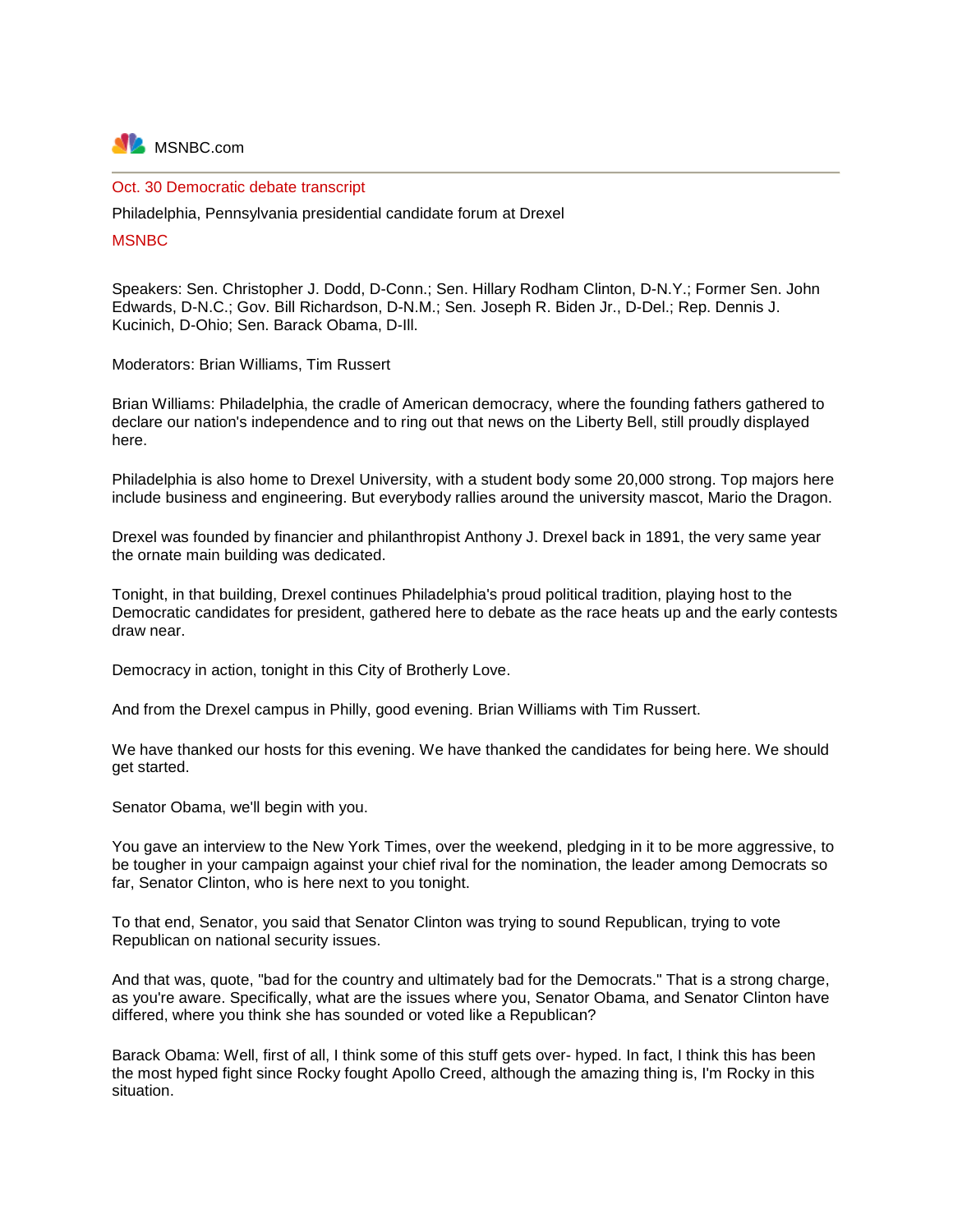# (Laughter)

But, look, we have big challenges. We're at war. The country is struggling with issues like rising health care.

We've got major global challenges like climate change. And that's going to require big, meaningful change. And I'm running for president because I think that the way to bring about that change is to offer some sharp contrasts with the other party.

I think it means that we bring people together to get things done. I think it means that we push against the special interests that are holding us back. And most importantly, I think it requires us to be honest about the challenges that we face.

It does not mean, I think, changing positions whenever it's politically convenient. And Senator Clinton, in her campaign, I think has been for NAFTA previously. Now she's against it. She has taken one position on torture several months ago, and then most recently has taken a different position.

She voted for a war, to authorize sending troops into Iraq, and then later said this was a war for diplomacy.

I don't think that it -- now, that may be politically savvy, but I don't think that it offers the clear contrast that we need. I think what we need right now is honesty with the American people about where we would take the country. That's how I'm trying to run my campaign. That's how I will be as president.

Tim Russert: Senator Clinton, rebuttal?

Hillary Clinton: Well, I don't think the Republicans got the message that I'm voting and sounding like them.

If you watched their debate last week, I seemed to be the topic of great conversation and consternation. And that's for a reason -- because I have stood against George Bush and his failed policies.

They want to continue the war in Iraq; I want to end it. The Republicans are waving their sabers and talking about going after Iran. I want to prevent a rush to war.

On every issue from health care for children to an energy policy that puts us on the right track to deal with climate change and make us more secure, I have been standing against the Republicans, George Bush and Dick Cheney, and I will continue to do so. And I think Democrats know that.

Williams: Senator, thank you.

#### Tim Russert?

Russert: Senator Edwards, you issued a press release, your campaign, and the headline is "Edwards to

Clinton: American people deserve the truth, not more doubletalk on Iran."

What doubletalk are you suggesting that Senator Clinton has been engaging in on Iran?

John Edwards: First, good evening. It is wonderful to be here.

Let me talk a little bit about what I see as the choice the voters have. I think that from my perspective, President Bush over the last seven years has destroyed the trust relationship America and its president.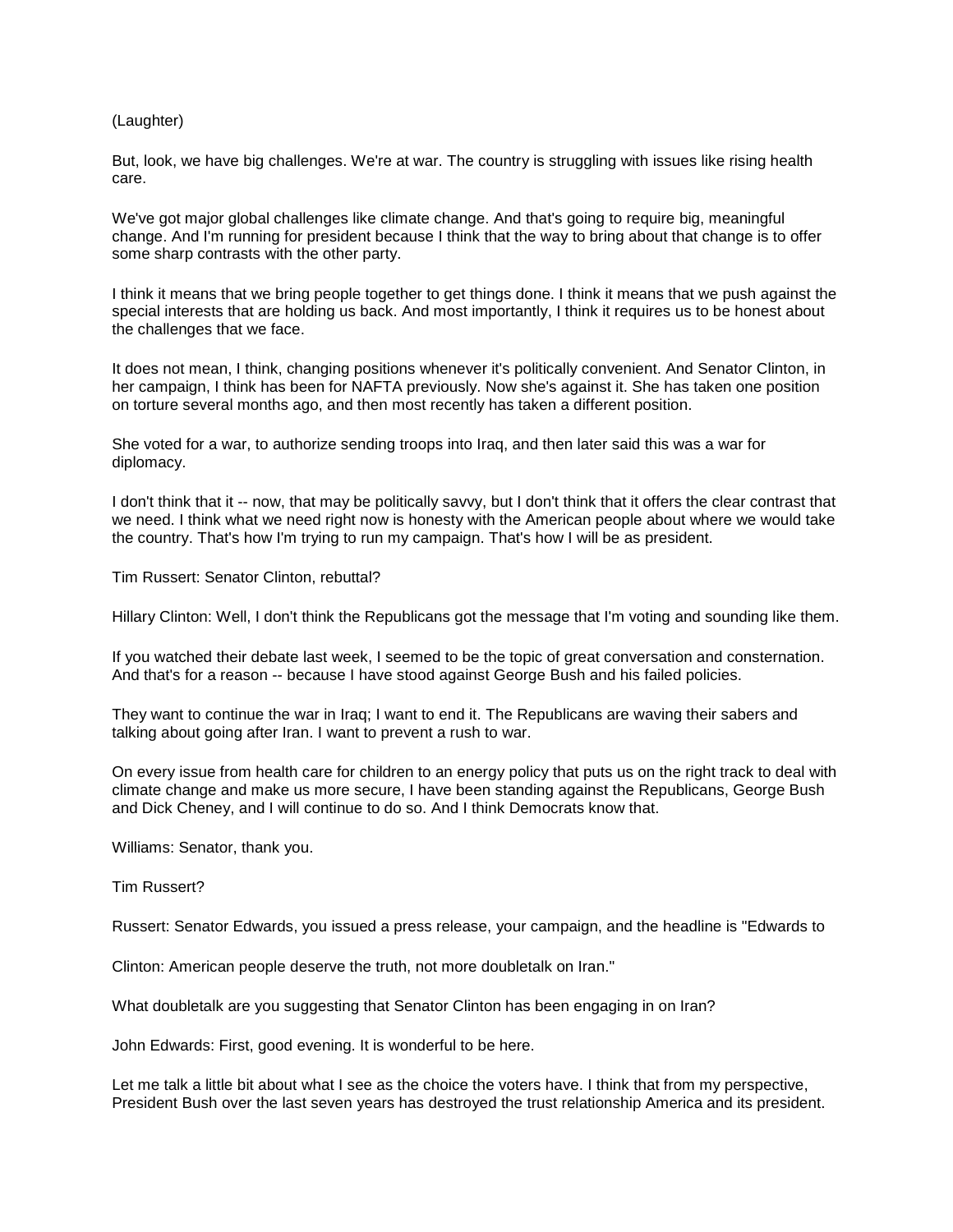In fact, I think he has destroyed the trust relationship between the president of the United States and the rest of the world.

I think it is crucial for Democratic voters and caucus-goers to determine who they can trust, who's honest, who is sincere, who has integrity.

And I think it's fair in that regard to look at what people have said. Senator Clinton says that she believes she can be the candidate for change, but she defends a broken system that's corrupt in Washington, D.C.

She says she will end the war, but she continues to say she'll keep combat troops in Iraq and continue combat missions in Iraq.

To me, that's not ending the war, that's a continuation of the war.

She says she'll stand up to George Bush on Iran. She just said it again. And, in fact, she voted to give George Bush the first step in moving militarily on Iran -- and he's taken it. Bush and Cheney have taken it. They have now declared the Iranian Revolutionary Guard a terrorist organization and a proliferator of weapons of mass destruction.

I think we have to stand up to this president.

And then, finally, she said in our last debate that she was against any changes on Social Security - benefits, retirement aid, or raising the cap on the Social Security tax -- but apparently, it's been reported that she said privately something different than that.

And I think the American people, given this historic moment in our country's history, deserve a president of the United States that they know will tell them the truth, and won't say one thing one time and something different at a different time.

Russert: You stand behind the word "doubletalk"?

Edwards: I do.

Russert: Senator Clinton?

Clinton: Well, I think that anyone who has looked at my record of 35 years fighting for women and children and people who feel invisible and left out in this country knows my record. I fought for expanded education and health care in Arkansas. I helped to bring health care to six million children while in the White House.

And now in the Senate, I've been standing up against the Republicans and everything from preventing them from privatizing Social Security to standing up against President Bush's veto of children's health. You know, I have a long record of standing up and fighting. And I take on the special interests. I've been taking them on for many years.

And I think all you have to do is go back and read the media to know that.

But, on specific issues, I've come out with very specific plans. With respect to Social Security, I do have a plan. It's called, "start with fiscal responsibility." That's what we were doing in the 1990s, and we had Social Security on a much better path than it is today because of the irresponsible spending policies of George Bush and the Republican Congress.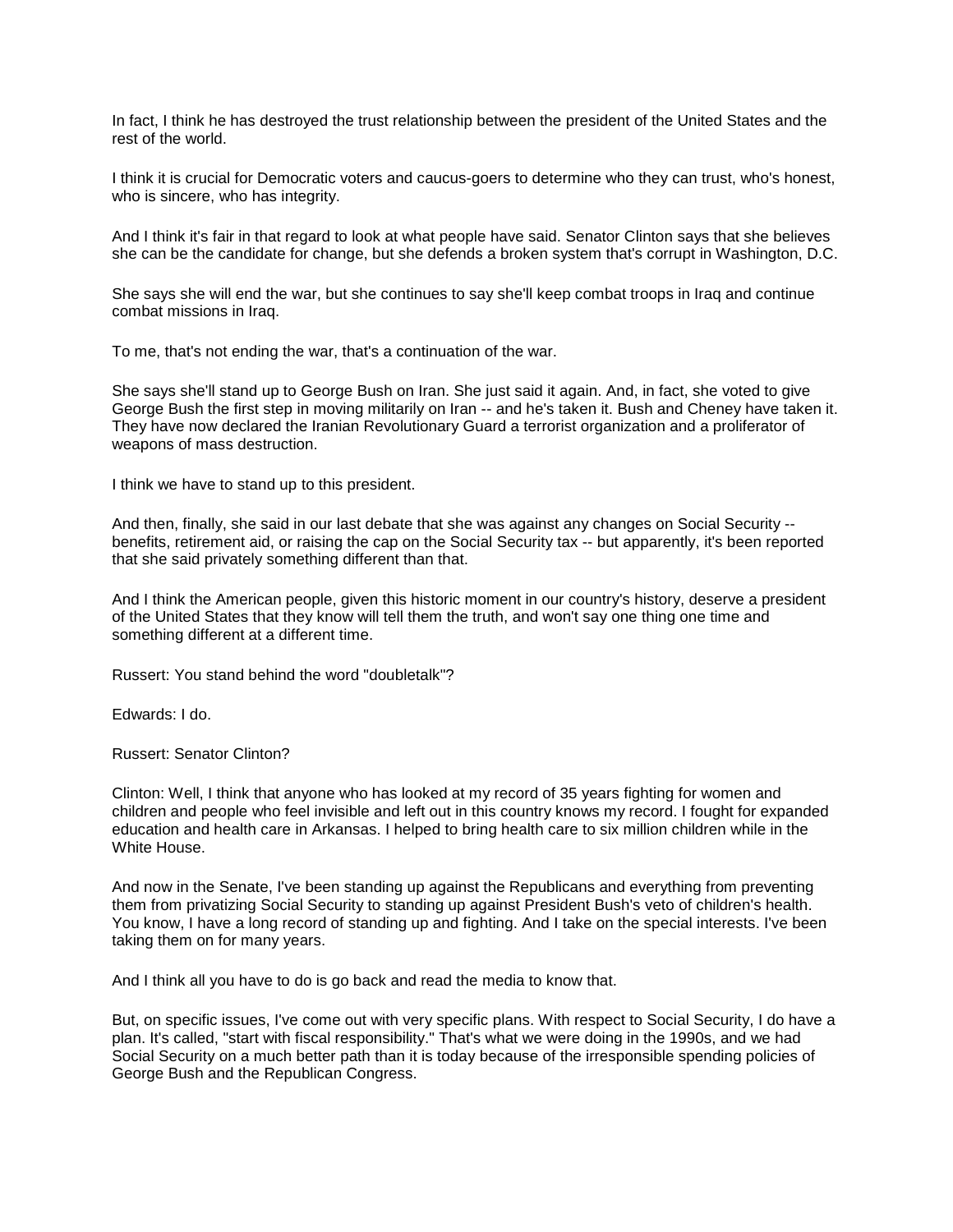If there are some of the long-term challenges that we need to address, let's do it in the context of having fiscal responsibility, and then let's put together a bipartisan commission and look at how we're going to deal with these long-term challenges. But I am not going to balance Social Security on the backs of seniors and hardworking middle-class Americans.

Let's start taking the tax cuts away from the wealthy, let's take away the no-bid contracts from Halliburton before we start imposing a trillion-dollar tax increase on the elderly and on middle- class workers. I don't think that's necessary, so I have a very specific plan. My friends may not agree with it, but I've been saying it and talking about it for many months.

Russert: We're going to get to Social Security in a little bit, but I want to stay on Iran, Senator Clinton.

As you know, you voted for the Kyl-Lieberman amendment, the only member of the stage here who did that.

Senator, Jim Webb of Virginia said it is for all practical purposes mandating the military option, that it is a clearly worded sense of Congress that could be interpreted as a declaration of war.

Why did you vote for that amendment which would -- calls upon the president to structure our military forces in Iraq with regard to the capability of Iran?

Clinton: Well, first of all, I am against a rush to war. I was the first person on this stage and one of the very first in the Congress to go to the floor of the Senate back in February and say George Bush had no authority to take any military action in Iran.

Secondly, I am not in favor of this rush for war, but I'm also not in favor of doing nothing.

Iran is seeking nuclear weapons. And the Iranian Revolutionary Guard is in the forefront of that, as they are in the sponsorship of terrorism.

So some may want a false choice between rushing to war, which is the way the Republicans sound -- it's not even a question of whether, it's a question of when and what weapons to use -- and doing nothing.

I prefer vigorous diplomacy. And I happen to think economic sanctions are part of vigorous diplomacy. We used them with respect to North Korea. We used them with respect to Libya.

And many of us who voted for that resolution said that this is not anything other than an expression of support for using economic sanctions with respect to diplomacy.

You know, several people who were adamantly opposed to the war in Iraq, like Senator Durbin, voted the same way I did, and said at the time that if he thought there was even the pretense that could be used from the language in that nonbinding resolution to give George Bush any support to go to war, he wouldn't have voted for it. Neither would I.

So we can argue about what is a nonbinding sense of the Senate, and I think that we are missing the point, which is we've got to do everything we can to prevent George Bush and the Republicans from doing something on their own to take offensive military action against Iran.

I am prepared to pass legislation with my colleagues who are here in the Congress to try to get some Republicans to join us, to make it abundantly clear that sanctions and diplomacy are the way to go. We reject and do not believe George Bush has any authority to do anything else.

Russert: Senator Dodd, you said that bill was a justification for war in Iran.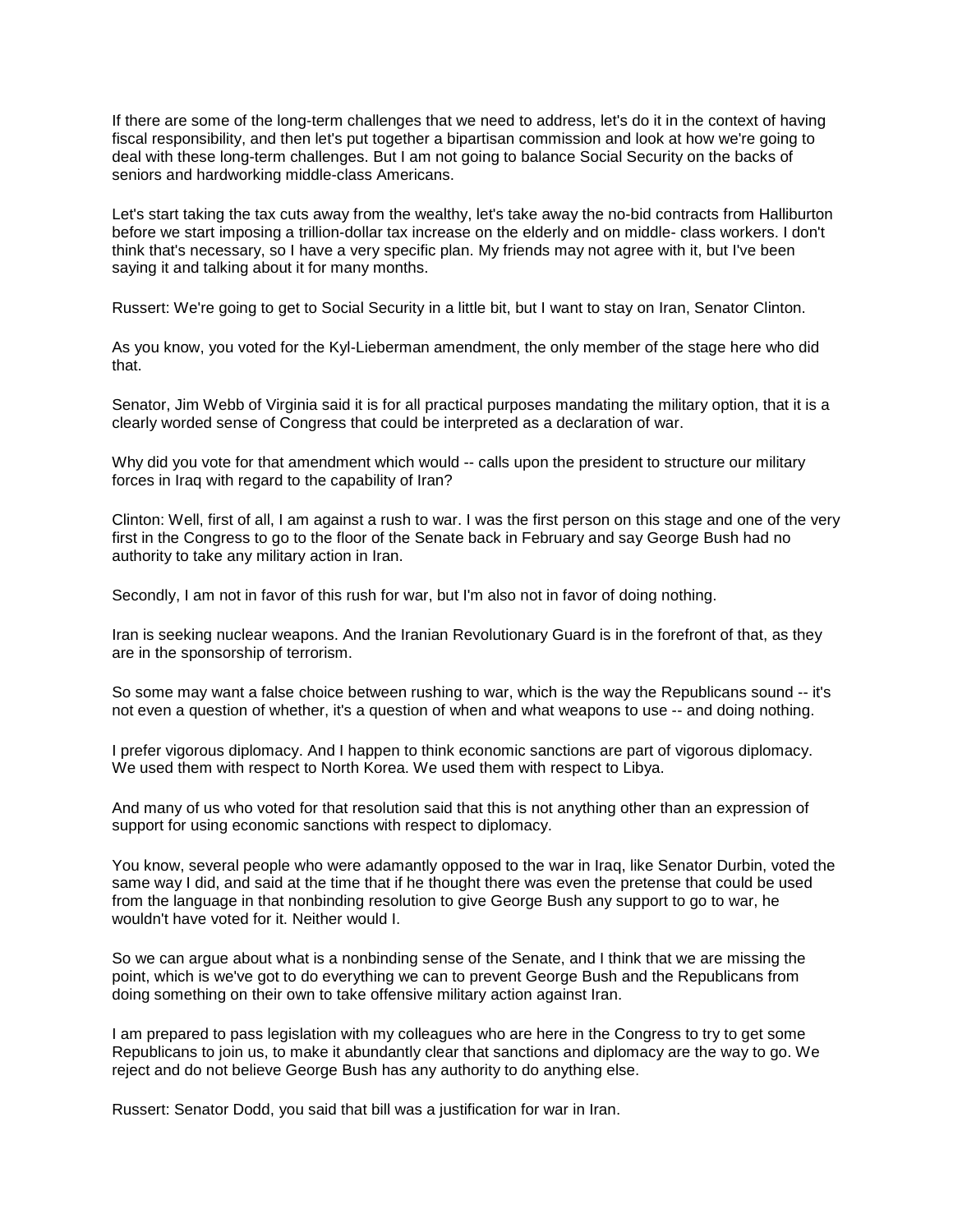Chris Dodd: Well, Tim, I believe that this issue is going to come back to haunt us. We all learned, some of here painfully, back in 2002, that by voting for an authorization regarding Iraq, that despite the language of that resolution which called for diplomacy at the time, this administration used that resolution, obviously, to pursue a very aggressive action in Iraq.

I'm in a view here, what you didn't learn back in '02, you should've learned by now. And you don't just have to listen to this resolution. There's been a series of drumbeats by this administration, by Dick Cheney, by the president, by others, clearly pointing in a direction that would call for military action in Iran.

It is a dangerous view, in my view. And therefore, I thought it was incumbent upon us. It was interesting that people like Dick Lugar, the former Republican chairman of the Foreign Relations Committee, Chuck Hagel of Nebraska -- Republicans who also had serious reservations and voted against that resolution the other day on September 26th.

I'm very concerned that we're going to see those 76 votes come back, being waved in front of us here as a justification when the Bush administration decides to take military action in Iran.

So it was a moment -- it's a critical moment, when I think leadership is called for here. If you're going to seek the leadership of our country, this is the most serious time in a generation. You have an ascending China. You have an Iranian that's ambitious to acquire nuclear weapons. You have, obviously, a \$4 trillion economy that's in trouble, a health care crisis in this country, energy and other issues that are going to confront the next president.

Good judgment and leadership at critical moments must be a part of this debate and discussion. That was a critical moment and the wrong decision was made, in my view.

Russert: Senator Biden, do you agree with Senator Webb: It was, de facto, a declaration of war?

Joe Biden: Well, I think it can be used as declaration. Look, we have a problem in the Senate -- and I'm not just directing this at Hillary; there were 75 other people who voted with her; we are in the minority - that there are consequences for what we do.

And it's not even about going to war. Let's look at what happened from the moment that vote took place. Oil prices went up to \$90 a barrel.

Who benefits from that? All this talk of war, all this talk of declaring people to be terrorists droves up the price of oil.

Secondly, we have emboldened Bush, at a minimum, his talk of world war III -- totally irresponsible talk. We've emboldened him, Tim, to be able to move, if he chooses to move.

They're terrorists. The fact that they're terrorists on one side of the border or the other, we just declare them terrorists. That gives him the color of right to move against them.

Thirdly, this has incredible consequences for Afghanistan and Pakistan. Nobody talks about this. The 75 of our colleagues don't understand. We have no driven, underground, every moderate in Pakistan and in Afghanistan.

This literally -- literally puts Karzai, as well as Musharraf in jeopardy. The notion is it plays into this whole urban legend that America's on a crusade against Islam.

This was bad -- if nothing else happens; not another single thing -- this was bad policy. The president had the ability to do everything that that amendment -- that resolution called for without us talking to it.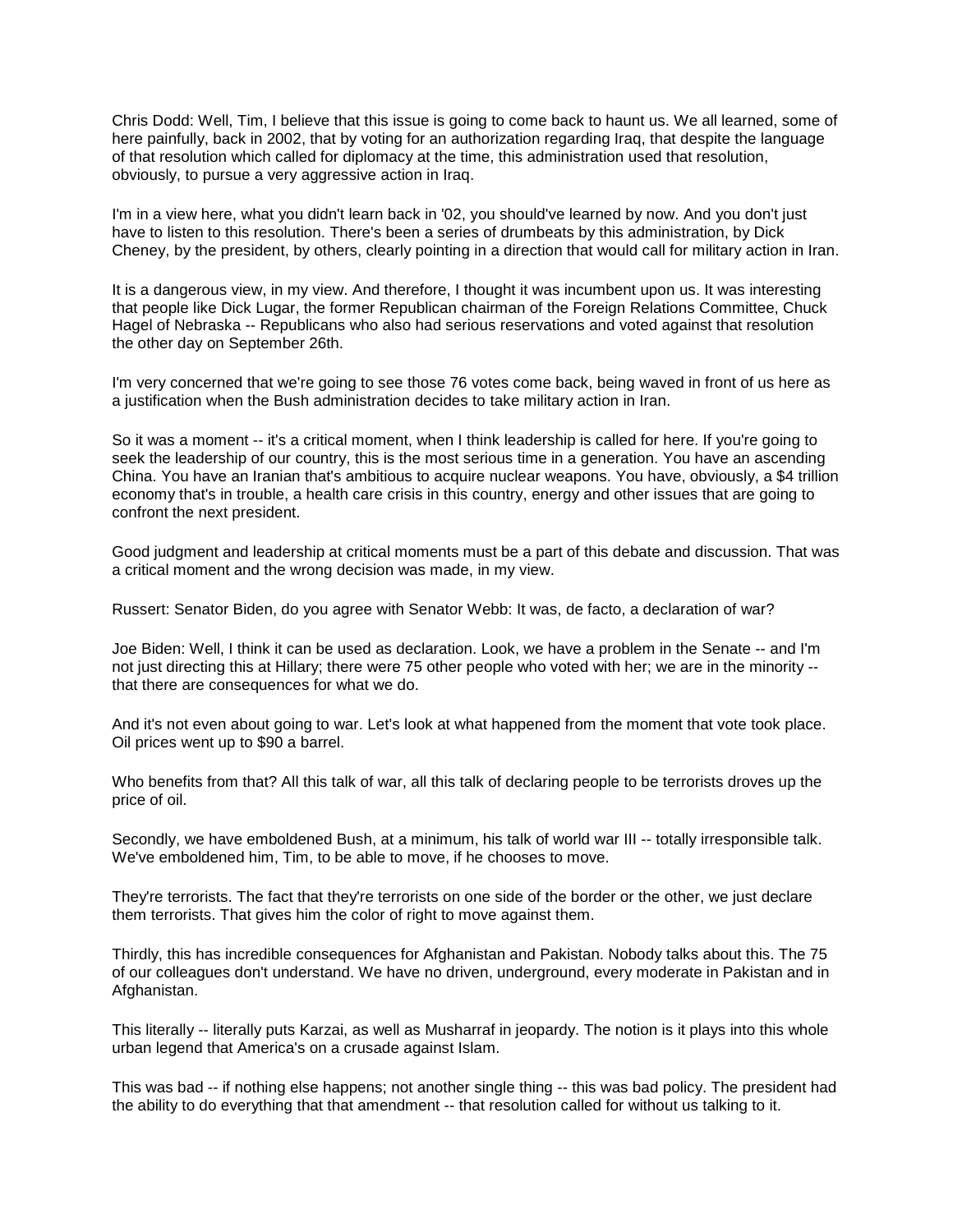And all it has done is hurt us. Even if not another single action is taken, actions have consequences. Big nations can't bluff.

Williams: Senator Obama, let's get at this another way. "Red line" is the current expression of the moment where Iran is concerned in Washington. What would your red line be concerning when to, if to attack Iran? What would make it crystal-clear in your mind that the United States should attack Iran?

Obama: I don't think we should be talking about attacking Iran at this point for some of the reasons that Chris and Joe just talked about. Look, we have been seeing, during the Republican debates, the drum beat of war. The president has been talking about World War III.

That is a continuation of the kinds of foreign policy that rejects diplomacy and sees military action as the only tool available to us to influence the region.

And what we should be doing is reaching out aggressively to our allies, but also talking to our enemies and focusing on those areas where we do not accept their actions, whether it be terrorism or developing nuclear weapons, but also talking to Iran directly about the potential carrots that we can provide in terms of them being involved in the World Trade Organization, or beginning to look at the possibilities of diplomatic relations being normalized.

We have not made those serious attempts. This kind of resolution does not send the right signal to the region. It doesn't send the right signal to our allies or our enemies.

And, as a consequence, I think over the long term, it weakens our capacity to influence Iran.

Now, there may come a point where those measures have been exhausted and Iran is on the verge of obtaining a nuclear weapon, where we have to consider other options. But we shouldn't talk about those options now, when we haven't even tried what would be a much more effective approach.

Williams: Same question to Senator Clinton. What would be your red line?

Clinton: Well, first of all, we have to try diplomacy, and I see economic sanctions as part of diplomacy. We have used it with other very difficult situations -- like Libya, like North Korea. I think that what we're trying to do here is put pressure on the Bush administration. Joe is absolutely right. George Bush can do all of this without anybody. You know, that is the great tragedy and that's why we've got to rein him in, and that's why we need Republican support in the Congress to help us do so.

I invite all of our colleagues to pass something immediately that makes it very clear: He has no authority and we will not permit him to go take offensive action against Iran. But what we're trying to do is push forward on vigorous diplomacy. That has been lacking. I believe we should be engaged in diplomacy right now with the Iranians.

Everything should be on the table, not just their nuclear program. I've been advocating this for several years. I believe it strongly.

But I also think when you go to the table to negotiate with an adversarial regime, you need both carrots and sticks. The Revolutionary Guard is deeply involved in the commercial activities of Iran. Having those economic sanctions hanging over their heads gives our negotiators one of the set of sticks that we need to try to make progress in dealing with a very complicated situation.

Everybody agrees up here that President Bush has made a total mess out of the situation with Iran. What we're trying to do is to sort our way through to try to put diplomacy, with some carrots and some sticks, into the mix and get the president to begin to do that.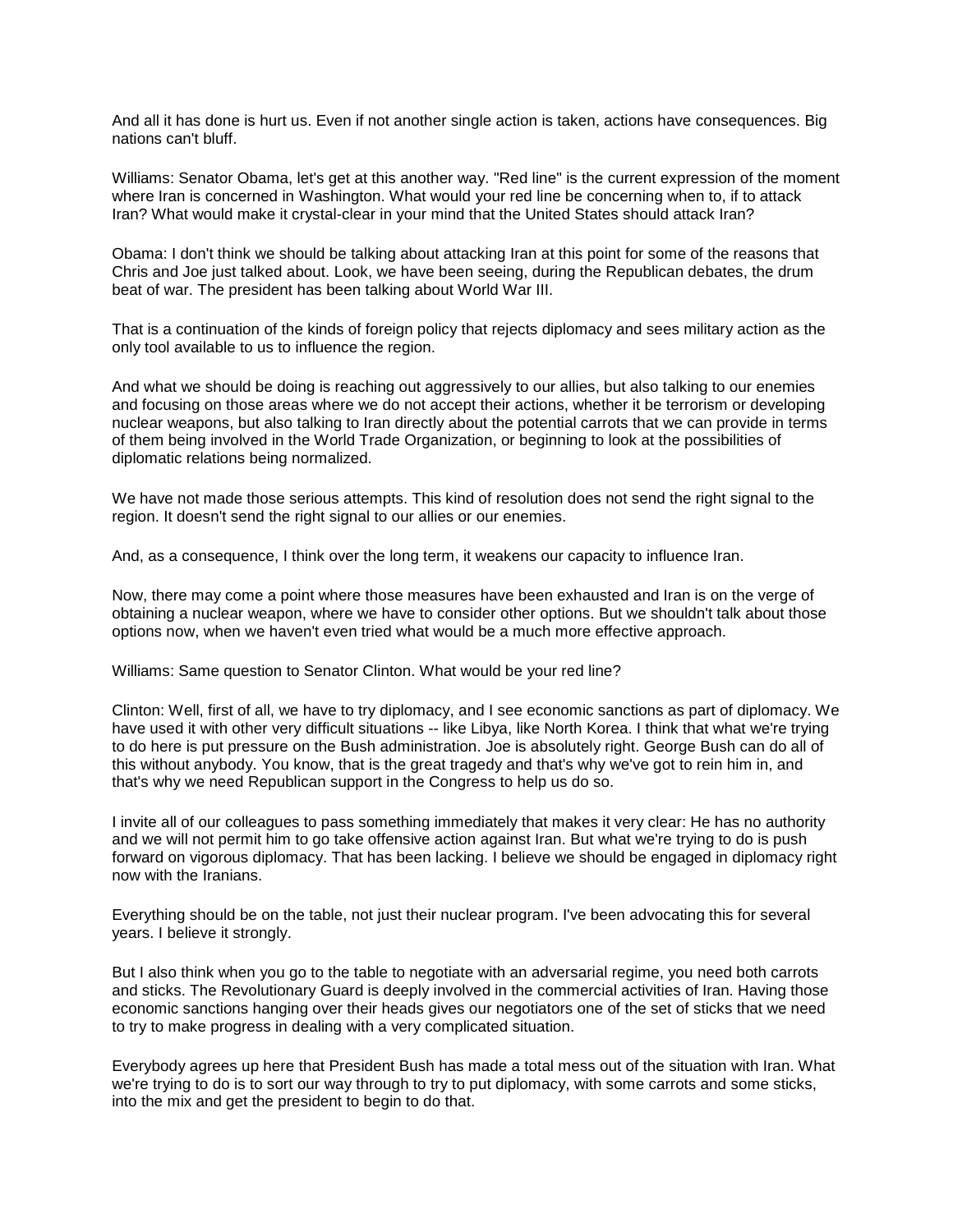Williams: Respectfully, Senator, same question though: Do you have a threshold, a red line beyond which...

Clinton: I want to start diplomacy. I -- you know, I am not going to speculate about when or if they get nuclear weapons.

We're trying to prevent them from getting so. We're not, in my view, rushing to war. We should not be doing that, but we shouldn't be doing nothing, and that means we should not let them acquire nuclear weapons. And the best way to prevent that is a full court press on the diplomatic front.

Williams: I've noted all of our candidates want in on this.

Senator Edwards, you next.

Edwards: Thank you very much.

Well, I just listened to what Senator Clinton said and she said she wanted to maximize pressure on the Bush administration. So the way to do that is to vote yes on a resolution that looks like it was written, literally, by the neo-cons.

I mean, has anyone read this thing? I mean, it literally gave Bush and Cheney exactly what they wanted. It didn't just give them what they wanted. They acted on it.

A few weeks later, they declared the Iranian Revolutionary Guard a terrorist organization, and -- this is going to sound very familiar -- remember from Iraq? The prelude to Iraq? -- proliferators of weapons of mass destruction.

The way you put pressure on this administration is you stand up to them; you say no.

A lot of us on this stage have learned our lessons the hard way, that you give this president an inch and he will take a mile. And this is about such an important issue, and we have to stand up to this president. We need to make it absolutely clear that we have no intention of letting Bush, Cheney or this administration invade Iran because they have been rattling the saber over and over and over.

And what this resolution did, written literally in the language of the neo-cons, is it enables this president to do exactly what he wants to do. He continues to march forward. He continues to say this is a terrorist organization. He continues to say these are proliferators of weapons of mass destruction.

How in the world is that -- Democrats -- we're not talking about Republicans now, Chris and Joe -- Democrats standing up to this president and saying, "No, we are not going to allow this, we are not going to allow this march to war in Iran"?

Russert: Governor Richardson, would you negotiate with Iran without any conditions?

Bill Richardson: Yes, I would. And I'm the only one on this stage that has actually negotiated with a foreign country...

(Unknown): That's not true.

Richardson: And I want to just say to you that, in my judgment, we have to use diplomacy. And there is a redline. We cannot permit Iran to use nuclear weapons. And I do believe what you do is Ahmadinejad --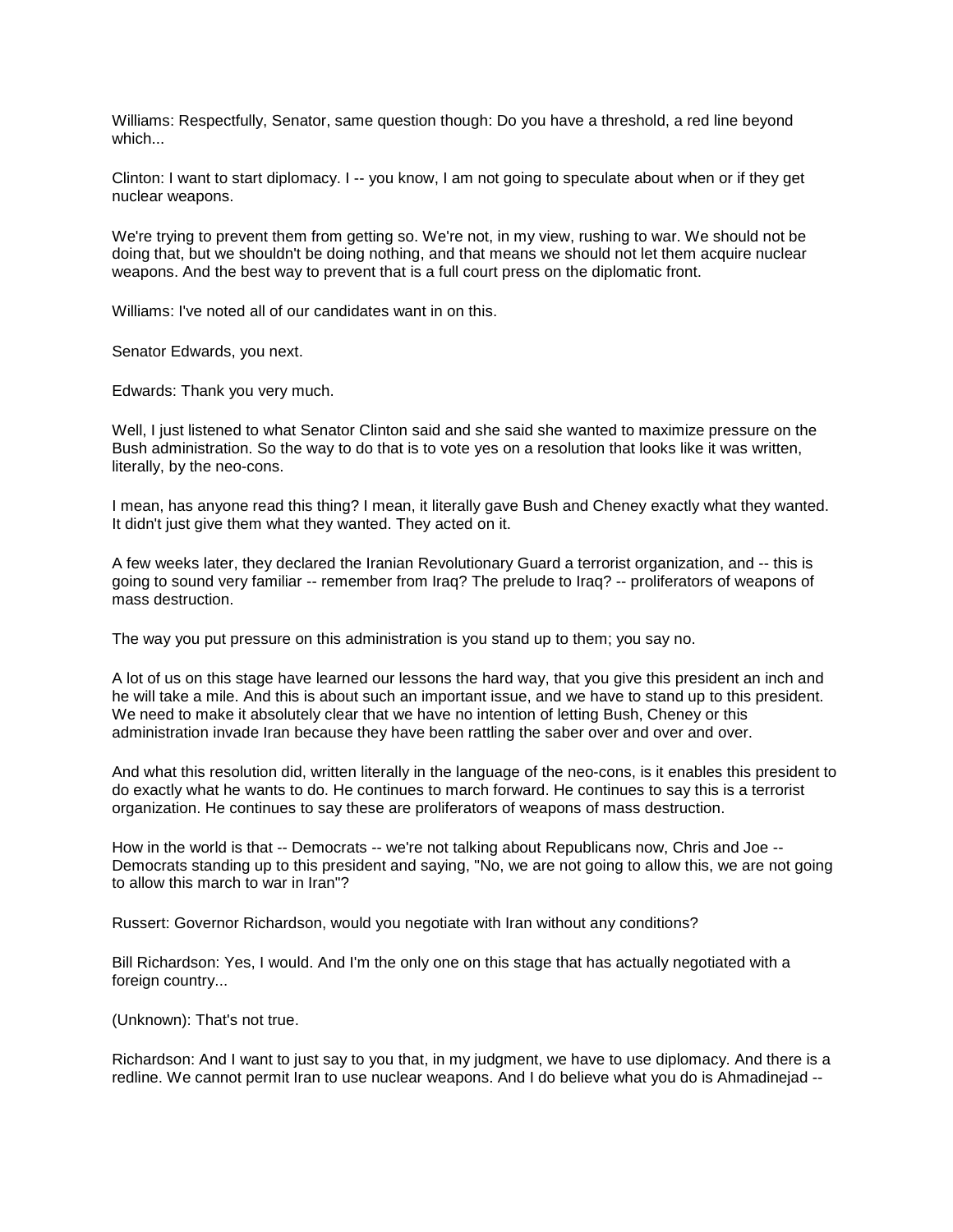it's very difficult to deal with him. But there are moderate elements in Iraq. There are moderate clerics. There's students. There's a business community.

And I believe that we can achieve a compromise on the nuclear issue. In exchange for them having a nuclear fuel cycle, nuclear power, they don't develop nuclear weapons -- carrot and sticks, diplomatic initiatives, economic incentives.

The problem is we saber-rattle. And this resolution in the Senate saber-rattles. I was U.N. ambassador. I know this region. And I do believe that it's critically important that we talk to North Korea, that we talk to Syria, that we talk to Iran.

It's going to take skilled diplomacy. What we have in this administration is a policy of preemption, of saber-rattling, of leaking out potential targets in Iran. That's not going to get diplomacy started.

I believe its critical that if we're going to resolve the situation in the Middle East, if we're going to get Iraq to stop Iran's helping terrorists, we have to engage them vigorously, potentially also with sanctions. We need to get European allies who refuse generally to help us with sanctions, as well as Russia. What you saw recently is Russia and Iran embracing each other. That is not healthy.

Russert: Congressman Kucinich, your opinion of this resolution?

Dennis Kucinich: Well, first of all, we need to adamantly reject any kind of a move toward war with Iran.

There's no basis for it whatsoever. But we have to realize, Tim, that we have a number of enablers who happen to be Democrats who have said over the last year, with respect to Iran, all options are on the table. And when you say all options are on the table, you are licensing President Bush.

And I'm the only one up here on the stage who not only voted against the war in Iraq, voted against funding the war, but also led the effort against Bush's drive toward war.

The problem is: These policies of preemption license a war. Preemption, by virtue of international law, is illegal. Our president has already violated international law.

The war in Iraq is illegal. Even planning for the war against Iran is illegal. Tim, we're here in Philadelphia, the birthplace of democracy. I want to know when this democratic Congress is going to stand up for the Constitution and hold the president accountable with Article II, Section 4, an impeachment act.

I think that our democracy is in peril, and unless the Democrats and the Congress stand up for the Constitution, we are going to lose our country. We need to challenge him on this war, but we need to challenge him at his core, and the core is, there needs to be a separation of powers, a balance of powers.

Things are out of balance. It is time for us to stand up for the Constitution of the United States.

(Applause)

Russert: I want to ask each of you the same question.

Senator Clinton, would you pledge to the American people that Iran will not develop a nuclear bomb while you are president?

Clinton: I intend to do everything I can to prevent Iran from developing a nuclear bomb.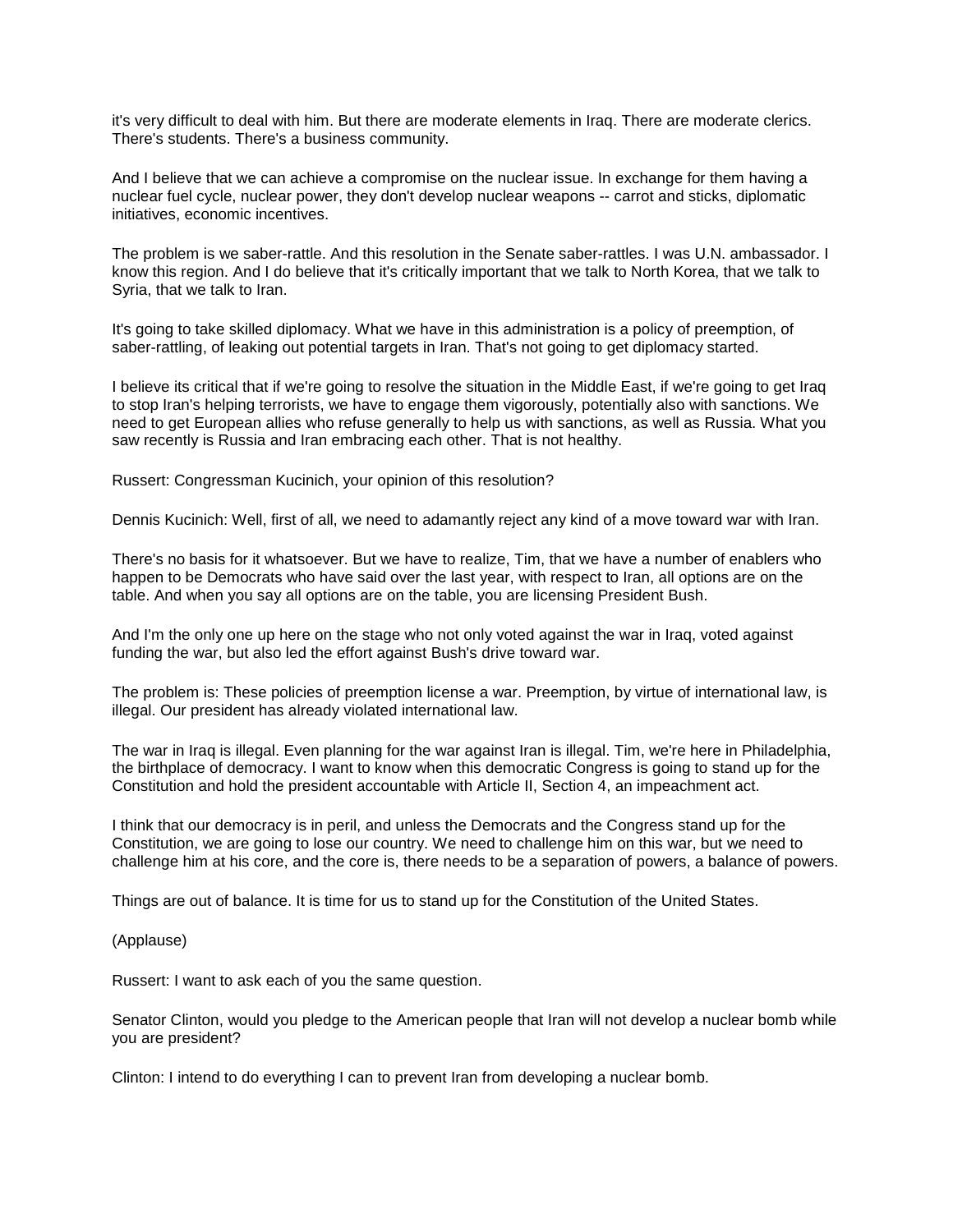# Russert: But you won't pledge?

Clinton: I am pledging I will do everything I can to prevent Iran from developing a nuclear bomb.

Russert: But, they may.

Clinton: Well, you know, Tim, you asked me if I would pledge, and I have pledged that I will do everything I can to prevent Iran from developing a nuclear bomb.

(Laughter)

Russert: Senator Edwards?

Edwards: What I will do is take all the responsible steps that can be taken to keep Iran from developing a nuclear weapon.

Obama: I think all of us are committed to Iran not having nuclear weapons, and so we could potentially short circuit this.

(Laughter)

But I think there is a larger point at stake, Tim, and that is, we have been governed by fear for the last six years. And this president has used the fear of terrorism to launch a war that should have never been authorized. We are seeing the same pattern now. We are seeing the Republican nominees do the same thing.

And it is very important for us to draw a clear line and say, "We are not going to be governed by fear. We will take threats seriously. We will take action to make sure that the United States is secure."

As president of the United States, I will do everything in my power to keep us safe.

Obama: But what we cannot continue to do is operate as if we are the weakest nation in the world instead of the strongest one, because that's not who we are and that's not what America has been about, historically. And it is starting to warp our domestic policies, as well.

We haven't even talked about civil liberties and the impact of that politics of fear -- what that has done to us, in terms of undermining basic civil liberties in this country, what it has done in terms of our reputation around the world.

Russert: Senator Biden, would you pledge to the American people that Iran would not build a nuclear bomb on your watch?

Biden: I would pledge to keep us safe. If you told me, Tim -- and this is not -- this is complicated stuff; we talk about this in isolation. The fact of the matter is, the Iranians may get 2.6 kilograms of highly-enriched uranium.

But the Pakistanis have hundreds -- thousands of kilograms of highly-enriched uranium. If by attacking Iran to stop them from getting 2.6 kilograms of highly-enriched uranium, the government in Pakistan falls, who has missiles already deployed with nuclear weapons on them that can already reach Israel, already reach India, then that's a bad bargain.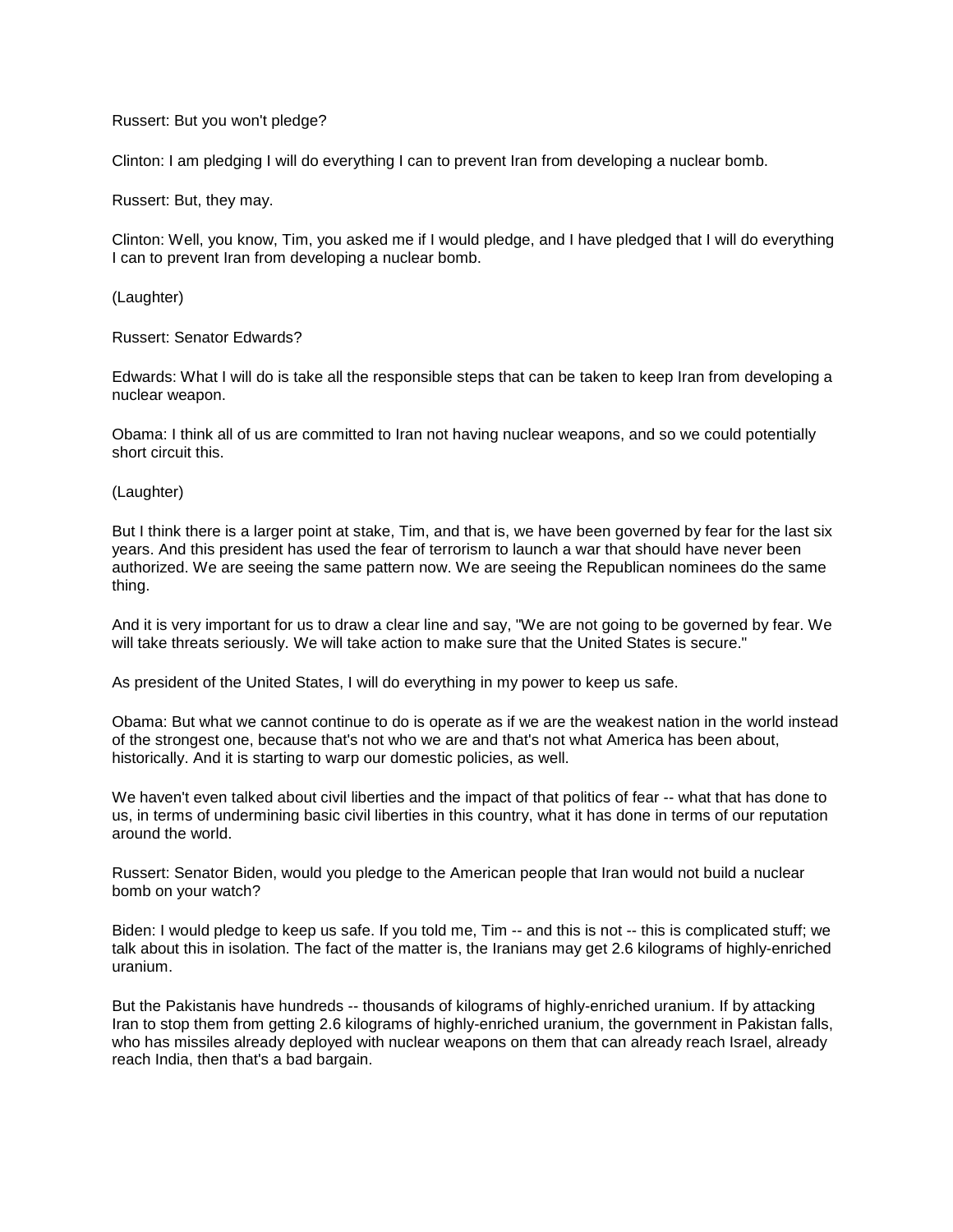Biden: Presidents make wise decisions informed not by a vacuum in which they operate, by the situation they find themselves in the world.

I will do all in my power to stop Iran from getting a nuclear weapon, but I will never take my eye off the ball. What is the greatest threat to the United States of America: 2.6 kilograms of highly enriched uranium in Tehran or an out-of-control Pakistan? It's not close.

## Williams: Senator Dodd?

Dodd: Well, listen, there's a deeper question here, because not only the pledge you make, but this audience and others here make a determination which of us here have the experience, the background here to manage the situation. It's a critical question.

As I at the outset of my -- the first question you gave me here, this is the most critical time in a generation in this country. The problem's not only the Middle East. What's going on in the Far East, as well as in Latin America and elsewhere.

And which of us here brings the background, the experience, the ability to make a difference on these issues, including the question of Iran.

I agree with Joe. I think the more immediate problem is Pakistan, the one that needs to be addressed. But certainly, bringing that experience together so that you're able to marshal the resources, put together the kind of team, and demonstrate as a result of what you've been able to accomplish over the years that you can actually handle this situation.

Results matter. Experience matters. Having the demonstrated ability to deal with these issues is critical.

So, certainly, I would make a pledge obviously to do everything we can to avoid this problem. But I would suggest to you. Tim, that the more immediate issue is the one exactly that Joe has identified here. Pakistan does pose a more serious issue for this country, and one that needs to be addressed.

That is what I did in Latin America when I negotiated the settlements in El Salvador and Nicaragua, going back 20 years ago, deeply involved in the process, working day after day with various elements to bring about the kind of results that today has reduced the threats of violence in that part of the world.

That's what's needed here, a leader that has the experience and the background to grapple with these issues.

#### Williams: Governor Richardson?

Richardson: Well, I would make the pledge. It would be through diplomacy. And what we're also talking about is not just Pakistan. We're talking about enriched uranium, a loose nuclear weapon, nuclear materials, fissionable material throughout the world.

Even more of a threat than nuclear weapons is a loose nuclear weapons crossing the border. So what we need is an international agreement. But the key has to be diplomacy.

And I have -- in the fourth row, there's a man named Bill Barloon, who I rescued from an Iraqi prison in Abu Ghraib. And it's going to take leadership. It's going to take diplomacy. It's going to take negotiation.

I went head to head with Saddam Hussein and I brought two Americans out. Bill Barloon is one. And the greatest words I heard after I got him out was, "Thank you." And then I said, "I'm taking you home."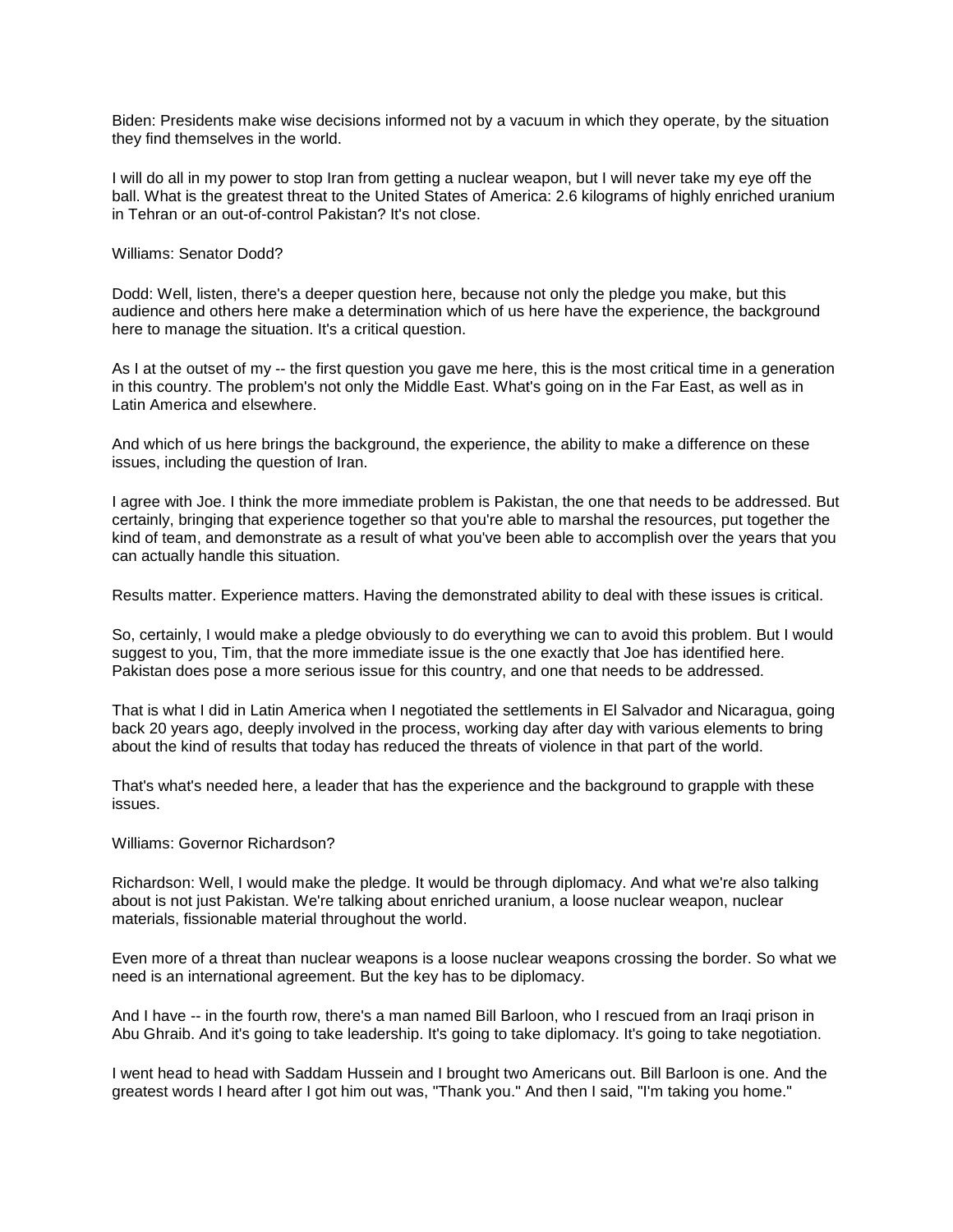That's diplomacy. That means talking to the Irans, to the Syrias, to the -- North Korea. I've done it, all my life, as diplomat, as a U.N. ambassador, as a special envoy, as a hostage negotiator.

I've got the most international experience here, with all due respect. There's a lot of good international experience here. But I've gone head-to-head in North Korea, and we got back -- we got back six remains of our soldiers six months ago. We got the North Koreans to stop their nuclear reactor.

And so, I believe it's important that we have a leader, not just who can bring people together, but could resolve some of the thorniest problems we have.

Williams: Congressman Kucinich, same question.

Kucinich: With all due respect to our friends from the media here, the media itself has to be careful how you frame these questions. We don't want to be put in a position where we are taking this country to the threshold of war. The media did play a role in taking us into war in Iraq. And I'm urging members of the media -- urge restraint upon you and our president, whose rhetoric is out of control.

I would go to Iran and I would urge Iran not just to not have nuclear weapons. I would urge then to give up nuclear power because nuclear power is the most expensive type of power there is. It is not a sustainable type of power because of the costs of it. It is unsafe. I would urge Iran to give up nuclear power.

But I would also do something further. It is time that the United States government enforced and participated in fully the Non- Proliferation Treaty, which calls for the abolition of all nuclear weapons.

We must lead the way, and we must have a president who understands the danger of these nuclear weapons and have America lead the way among all nations towards nuclear abolition.

When we do that, we will have the credibility to go to an Iran and any other nation that may have desires for nuclear power to say, "Look, we want to take it in another direction."

We are not going to stand by and watch our country lost because we are ratcheting up the rhetoric toward war against Iran.

We have to stop this, Tim. We have to stop ratcheting up the rhetoric for war. We really need to stop it.

Russert: Senator Clinton, elsewhere in the region, let's talk about Iraq. One of your military advisers, retired Lieutenant General Claudia Kennedy, while campaigning for you in New Hampshire, was recently quoted saying, quote, "I don't oppose the war. I have never heard Senator Clinton say 'I oppose the war.'"

Senator Clinton, do you oppose the war in Iraq?

Clinton: Absolutely. But I do not -- and I don't think any of us do -- oppose the brave young men and women who have fought this war with such distinction and heroism.

You know, I have said, repeatedly, that I will begin to bring our troops home as soon as I am president, because it is abundantly clear that President Bush does not intend to end the war while he is still president.

In order to do that, we're doing to have to get the Joint Chiefs and my secretary of defense and advisers together to start the planning to move as quickly as possible, because I don't believe that the planning has been sufficiently undertaken in the Pentagon under this administration.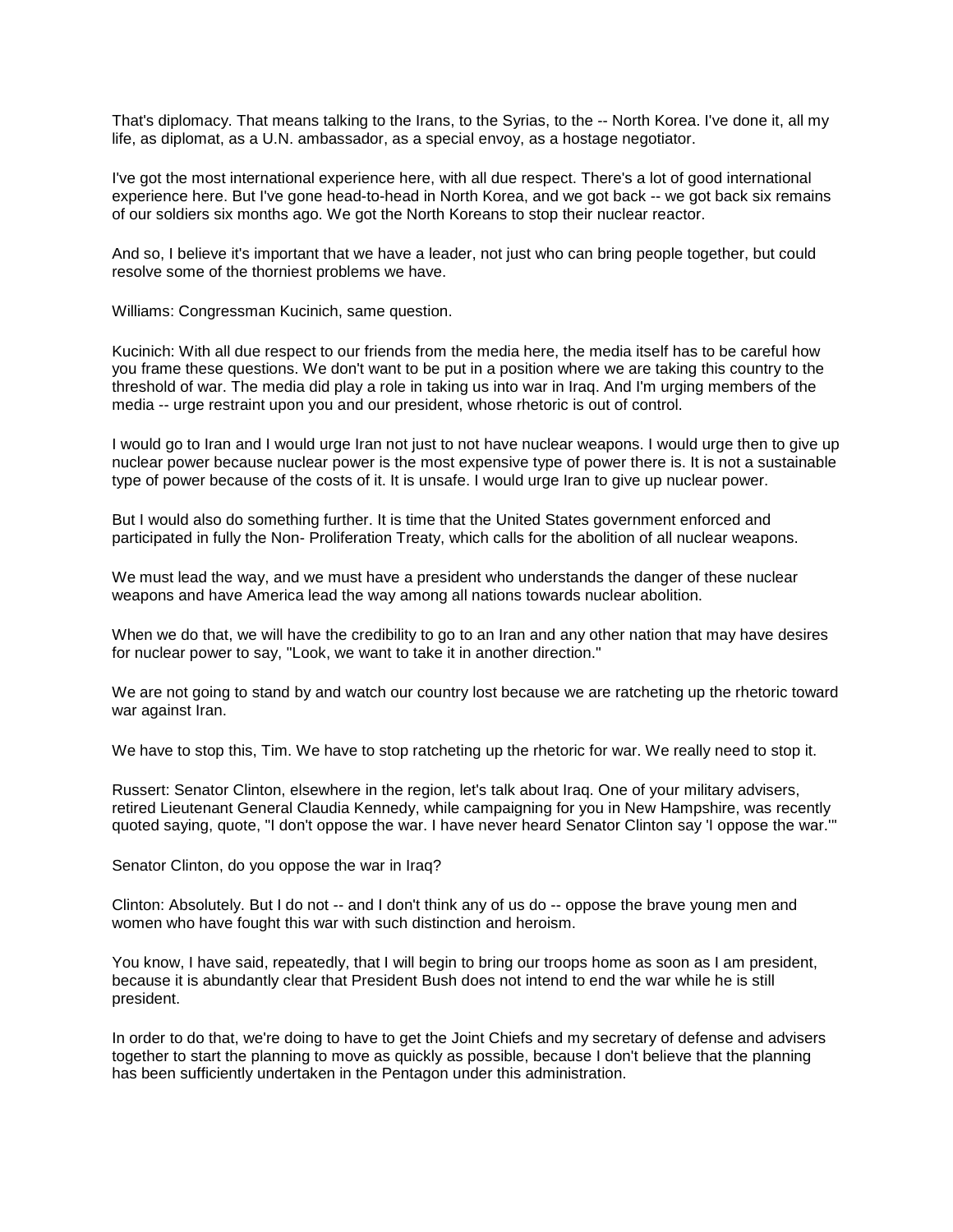But we've got to do more. We have to try to get the Iraqi government to understand its obligations, because there is no military solutions. And they have, thus far, failed to do so.

And, finally, we need to engage in diplomacy, with respect to Iraq. You know, we have a big diplomatic apparatus. This president doesn't use it. He relies on a very small group of people. I think that's a terrible mistake.

In addition to the foreign service officers, I would bring in a lot of other distinguished Americans who have experience -- people, you know, like my colleagues, Bill and Joe and Chris. We need a lot of Americans trying to fan out across the world following President Bush, because he's going to leave so many problems.

His policies have alienated our friends and emboldened our enemies. And Iraq and Iran are tinder boxes - - the Middle East, Pakistan.

I agree with Joe -- the Afghanistan situation.

Everywhere you look in the world we've got work to do, and I think we've got to do more than just send our young men and women out. That is not an appropriate use of their power.

Williams: Senator Obama, was Senator Clinton's answer to the opposition of the Iraq war question consistent, in your view?

Obama: I don't think it's consistent with the Iran resolution, for example, which specifically stated that we should structure our forces in Iraq with an eye toward blunting Iranian influence. It is yet another rationale for what we're doing in Iraq, and I think that's a mistake.

Now, I agree that we've got to focus on diplomacy. The president has to lead that diplomacy, which is why I've said I would convene a meeting of Muslim leaders upon taking office because I think we have to send a strong signal that we are willing to listen and not just talk, and certainly not just dictate or engage in military action.

But the real key for the next president is someone who has the credibility of not having been one of the co-authors of this engagement in Iraq.

I think I am in a strong position to be able to say I thought this was a bad idea in the first place. We now have to fix it. We have to be as careful getting out as we were careless getting in. But we nevertheless have to take steps that are not only engaging Iraqis -- the Shia, the Sunni and the Kurds -- but also engaging Iran, Syria and other powers in the region.

Williams: Senator Edwards, same question.

Edwards: Well, here's what I want. I want to make certain that voters in Iowa and New Hampshire and all across America, Democrats and Independents, understand that you have choices in this election, very clear choices.

If you believe that combat missions should be continued in Iraq over the long term, if you believe that combat troops should remain stationed in Iraq, and if you believe there should be no actual timetable for withdrawal, then Senator Clinton is your candidate.

Edwards: I don't. I think that we need to end combat missions; we need to get combat troops out of Iraq. As president of the United States, I will do that. I think it's a requirement of leadership, as president. And I will do it in my first year in office: combat missions ended, combat troops out of Iraq, period.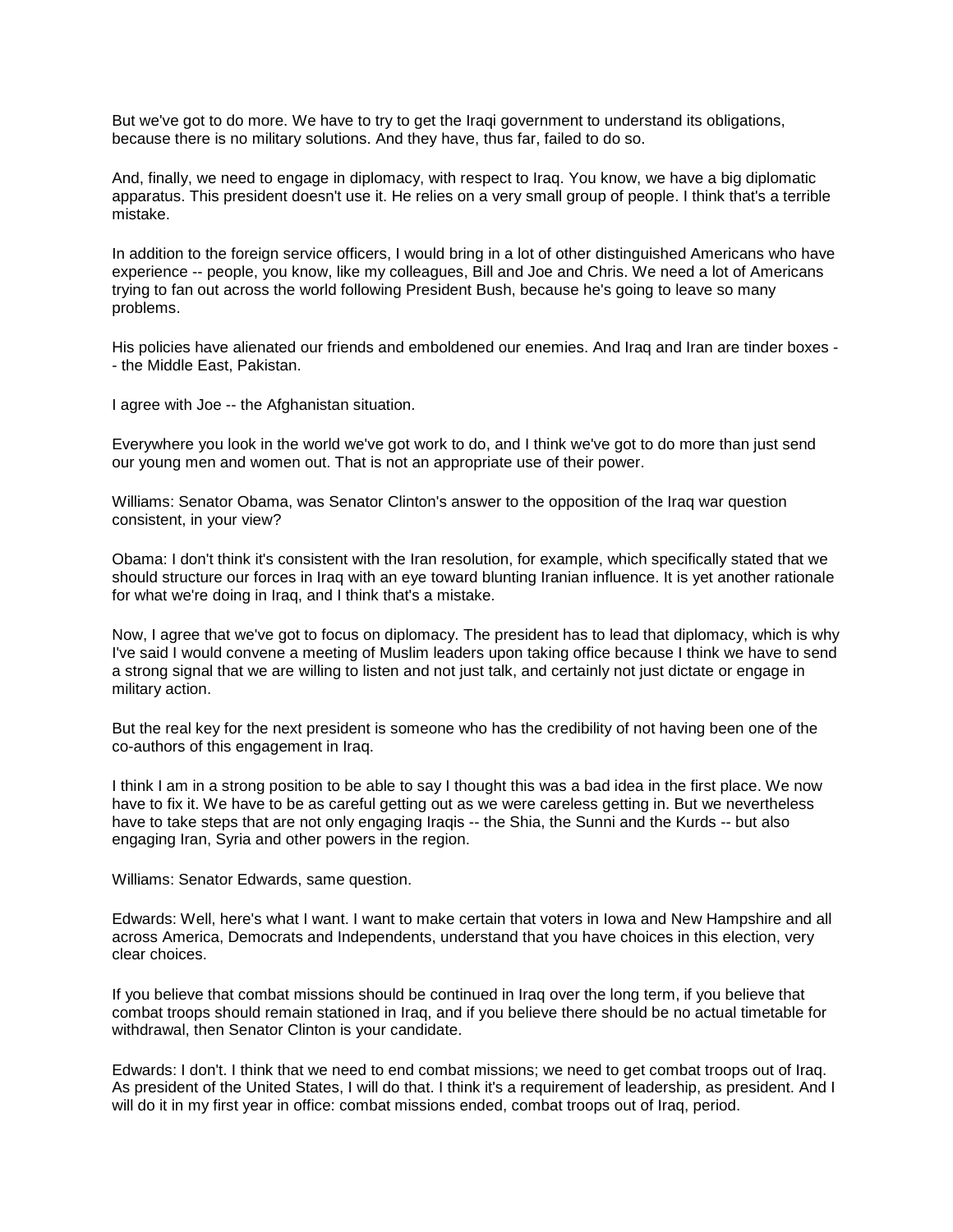So there's a very clear choice here between the candidates.

And the second thing that I want to make certain that voters are aware of, when we talk -- we've had a long discussion about Iran. And Barack just made the connection to Iran, and there is a very clear connection.

Because we need to learn from the past. And what we've learned from the past is you cannot trust this president. And what I worry about is, if Bush invades Iran six months from now, I mean, are we going to hear: "If only I had known then what I know now?"

Well, we know enough now to know we have to stand up to this president.

And the second point I would make is, I was surprised by Senator Clinton's vote. I'll be honest about that. And then I saw an explanation of it in The New York Times for her vote which basically said she was moving from primary mode to general election mode.

I think that our responsibility as presidential candidates is to be in "tell the truth" mode all the time. We should not be saying something different in the primary than we say in the general election. I think that's what Americans have been hearing from George Bush, and I think they're looking for something different and voters have a choice in this election.

Williams: Senator Clinton, 30-second rebuttal.

Clinton: Well, I need to rebut this. I don't know where to start. Number one, when we talk about combat missions in Iraq, my understanding is that we had the same agreement -- most of us on this stage -- that we would bring out combat troops but we would pursue a mission against Al Qaida in Iraq if they remained a threat.

Now, I don't know how you pursue Al Qaida without engaging them in combat. So I think we're having a semantic difference here. I think we should get as many of the combat troops out as quickly as possible.

If we leave any troops in, like special operations, to go after Al Qaida in Iraq, I assume that we don't want them just sitting around and watching them. We want them to engage them. That is a very limited mission. That is what I have said consistently.

And you know, when it comes to where I stand, I have been explaining that to the American people. I stand for ending the war in Iraq, bringing our troops home.

But I also know it's going to be complicated, and it's going to take time. And I intend to do it in a responsible manner that is as safe for our troops as possible.

We're going to have troops remaining there, guarding our embassy. We may have a continuing training mission, and we may have a mission against Al Qaida in Iraq. So that's a very big difference than having the 160,000 troops that George Bush has there today.

Williams: Senator, thank you.

And a brief housekeeping note here. We have built two or three rather short breaks into tonight's program, this two-hour debate. And we're going to choose to take the first of them right now, mostly so everyone can take a breath on this hot stage on this otherwise cool night in Philadelphia.

We will continue with our debate from the campus of Drexel University in Philadelphia right after this.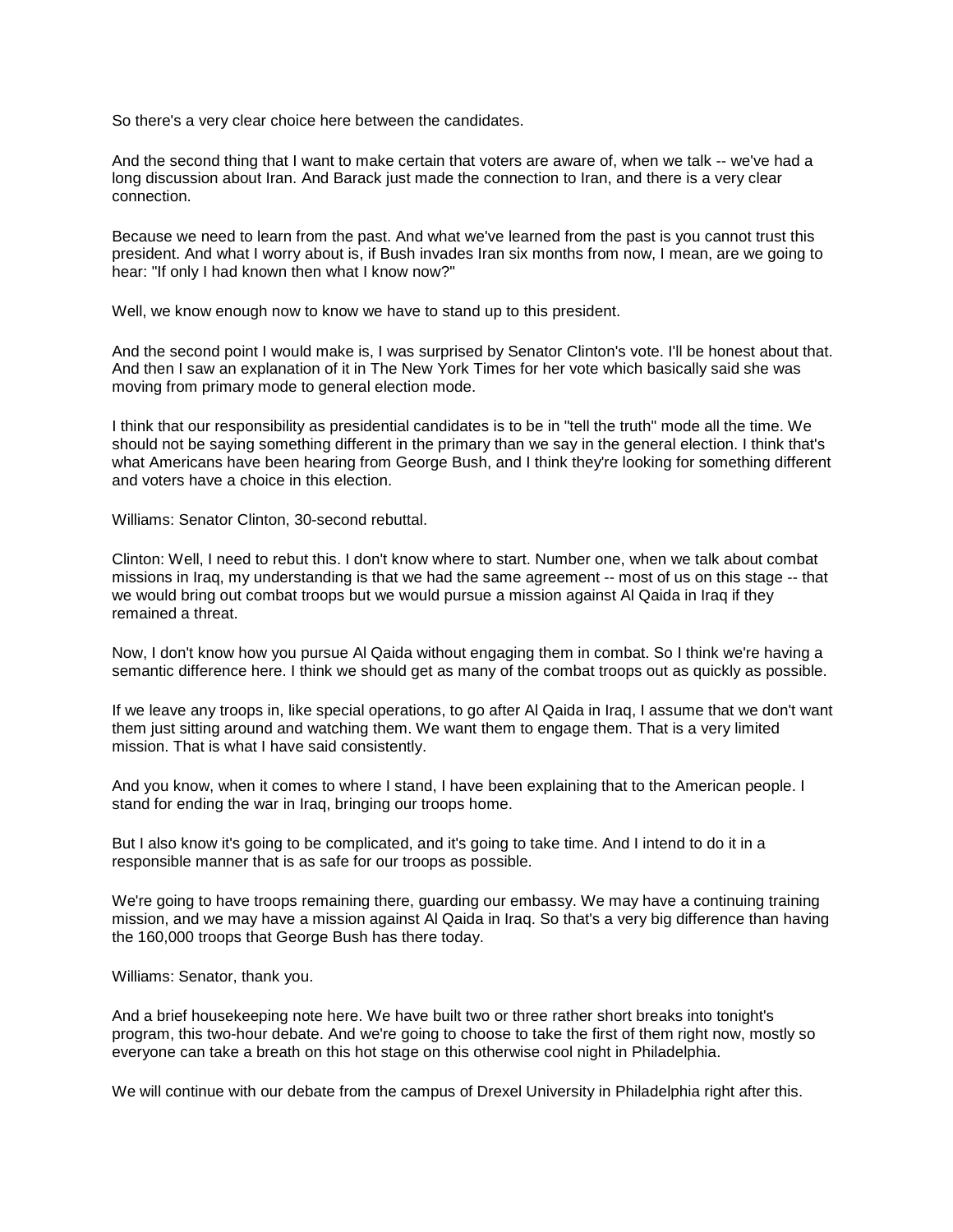(Applause)

(Commercial break)

Williams: We are back, from the campus of Drexel University in Philadelphia, Pennsylvania, resuming what will be tonight a two-hour debate.

And we're going to start with another subject at the top of this segment.

Senator Clinton, it will go to you. It speaks to electability.

Earlier this month, Republican presidential frontrunner, Rudolph Giuliani, said this about you, quote, "I don't know Hillary's experience. She's never run a city. She's never run a state. She's never run a business. She's never met a payroll. She's never been responsible for the safety and security of millions of people, much less, even hundreds of people.

"So I'm trying to figure out where the experience is here," end of quote.

Senator, how do you respond to the former mayor of New York?

Clinton: Well, I think the kind of experience that the Republican nominees are exhibiting is the kind of experience we don't need. And I think my experience of 35 years -- as an advocate for children and families, as a citizen-activist, as someone who helped to bring educational reform and health care reform to Arkansas, bringing the Children's Health Insurance Program to fruition during the years in the White House, my time in the Senate -- I think my experience on both ends of Pennsylvania Avenue.

But it's really about what's at stake in this election and who can deliver the change that we all know this country desperately needs.

In a perverse way, I think that the Republicans and their constant obsession with me demonstrate clearly that they obviously think that I am communicating effectively about what I will do as president. I am trying to do that because it matters greatly. We've got to turn the page on George Bush and Dick Cheney. In fact, we have to throw the whole book away.

This has been a disastrous period in American history, and we hope it will be an aberration. Then we need to get back to doing what will work again here at home and around the world. I have set forth big goals to restore America's leadership, to once again rebuild a strong and prosperous middle class, to reform our government, and to reclaim the future for our children.

That means ending the war in Iraq, having an energy policy that works and creates jobs, having health care for everyone, having an education system from pre-kindergarten to college affordability and so much more.

Russert: Senator Clinton, I'd like to follow up, because in terms of your experience as first lady, in order to give the American people an opportunity to make a judgment about your experience, would you allow the National Archives to release the documents about your communications with the president, the advice you gave?

Because, as you well know, President Clinton has asked the National Archives not to do anything until 2012.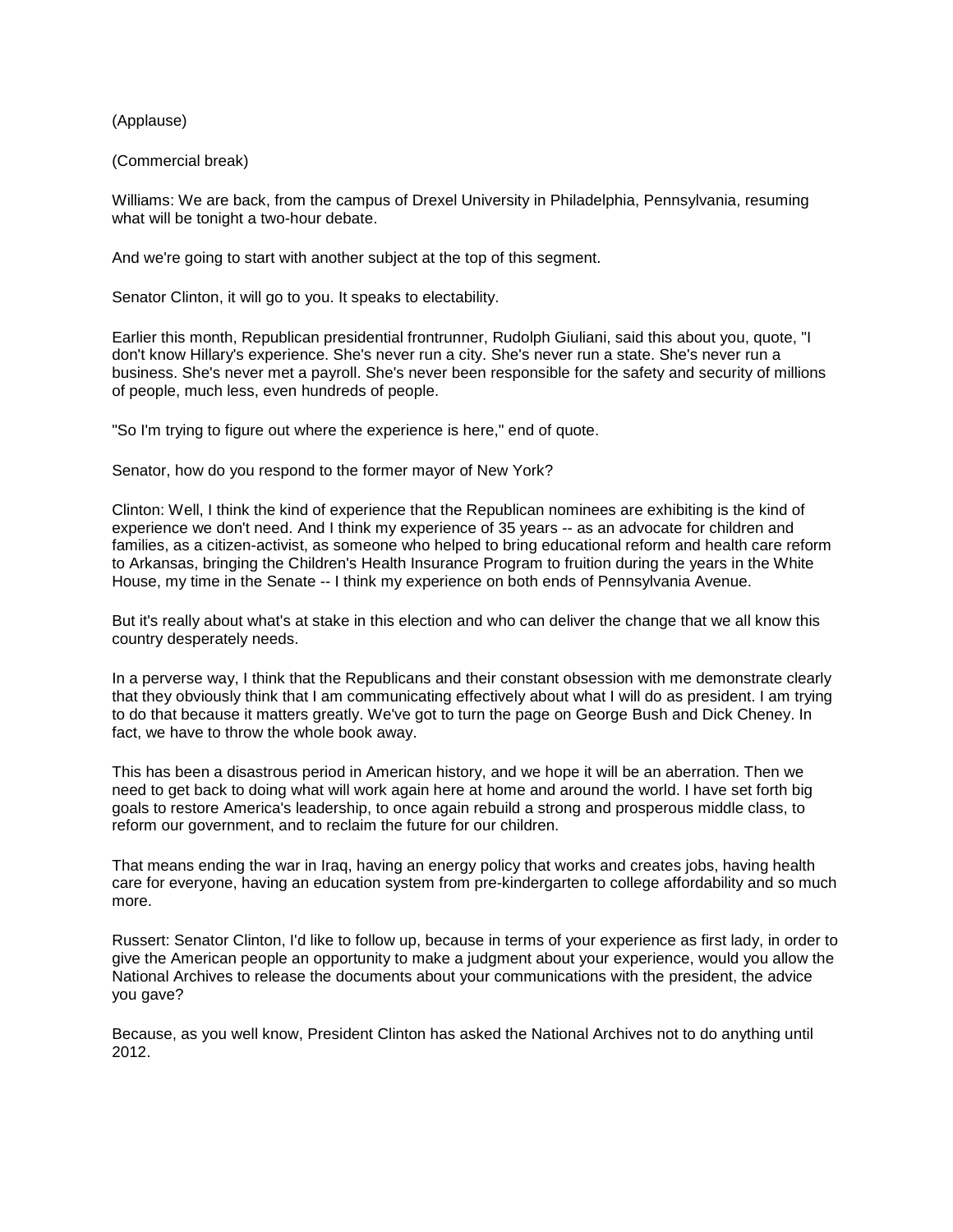Clinton: Well, actually, Tim, the Archives is moving as rapidly as the Archives moves. There's about 20 million pieces of paper there. And they are move, and they are releasing as they do their process. And I am fully in favor of that.

Now, all of the records, as far as I know, about what we did with health care, those are already available. Others are becoming available. And I think that, you know, the Archives will continue to move as rapidly as its circumstances and processes demand.

Russert: But there was a letter written by President Clinton specifically asking that any communication between you and the president not be made available to the public until 2012. Would you lift that ban?

Clinton: Well, that's not my decision to make, and I don't believe that any president or first lady ever has. But, certainly, we're move as quickly as our circumstances and the processes of the National Archives permits.

Russert: Senator Obama, your hand is up?

Obama: Well, look, I'm glad that Hillary took the phrase "turn the page." It's a good one, but this is an example of not turning the page. We have just gone through one of the most secretive administrations in our history.

And not releasing, I think, these records at the same time, Hillary, that you're making the claim that this is the basis for your experience, I think, is a problem.

Part of what we have to do is invite the American people back to participate in their government again. Part of what we need to do is rebuild trust in our government again.

And that means being open and transparent and accountable to the American people. And that's one of the hallmarks of my previous work in the state legislature, in the United States Senate, making sure that Americans know where our money is going, what earmarks are out there, what kinds of pork barrel spending is being done, who's bungling money for who.

And that, I think, is part of the job of the next president, is making Americans believe that our government is working for them; because right now, they don't feel like it's working for them. They feel like it's working for special interests and it's working for corporations.

One last point I want to make -- part of the reason that Republicans, I think, are obsessed with you, Hillary, is because that's a fight they're very comfortable having. It is the fight that we've been through since the '90s.

And part of the job of the next president is to break the gridlock and to get Democrats and independents and Republicans to start working together to solve these big problems like health care or climate change or energy.

And what we don't need is another eight years of bickering. And that's precisely why I'm running for president, because one of the things I've been able to do, throughout my political career, is to bring people together to get things done.

Russert: Senator Edwards had his hand up. Then I want to give Senator Clinton a chance to respond.

Edwards: Thank you very much.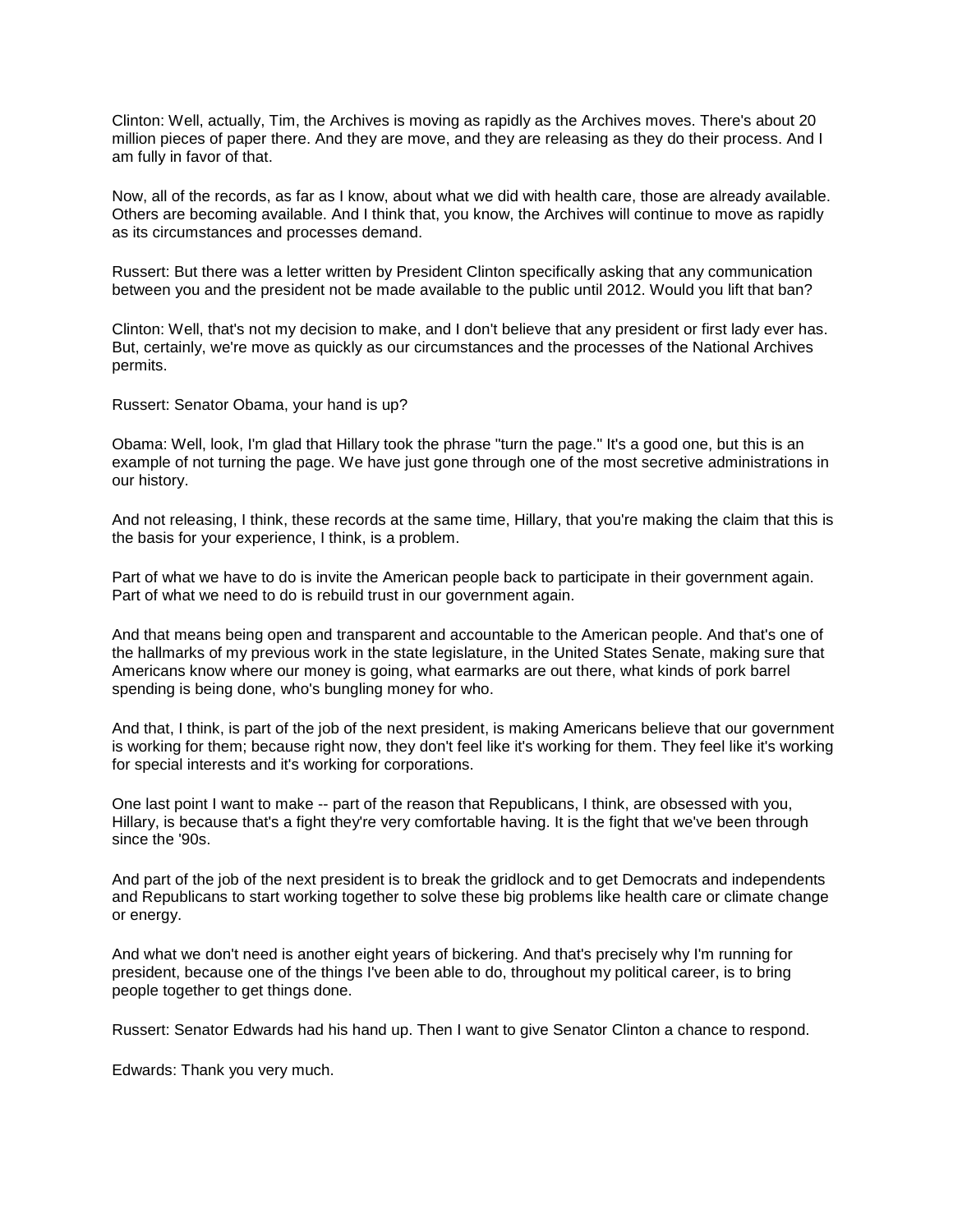I mean, another perspective on why the Republicans keep talking about Senator Clinton is, Senator, they may actually want to run against you, and that's the reason they keep bringing you up.

What I would say is, Senator Clinton just said that she believes we desperately need change in this country. And I agree with that. I actually think we have a system that's broken; it's rigged; it's corrupt. And it does not work for the American people.

And it's time we start telling the truth about that -- too much influence from entrenched interests, insurance companies, drug companies, oil companies, too much influence from Washington lobbyists.

And so the question, I think, that voters have to ask themselves is: Do you believe that the candidate who's raised the most money from Washington lobbyists, Democrat or Republican, the candidate who's raised the most money from the health industry, drug companies, health insurance companies, the candidate who's raised the most money from the defense industry, Republican or Democrat -- and the answer to all of those questions is: That's Senator Clinton.

Will she be the person who brings about the change in this country? You know, I believe in Santa Claus. I believe in the tooth fairy. But I don't think that's going to happen. I really don't.

And I think that if people want the status quo, Senator Clinton's your candidate. That's what I believe. If they want real change, then they need somebody who tells the truth about a system that doesn't work, who believes that this may actually be the first generation we're all worried about. This being the first generation that doesn't leave the world and America better for our children, unlike 20 generations that came before us.

This is not an abstract thing.

This is not about lobbyists. As a matter of fact, it's not about any of us. The truth is, when this election is over, I'm going to be fine. Senator Clinton is going to be fine. Senator Obama's going to be fine.

The question is: Will America be fine? And will we ensure -- and I think this is the great moral test of our generation -- will we ensure that our children have a better life than we have had? That's the responsibility we have.

Russert: Senator Clinton, please.

Clinton: Well, I think we were making progress in the 1990s and I am very proud of the progress were making until, unfortunately, the Supreme Court handed the presidency to George Bush, and we have been living with the consequences ever since.

I think it is time for us to step up and say we are going to change the way Washington works. I've laid out very specific plans about how to do that. I'm going to take \$10 billion away from a lot of these industries, starting with money from the HMOs that are getting too much out of Medicare, starting with the no-bid contracts for Halliburton; starting with the defense industry that needs to be pared down and reined in.

I've been very clear about that. And I intend to implement that.

You know, change is just a word if you don't have the strength and experience to actually make it happen.

Williams: Senator Obama, to you, let's apply what we'll call the Giuliani question about having run a city, a state, a payroll. What, specifically, is your relevant experience for being president?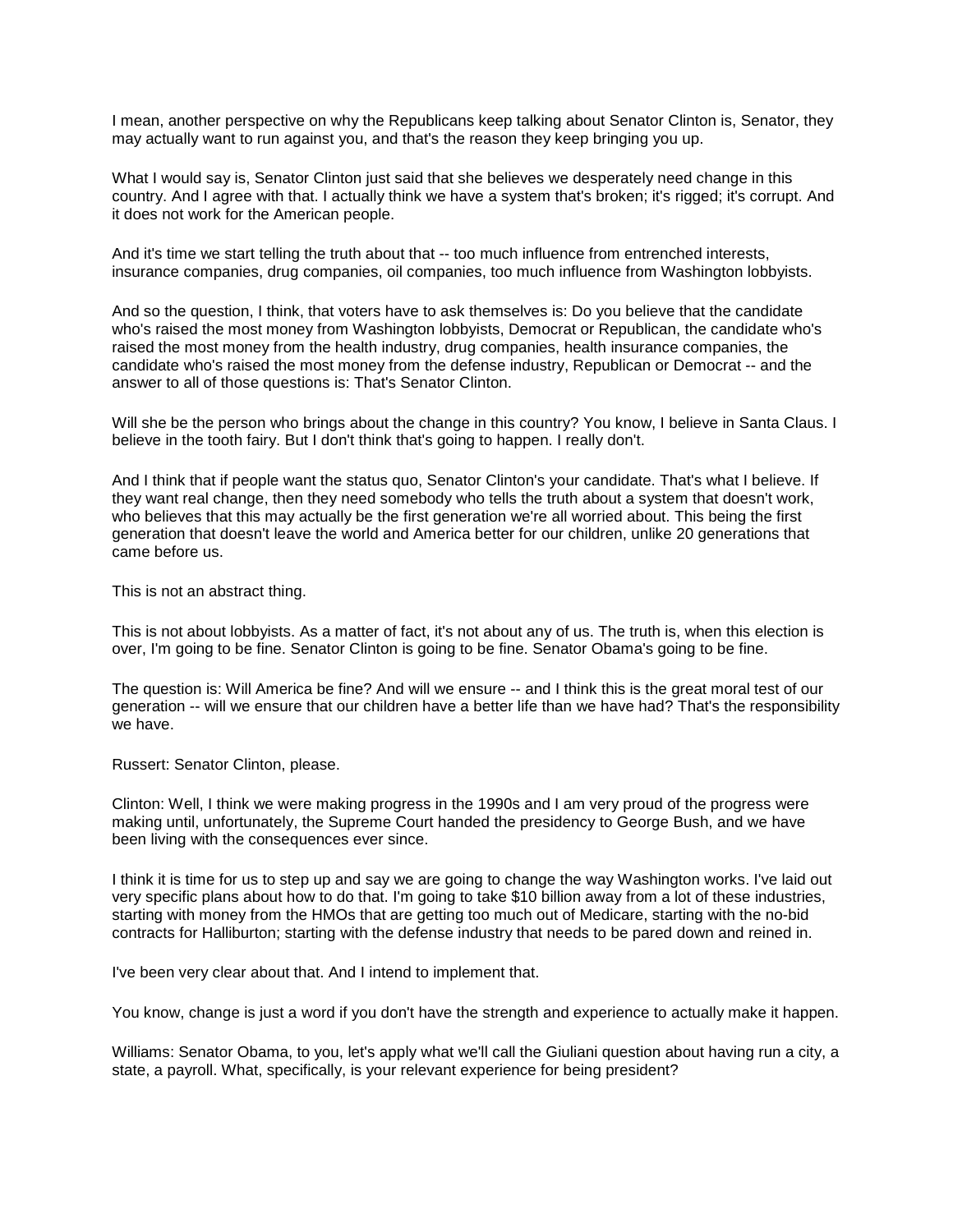Obama: The experience I have in politics is primarily legislative. But here's the experience that I think the next president needs. I think the next president has to be able to get people to work together to get things done, even when they disagree.

And I've done that. You know, when I was in Illinois, we brought police officers and civil rights advocates together to reform a death penalty system that had sent 13 innocent men to death row.

And we ended up passing it unanimously, even though originally people had said it couldn't be done.

You know, Dennis earlier was talking about the need to work on nonproliferation issues. I've worked with Dick Lugar, Republican spokesperson for the Senate Foreign Relations Committee, to focus on the next generation of nonproliferation efforts.

Now, that, I think, is critical experience.

I also think it is critical for the next president to be experienced to stand up to special interests. I'm glad Hillary is talking about it, but I'm the only person on this stage who has worked actively just last year passing, along with Russ Feingold, some of the toughest ethics reform since Watergate, making sure that lobbyists could not provide gifts and meals to congressmen, making sure that the bundling of moneys by lobbyists was disclosed.

And finally, I think we've got to have a president who has the experience of standing up, even when it's not easy, which is what I did in 2002 when i stood up against this war in Iraq 10 days before the authorization.

That is the kind of judgment that I'm displaying during this campaign when I go to Detroit and I say to the automakers that they need to raise fuel efficiency standards; not in front of some environmental group.

That kind of consistency and principled leadership, I think, is what is going to move us in the next direction. That's what I'll provide as president.

Williams: Governor Richardson, though, there was broad disagreement on this panel about you having the only negotiation experience.

You did raise your qualifications earlier. Is your contention that, say, the top three frontrunners in this race are less qualified than you are to be president?

Richardson: No, and I'm positive. You know what I'm hearing here? I'm hearing this holier than thou attitude towards Senator Clinton that -- it's bothering me because it's pretty close to personal attacks that we don't need. Do we trust her? Do we -- did she take money from special interests?

We need to be positive in this campaign. Yes, we need to point out our differences. And I have big differences with her over the war -- I would get all our troops out -- over No Child Left Behind -- I'd get rid of it. I also have differences over Iran. I think that was the wrong vote for her to cast because I think it was saber-rattling.

But I think it's important that we save the ammunition for the Republicans. If we continue, I believe, harping on the past and not focusing on the future -- look, the reality on the electability issue is, the last senator that was elected president was 40 years ago.

Look, the reality on the electability issue is, the last senator that was elected president was 40 years ago. His name was John F. Kennedy.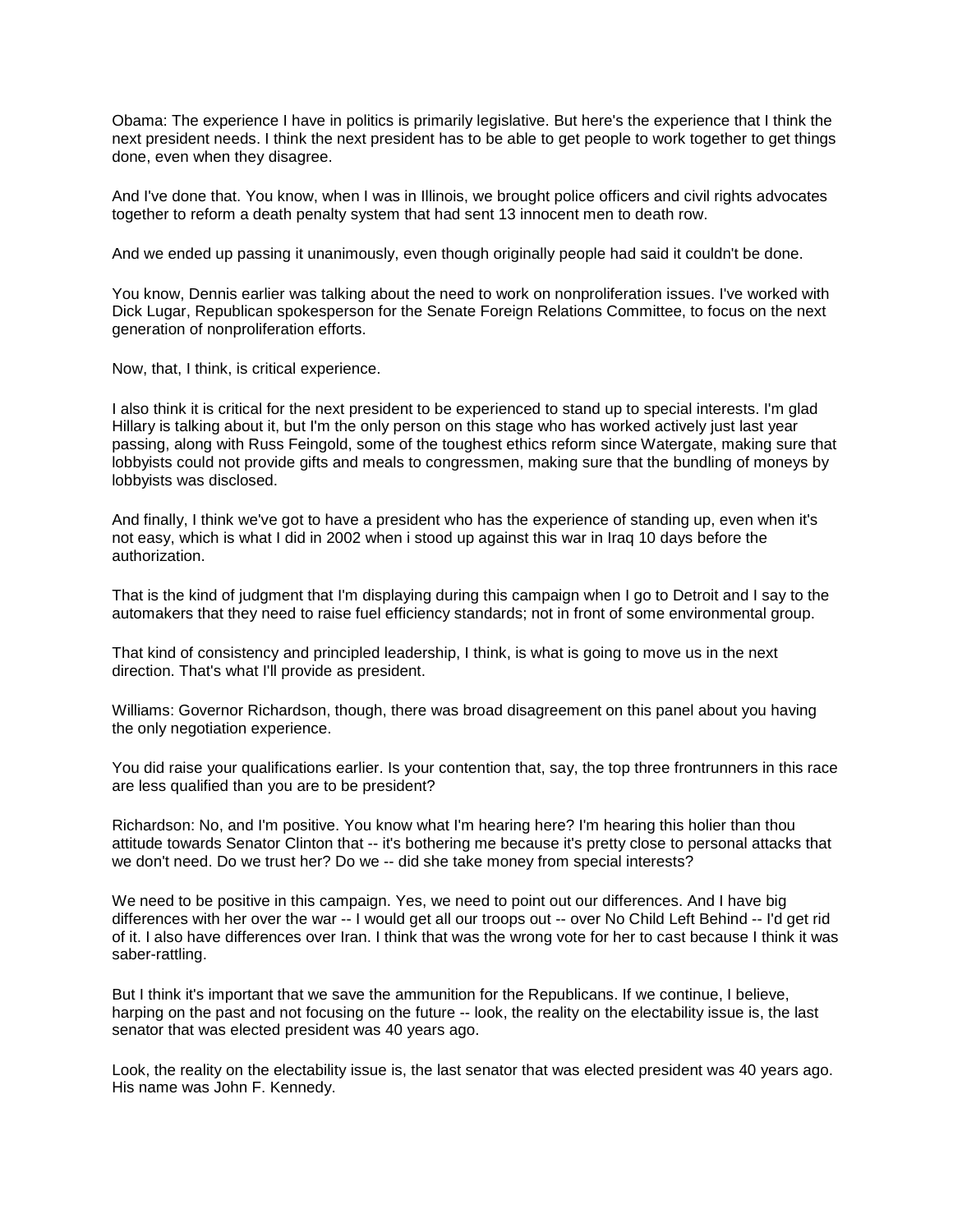We elect governors as president. Seven out of the last eight have been either governors or ex-governors.

And my view is that I know how to bring people together. More than all the issues that we're talking about it's who can govern, who can manage.

I'm the only CEO in this race. I've balanced budgets. I've provided health care to kids under 12. I've improved education. I've got foreign policy experience. I've negotiated with foreign countries as a diplomat, as a hostage negotiator.

Yes, I do think it is substantially more than my colleagues, although they have a strong record.

But the important thing is that we need to stay positive. We need to have disagreement on the issues, not on whether you can trust -- I trust Senator Clinton, but I don't agree with her on a majority of issues.

Williams: Senator Dodd, you gave an interview to our local NBC station here today, alluding to problems with Senator Clinton's national electability. What is the point you want to make on that score?

Dodd: Well, first, I think electability's a very critical issue. Look, at the end of this process here, we need to have a Democrat in the White House come January 20, 2009. That is essential in my view to get this country back on its feet again, to restore our moral authority in the world. It is a critical question.

Whether it's fair or not fair, the fact of the matter is that my colleague from New York, Senator Clinton, there are 50 percent of the American public that say they're not going to vote for her. I'm not saying anything that people don't know already. I don't necessarily like it, but those are the facts.

We as a party certainly have to take that into consideration. But let me add, since the matter's been brought up here as well, this situational ethics situation does bother me in a sense, what Bill Richardson has alluded to. My friend John Edwards here, certainly taking money from the trial bar, special interest group, here to be condemning one candidate for taking money from one group as opposed to another.

I happen to believe we ought to have public financing for our campaigns. I've supported that for 25 years. I managed the McCain-Feingold legislation on the floor of the United States Senate several years ago. I won't take a back seat to anybody on trying to reform our political process.

But let's remember what's at stake here. We need to elect a Democrat, a Democrat that's electable and a Democrat that can bring the country together.

For 26 years, I have, in every major landmark piece of legislation, had a Republican as my co-sponsor, because no one party is going to straighten all of this out.

When I started the children's caucus in 1981, I did it with Arlen Specter of this state. When I wrote the Family and Medical Leave bill, I did it with Kit Bond and Dan Coates.

When I wrote the first child care legislation since World War II, I did it with Orrin Hatch, not because I agreed with him on any other issue, but because I knew, in order to move our country forward, we had to have leadership in this country that understood the value of reaching out and finding common ground with people.

So electability and the ability the govern and to do so immediately are important. But don't discount the importance of electability.

It's a very important hurdle...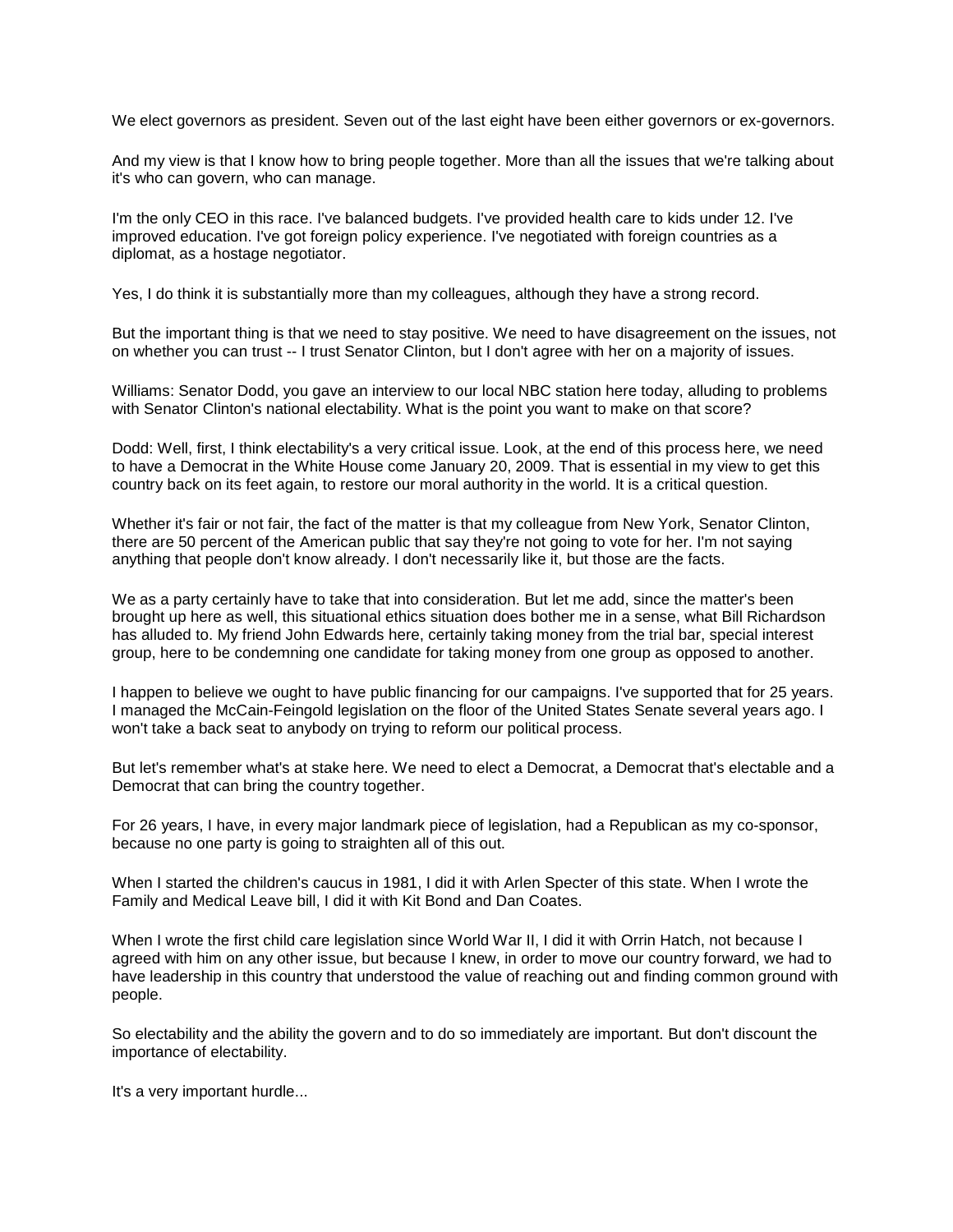Williams: Senator Edwards, do you want to take 30 seconds and respond on situational ethics?

Edwards: I do. First of all, let me be absolutely clear about this. I think I said it a few minutes ago. Nobody on this stage is pure, and that absolutely includes me. I am not perfect, nor do I claim to be.

It is true that I, like Senator Obama, have taken no money from Washington lobbyists in this campaign and no money from special interest PACs. But I am not interested in patting myself on the back, or actually talking about anybody personally on this stage.

I completely disagree with what Bill said. This is not about the past. This is about the future. This is about whether we believe this system works. I mean, we are here in Philadelphia where the founding fathers decided that the power, the sovereign power in this government should not reside with the rich and the powerful. It ought to reside with the people.

And everybody in America can see what is happening now. We don't have universal health care because of drug companies, insurance companies and their lobbyists.

The reason we haven't tackled global warming is because of oil companies, power companies and their lobbyists.

And the question is, what are we going to do for our children? I mean, I'll say this to every voter who's watching this debate: Are you -- listen, we've all stood by and watched this happen. That includes me. I'm guilty. Guilty as charged.

But the question is, are you willing to look your children in the eye tonight and say, "I'm going to turn this mess over to you"? Because if you turn your back on the incompetence and the corruption that exists in Washington today, that's exactly what you're saying. You're saying, "I'm going to let my children and my grandchildren take care of that. I'm not willing to do that."

Williams: Congressman Kucinich. You're smiling. Why?

Kucinich: Well, I'm glad to hear people take a stand for integrity. When people get money from New York hedge funds and then they attack another person for getting money from Washington interest groups, you know what? They're both right. So I'm not going to get in the middle of that one.

Now, I want to go beyond that.

The American people have a right to know what's different here among all these candidates. We haven't really established that, I don't think. And I'm the only one up here who stands for a not for profit health care system, which means that the insurance industry has enormous influence in this race.

Why shouldn't Democrats stand for universal, single-payer, not for profit with 46 million Americans uninsured and 50 million Americans under-insured?

Tim, I want to tell you something. There's got to be people watching this at home saying, "Hey, you haven't talked about me losing my job because of NAFTA." Well, I'll cancel NAFTA and the WTO and have trade that's based on workers' rights -- human rights and environmental quality principles.

Somebody's got to be saying, "Wait a minute. Who's talking about whether I'm going to have health care?" I've introduced the bill, H.R. 676.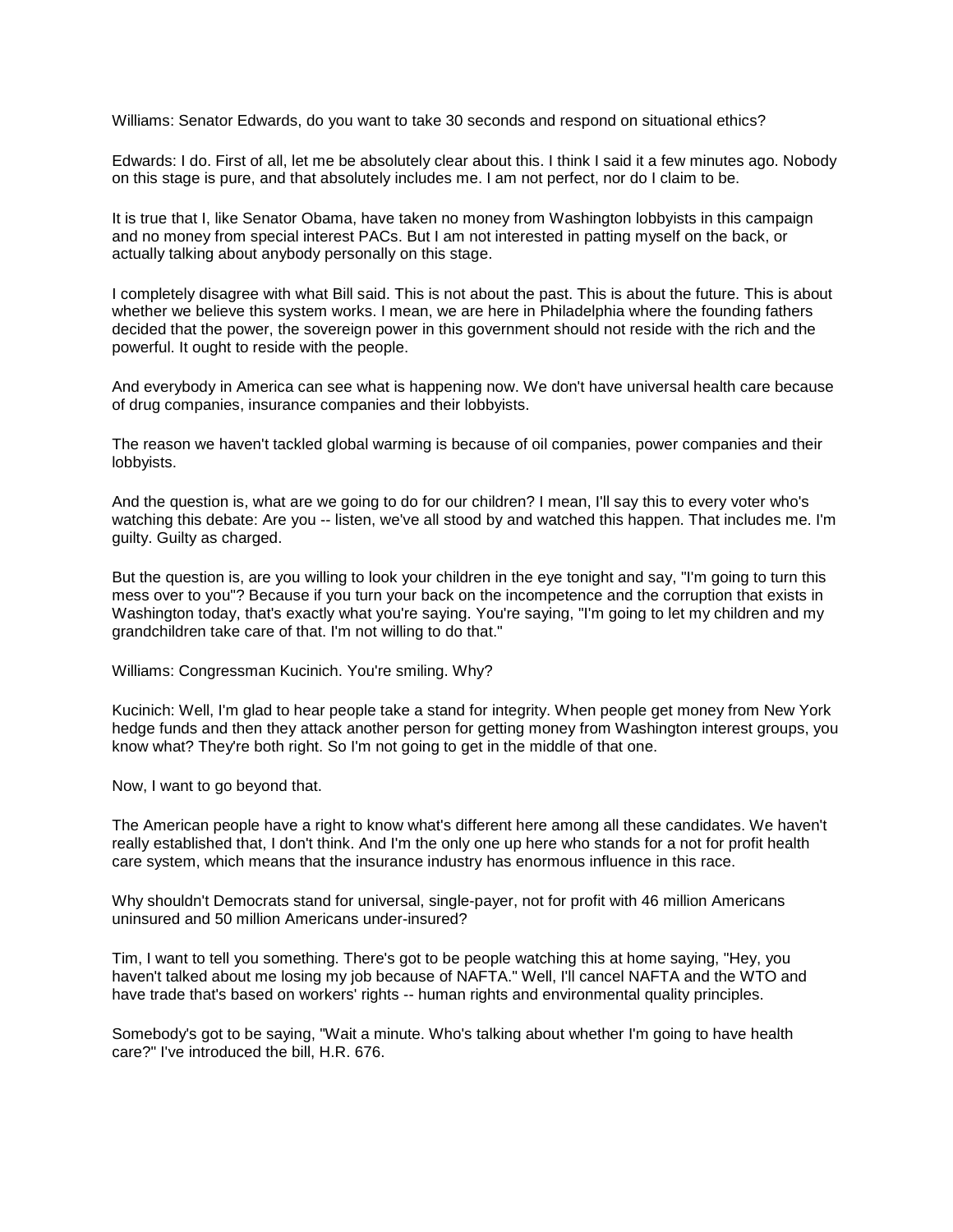You have somebody worried about losing their home. We need to cancel Bush's tax cuts and flip them so we give the benefit to the 80 percent, while currently it's going to the top one percent, so people will have more money so they can save their homes.

I mean, we have to talk about people's practical aspirations here. And, if we don't do that tonight, this debate is a total flop.

Williams: Senator Biden, you said recently, "While Mrs. Clinton was meeting socially with the prime minister of a country, I was sitting down and negotiating with them. I know my experience is considerably deeper and more relevant."

Do you stand by that quote, and is your inference that she is less qualified than you to be president?

Biden: I'm not running against Hillary Clinton. I'm running to lead the free world. I'm running to lead this country. And the irony is, Rudy Giuliani, probably the most underqualified man since George Bush to seek the presidency...

(Laughter)

... is here talking about any of the people here.

(Applause)

Rudy Giuliani -- I mean, think about it. Rudy Giuliani -- there's only three things he mentions in a sentence: a noun and a verb and 9/11. I mean, there's nothing else.

(Laughter)

There's nothing else, and I mean this sincerely. He is genuinely not qualified to be president. Here's a man who brags about how he made the city safe. It was the Biden crime bill that became the Clinton crime bill that allowed him to do that.

They wipe it out. He remains silent.

The 9/11 Commission comes along and says the way to keep your city safe is to do the following things. He's been silent. He's done nothing.

And now he's talking about he's going to go in and he will demonstrate to Iran, he's going to in fact lay down the law.

This man is truly not qualified to be president. I'm looking forward to running against Rudy Giuliani.

(Laughter)

And with regard to my experience, hey, Bill, 1979, I was -- I led a delegation of 19 senators negotiating the START agreement with Brezhnev. I was deeply involved in Bosnia, as the first lady and now Senator Clinton will tell you. I've been negotiating while you were still in Congress, man.

And so the point is -- and I introduced the first public financing bill. If you all had been around long enough you -- maybe I've been around too long. They forget all the wonderful things I've done here.

But, anyway...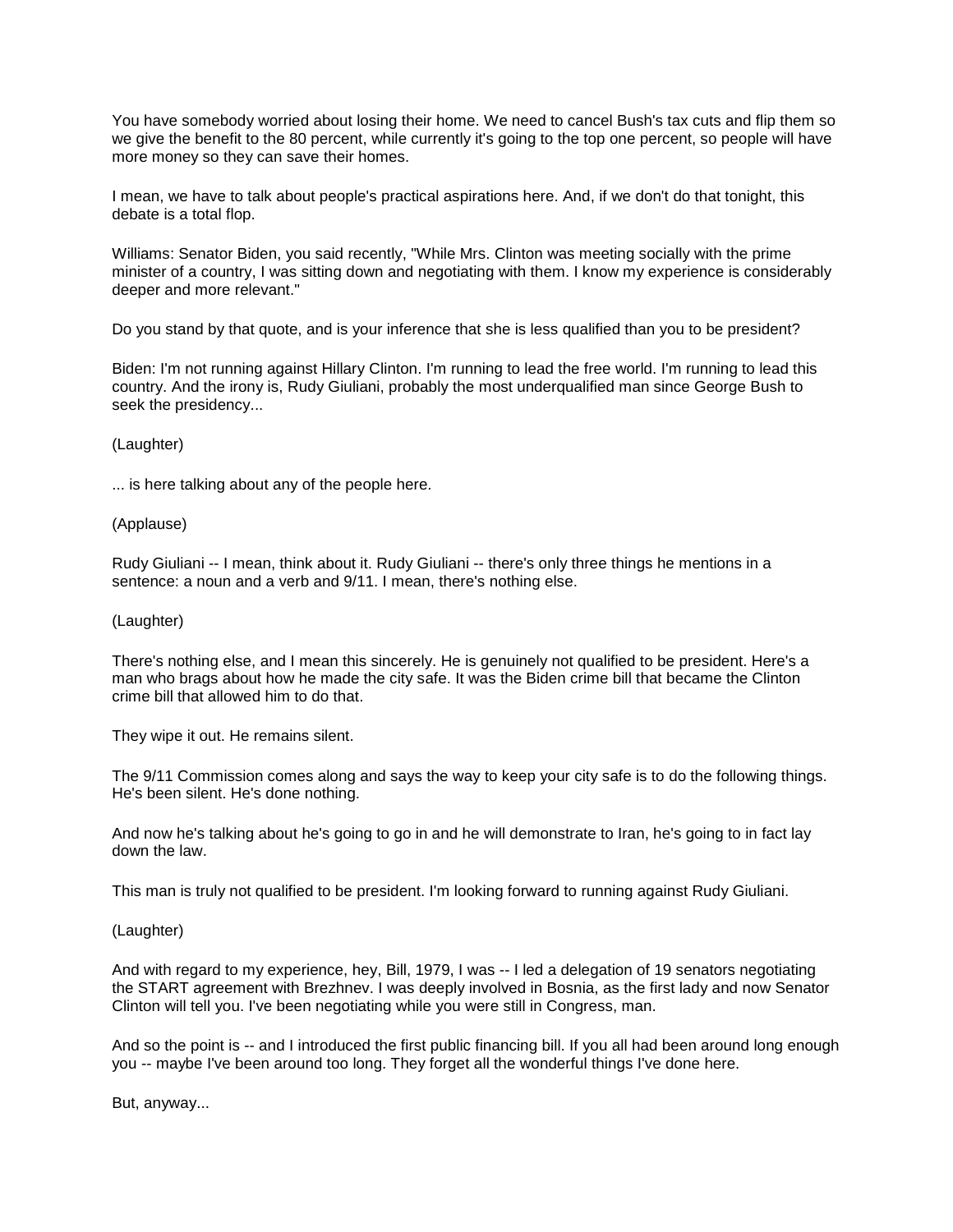# (Laughter)

All kidding aside, I'm running not against Hillary Clinton or anybody on this stage.

I'm running to be the leader of this country to put it back on track and to regain control in the world which is lost.

Williams: On that note, Tim Russert's going to take us into a segment on Social Security.

Russert: Senator Clinton, I want to clear something up which goes to the issue of credibility. You were asked at the AARP debate whether or not you would consider taxing, lifting the cap from \$97,500, taxing that, raising more money for Social Security. You said, quote, "It's a no." I asked you the same question in New Hampshire, and you said "no."

Then you went to Iowa and you went up to Tod Bowman, a teacher, and had a conversation with him saying, "I would consider lifting the cap perhaps above \$200,000." You were overheard by an Associated Press reporter saying that.

Why do you have one public position and one private position?

Clinton: Well, Tim, I don't. I have said consistently that my plan for Social Security is fiscal responsibility first, then to deal with any long-term challenges which I agree are ones that we are going to have to address.

We would have a bipartisan commission. In the context of that, I think all of these would be considered. But, personally, I do not want to balance Social Security on the backs of our seniors and middle-class families. That's why I put fiscal responsibility first, because we have to change the Bush tax cuts, which I am committed to doing.

We have to move back toward a more fair and progressive tax system, and begin once again to move toward a balanced budget with a surplus. You know, part of the idea in the '90s was not just so Bill would have a check mark next to his name in history, but so that we would have the resources to deal with a lot of these entitlement problems.

George Bush understood that. The Republicans understood that. They wanted to decimate that balanced budget and a surplus because they knew that that would give them a free hand to try to privatize Social Security.

I am not going to be repeating Republican talking points. So when somebody asks me, would something like this be considered, well, anything could be considered when we get to a bipartisan commission. But personally, I am not going to be advocating any specific fix until I am seriously approaching fiscal responsibility.

Russert: But you did raise it as a possibility with Tod Bowman?

Clinton: Well, but everybody knows what the possibilities are, Tim. Everybody knows that. But I do not advocate it. I do not support it. I have laid out what I do believe, and I am going to continue to emphasize that.

I think, for us to act like Social Security is in crisis is a Republican trap. We're playing on the Republican field. And I don't intend to do that.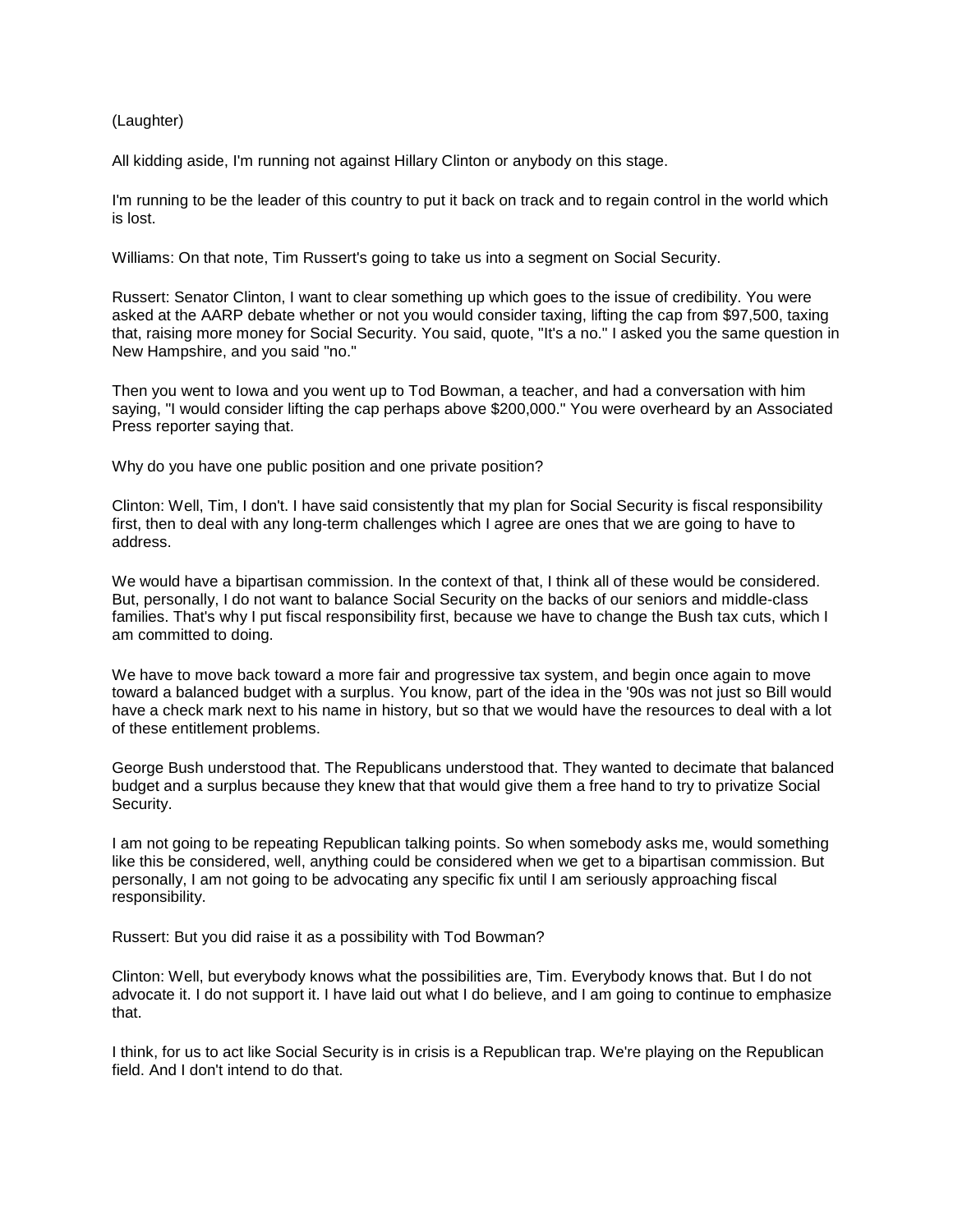Russert: You call it a Republican talking point. Georgetown University, February 9, 1998: "We are in a - heading to a looming fiscal crisis in Social Security. If nothing is done, it will require a huge tax increase in the payroll tax or a 25 percent in Social Security benefits," Bill Clinton, 1998.

That's recent history. Only two years to go in his term. Is that a Republican talking point?

Clinton: No, but what he did was to move us toward a balanced budget and a surplus. And, if you go back and you look at the numbers, they really took off starting in '98, '99, 2000, 2001.

And that would have given a president who actually believed in Social Security -- which George Bush does not -- the resources and the options to make decisions, but not the kind of draconian decisions, and certainly not the move toward privatization, which is what the Republicans have been advocating for as long as I can remember.

Russert: Senator Obama, you said in May, that, quote, "Everything is on the table when it comes to Social Security." You now have an ad up in Iowa which says that any benefit cuts are off and raising the retirement age are off.

Why have you changed your mind?

Obama: Well, what I say is that that is not my plan.

Now, I just want to go back to what Senator Clinton said, because I think it's important for us not to engage in business as usual on Social Security and talk straight.

Everybody on this stage is against privatization and we all fought against it -- everybody. I absolutely agree that Social Security is not in crisis; it is a fundamentally sound system, but it does have a problem, long-term.

Even if we deal with the issue of fiscal responsibility, the trust fund is no longer being rated -- that's something that all of us are in favor of.

We've got 78 million baby boomers who are going to be retiring over the next couple of decades. That means more retirees, fewer workers to support those retirees.

It is common sense that we are going to have to do something about it. That is not a Republican talking point. And if we don't deal with it now, it will get harder to deal with later.

So what I've said, and I know some others on this stage have said, is that among the options that are available, the best one is to lift the cap on the payroll tax, potentially exempting folks in the middle - middle-class folks -- but making sure that the wealthy are paying more of their fair share -- a little bit more.

Now, it is important, if we are going to lead this country, to be clear to the American people about what our intentions are. And this is part of the politics that we have been playing, which is to try to muddle through, give convoluted answers. Ultimately, we then don't have a mandate and we can't bring about change, in part because we're afraid to give Republicans talking points.

I'm not fearful, just as Joe isn't, to have a debate about this with Rudy Giuliani because we've got the facts on our side. But we've got to be clear about those facts and not pretend that those facts don't exist.

Russert: But when asked by The New York Times whether Senator Clinton has been truthful, you said no.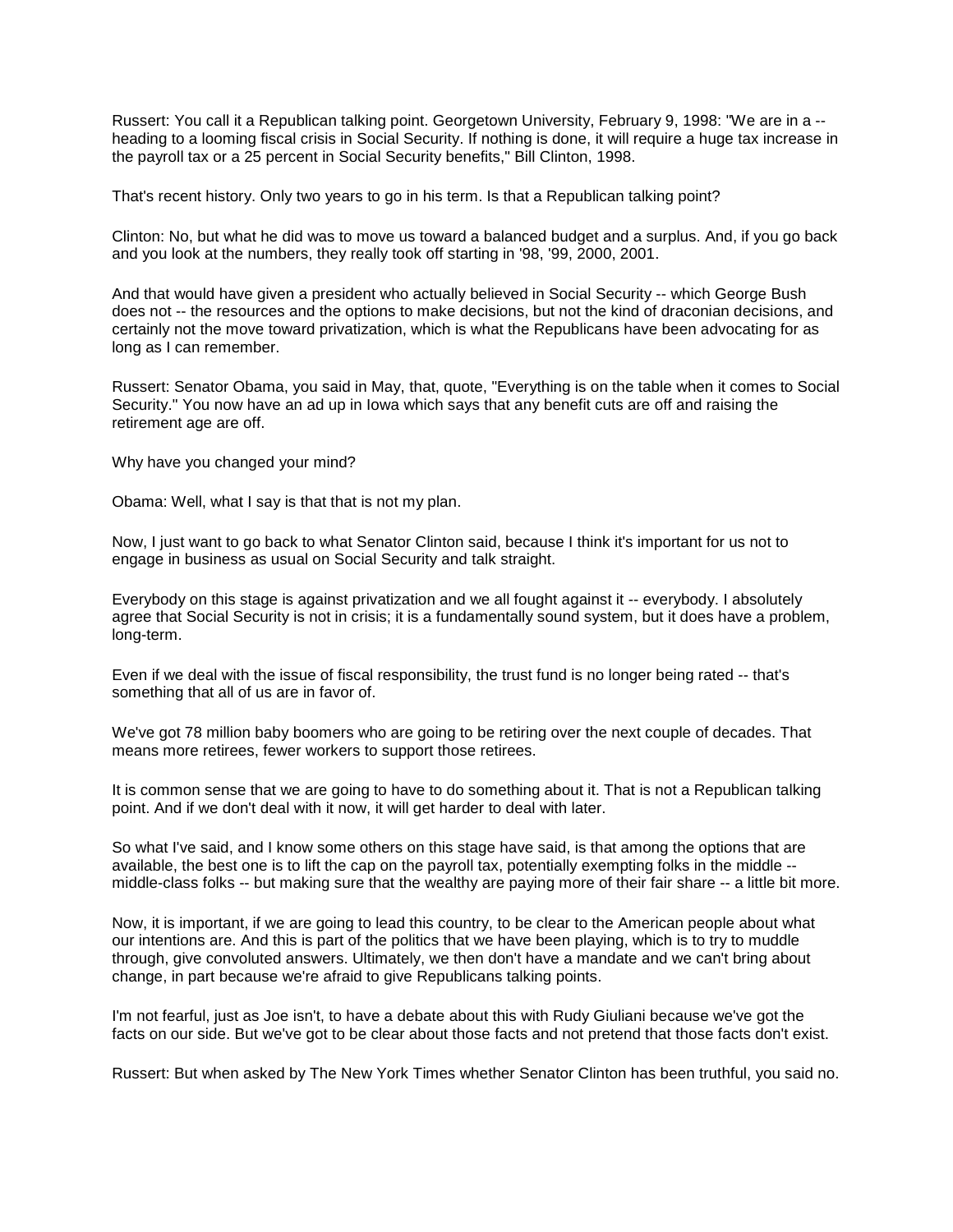Obama: What I said is that she has not been truthful and clear about this point that I just made, which is we can talk about fiscal responsibility and all of us agree with that. All of us oppose privatization.

But even after we deal with those issues, we are still going to have an actuarial gap that has to be dealt with. It is not going to vanish and if we have a moral responsibility to the next generation to make sure that Social Security is there, the most successful program to lift seniors out of poverty that we've ever devised, then we need to start acting now and having a serious conversation about it.

Clinton: Tim, I don't see any difference here. You know, my view is we go towards fiscal responsibility, which is hard. It's not going to be easy inheriting what we're going to inherit from Bush and the Republicans.

And there are some long-term challenges. I have no disagreement with that.

But I think the best way to handle them is within the context of a bipartisan commission. That's what worked in 1983 when Social Security was on the ropes. Our colleagues in the Senate had a hearing today talking about how they could move toward a bipartisan commission.

And, once there's a bipartisan commission, then we can see what we need to do. But I don't want these decisions to be made in a vacuum. I want it to be made in the face of moving back toward fiscal responsibility, because that will influence which choices are actually better.

And I certainly don't want to impose a trillion-dollar tax increase on middle-class families, or any kind of additional burdens on our seniors.

Williams: Senator Obama, we're going to transfer into a new area here. A question specifically for you because you're in a rather unique position. It's about religion and misinformation. Governor Romney misspoke twice on the same day, confusing your name with that of Osama bin Laden.

Your party is fond of talking about a potential swiftboating. Are you fearful of what happened to John McCain, for example, in South Carolina a few years back; confusion on the basis of things like names and religion?

Obama: No, because I have confidence in the American people.

And I don't pay much attention to what Mitt Romney has to say -- at least what he says this week. It may be different next week.

But there is no doubt that my background is not typical of a presidential candidate. I think everybody understands that. But that's part of what is so powerful about America, is that it gives all of us the opportunity -- a woman, a Latino, myself -- the opportunity to run.

And, listen, when I was running for the United States Senate everybody said nobody's going to vote for a black guy named Barack Obama; they can't even pronounce it. And we ended up winning by 20 points in the primary and 30 points in the general election.

The way to respond to swiftboating is to respond forcefully, rapidly and truthfully. And I have absolute confidence in the American people's capacity to absorb the truth, as long as we are forceful in that presentation.

And we are seeing it. As we travel all across the country, we have received enormous support, in states where, frankly, there aren't a lot of African-Americans, and there aren't a lot of Obamas.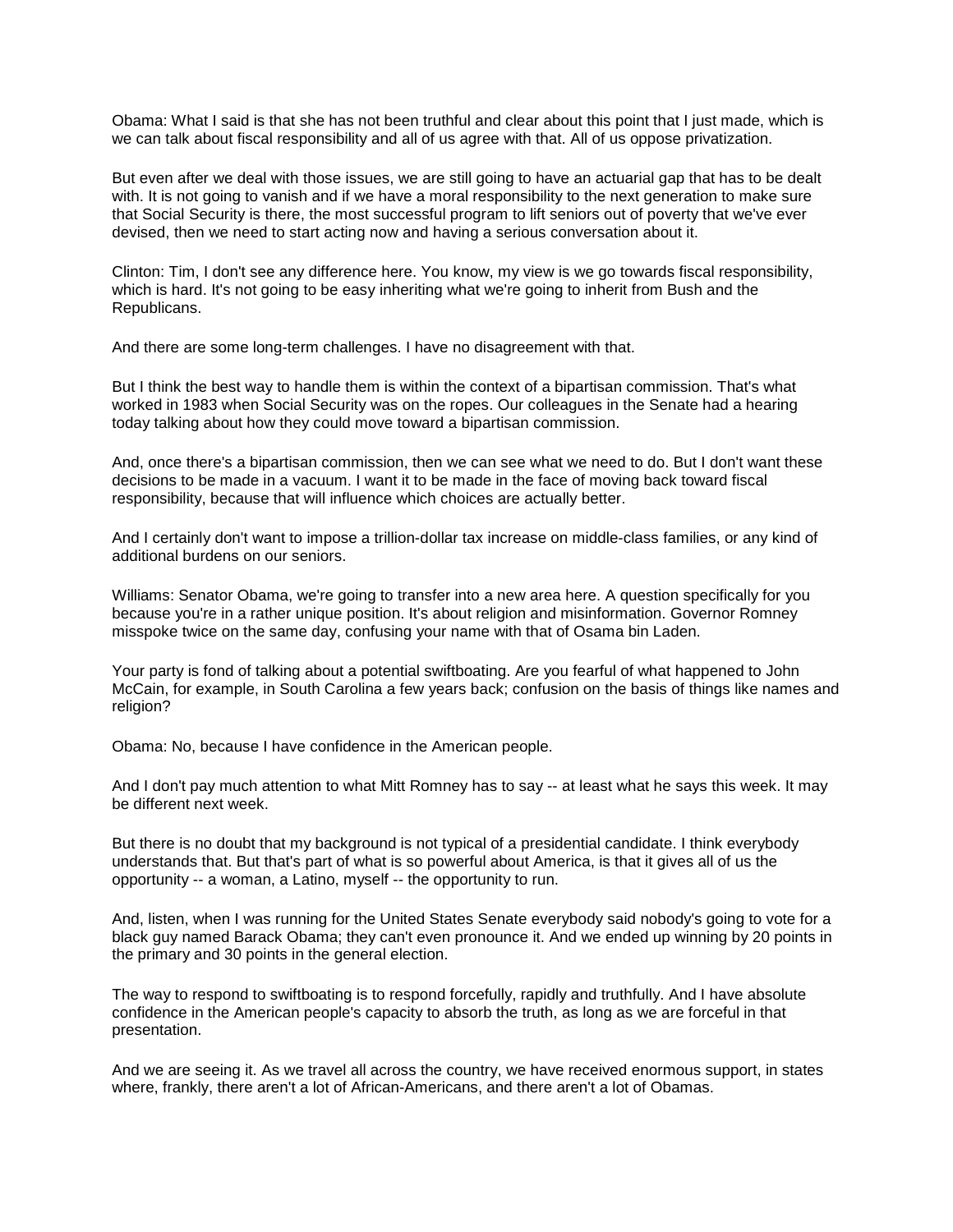# (Laughter)

Williams: Let's take this opportunity to fit in what will be the second of three breaks tonight.

We'll be back with more from the campus of Drexel University in Philadelphia right after this.

# (Commercial break)

Williams: We are back from the campus of Drexel University here in Philadelphia. Our debate continues now. We're going to introduce some rule changes as we go, and for this next question, alone in this segment, we're going to enforce a -- or try to -- a 30-second limit on responses. We're going to begin with Senator Dodd and go right down the panel.

Most experts believe we're looking at \$100 a barrel oil prices, perhaps very soon. Most experts further believe there are some folks in America who may be paying 50 percent more for things like heating oil this winter, let's say, where winters are difficult, in two states that come to mind: Iowa and New Hampshire, say nothing of your home state of Connecticut.

As a member of the U.S. Senate, are these people doomed to paying more, to suffering through these energy costs this winter, Senator? Aside from blue ribbon panels, what can be done right now about what afflicts the United States on this issue of energy?

Dodd: I would suggest to you what Senator Byron Dorgan and I offered twice in the last couple of years, and that was to say that any increase in price over \$40 a barrel either be reinvested in alternative energies or new exploration here, or provide a direct rebate to consumers across the country to reduce the cost that you have exactly described here with these increases in the price of a barrel of oil.

That would provide some immediate relief, with low-income energy assistance and other programs, which I and others have championed over the years to provide assistance to those who are going to be in desperate conditions with health as well. But that's the short-term answer to this problem.

The longer-term answer is obviously to stop what we do every single day and that is borrow \$1 billion every single day to buy foreign oil offshore here.

We ought to moving more directly, obviously, to energy independence here. I'd invite people to chrisdodd.com to get a long, detailed explanation of exactly how to do that.

Williams: We're going to try to enforce this time limit.

## Senator Biden?

Biden: A big piece of that cost is risk. People are betting on things getting worse. That old joke, you know: When you're in a hole, you should stop digging.

Why do we continue to cause the price of oil to rise by continuing to rattle the saber with Iran? Why do we continue to cause the price of oil to rise by a foreign policy that is absolutely moribund of any center?

And what we have to do immediately to take care of those people in Iowa and New Hampshire: provide for emergency fuel assistance.

Williams: Senator Edwards?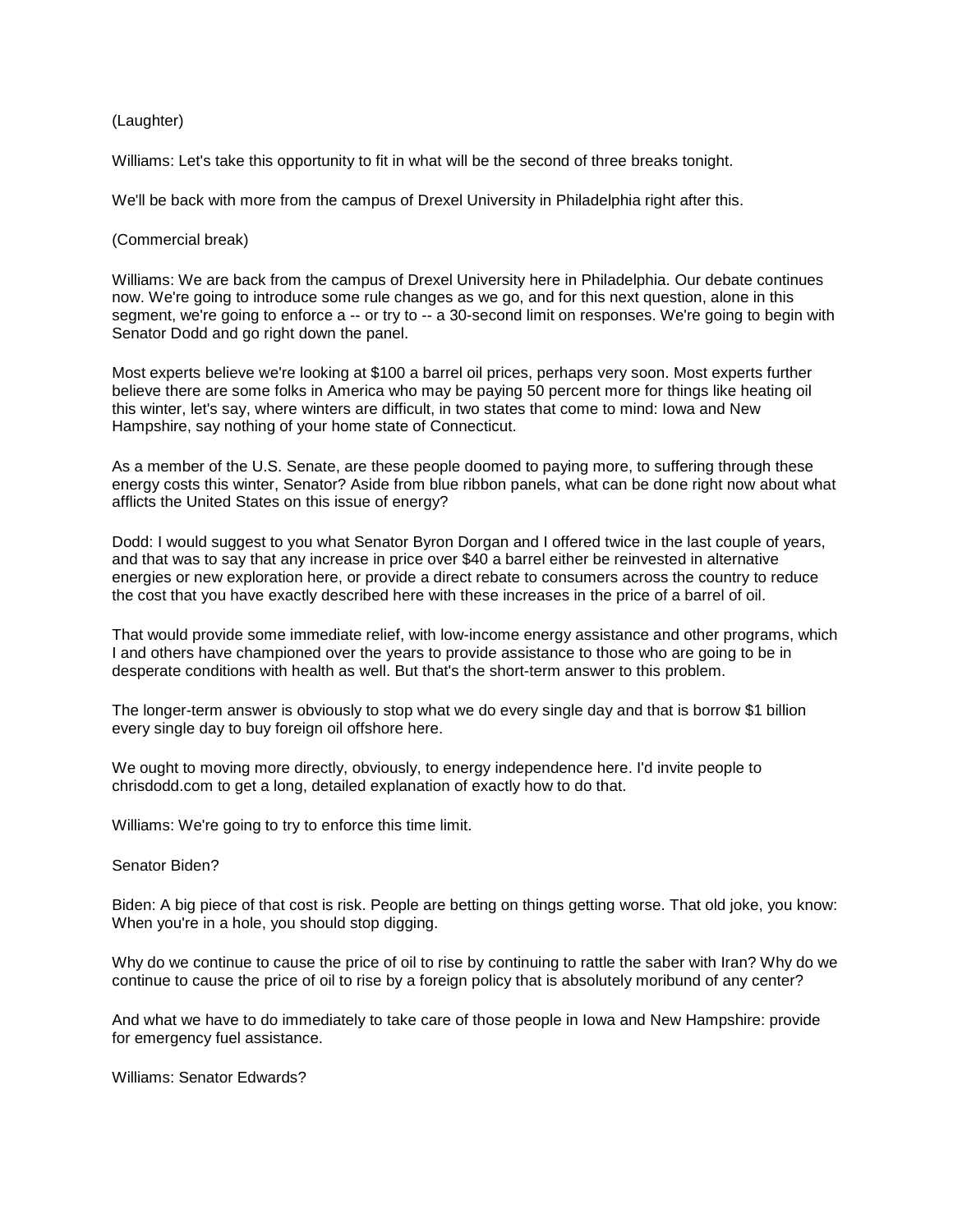Edwards: Well, what we can do in the short term -- and I will do as president -- is ensure that my Justice Department investigates what these oil companies who are vertically integrated, you know, from refinery to pump, are doing.

But I think there's something else that -- we've talked a lot about being straight with people tonight. I think it's really important that every four years the presidential candidates roll through Iowa and New Hampshire, promise this, promise that, promise this.

Here's the truth: We need to ask Americans to be patriotic about something other than war.

And I want to be the president who says to America, we're in this together. We're going to have to be willing to sacrifice. If we love this country enough, we're going to have to conserve, in our homes, in our workplaces, and alter our behavior to make America what it's capable of being.

## Williams: Senator Clinton?

Clinton: Well, I agree with everything that my colleagues have just said. I think it's important that we do have enough money in LIHEAP. It's a battle we fight every year against the Republicans. That's the program to help consumers pay their bills. We should have a crash program on weatherization, which will help to drive those bills down.

We need to do more to investigate, as John says, and we might even have to look at the strategic petroleum reserve, which the Bush administration has been filling up beyond any expectation of need for the short term, at least. But we also have to have a serious move toward energy efficiency and conservation. And that is where we need to get people to be more conscious to do it for themselves.

#### Williams: Senator Obama?

Obama: As Joe pointed out, out of the \$90 that it's costing right now for a barrel, about 30 percent of that is just risk.

It's not dictated by supply and demand. If we can lower the rhetoric, with respect to military action in the Middle East, that will have an immediate impact.

All the other suggestions that have been made are sound. But one of the things that we have to do, with respect to conservation is increase fuel efficiency standards on cars.

And we have to make that commitment not just by going to environmentalist groups and saying we're going to do it but doing what I did, which is go to Detroit, talking to the auto makers. Joe and I have been working on legislation that would provide them the incentives to start making those shifts.

Williams: Congressman Kucinich?

Kucinich: Everyone knows that the war against Iraq was about oil. This administration was trying to gain control of Iraq's oil, with the help of Congress. It's time we had a president who stood for the Constitution and international law.

And that's exactly what I'll do.

Everyone knows that the saber-rattling against Iran is driving up the price of oil. We have to stop the war in Iraq, bring our troops home, end the occupation, have an international security and peacekeeping force that moves in as our troops leave.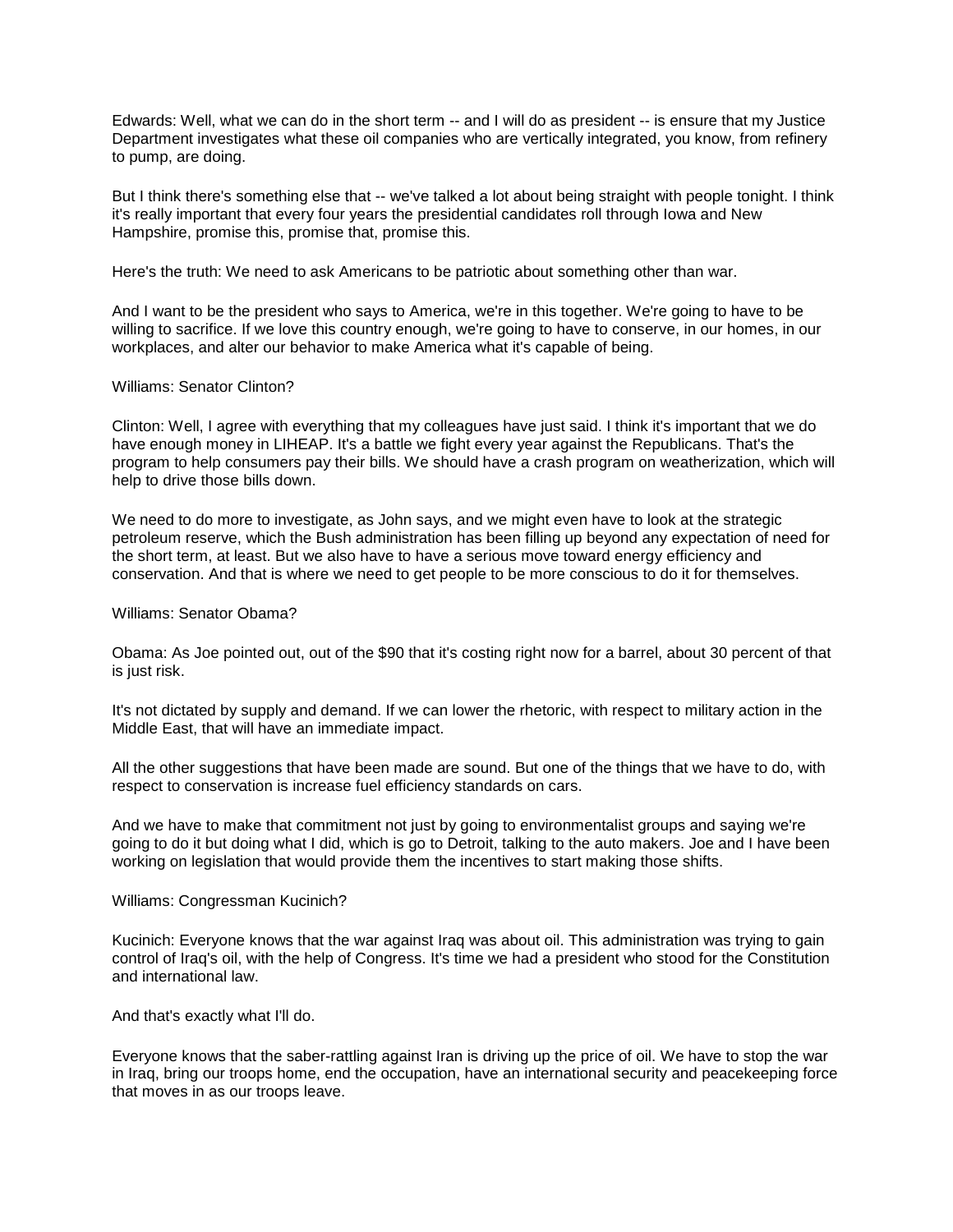We have to stop planning for war against Iran. We have to insist that we enforce the Constitution of the United States, which this president continues to violate, and, again, I state that the president and the vice president should be subject to impeachment.

Then we can start to get control of our energy policies by rejecting this doctrine of preemption, which is not worthy of this nation.

Williams: Thank you. Thank you, Congressman.

Governor Richardson?

Richardson: You need an energy revolution in this country -- an Apollo program that does the following: one, reduces consumption of fossil fuels by 50 percent by 2020. Fuel efficiency -- I'm going to be specific -- 50 miles per gallon. A renewable portfolio standard -- in other words, all electricity in America -- 30 percent renewable sources.

Reduce greenhouse gas emissions by 80 percent by 2040; by 30 percent by 2020. A cap-and-trade system.

Energy efficiency, too. You got to ask the American people to sacrifice a little bit. What does that mean? That means when we use appliances, mass transit, air conditioning, that we all bound together to reduce this dependence on foreign oil that affects our national security, when 65 percent of your oil is imported.

When the planet -- when the planet is polluted by fossil fuels and manmade pollution, it is American leadership, and it's presidential leadership, and it has to be an energy revolution, not these little energy bills that the Congress keeps passing that are meaningless.

Williams: Thank you, Governor.

A question for Senator Dodd.

A question to you alone, Senator, about this intersection of environment and sacrifice. So many people have been saddened by the pictures these past few days from Southern California. There are reports that major cities in the state of Georgia are threatened will running out of drinking water in a matter of days.

Are you truly prepared to lead, on a national scale, the kind of sacrifice it would require where it intersects with the environment?

Dodd: Well, I think you've got to. I find it somewhat startling here that Ronald Reagan's former secretary of state and George Bush's first economic -- chief economic adviser are, frankly, more courageous and bold on energy policy than my fellow competitors here for this job, the presidency.

I've called for a corporate carbon tax. All of us share the same goals here of achieving energy independence, reducing our dependency on fossil fuels and the carbons they emit. But you're not going to achieve that unless you deal with price, quite frankly, here.

And there's a direct correlation between continuing a policy that produces the CO2 emissions and the health hazards to our country and the climate change problems here. You've got to deal with price because, frankly, consumers are not going to be in a position where they can afford the more expensive fuels, the alternative fuels and technologies.

Dodd: So the corporate carbon tax, taxing carbon, is a critical element if you are going to achieve this kind of energy change we need in our country. That directly bears on the kinds of problems we're seeing.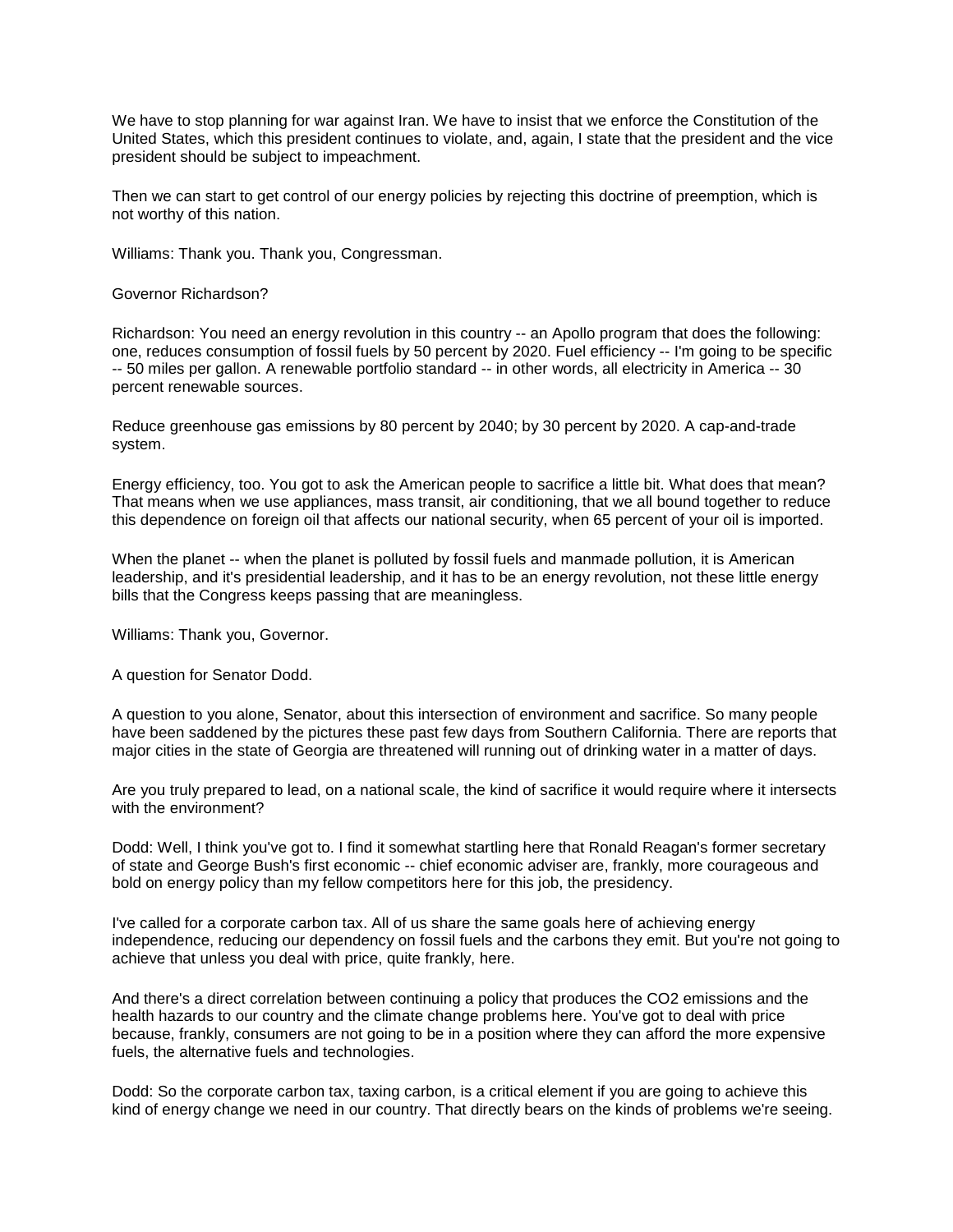There is no doubt in my mind that there is a correlation between what you've just described, Brian, and energy policy here; not to mention the national security and economic security risks as a result of our continuing dependence on fossil fuels, particularly oil out of the Middle East.

So those are things that I advocate that no one else does on the stage here this evening. Al Gore has called it the most bold and honest plans. It has been called the blue ribbon, or the gold standard, rather, of any of the energy policies that have been suggested by presidential candidates.

This is a major issue. It requires hardship. A corporate carbon tax is not without a cost to it. I understand that. But the status quo of continuing borrowing \$1 billion every day to buy foreign oil, continuing the risk to our country, I think is unacceptable.

That's why I'm advocating it.

Williams: Senator Edwards, should there be a bottomless well of federal dollars for people who knowingly live in areas of this country that are disaster-prone to rebuild their homes if lost in a disaster?

Edwards: Well, I think that when families are devastated -- and we've lived with this in North Carolina because we've been regularly hit by hurricanes, and I've spent an awful lot of time in New Orleans. When families are hit by natural disasters, I think it is for the national community to be there for them.

I think that's our joint responsibility as a national community to be there for them. And my view about what's happening, particularly in New Orleans, is it's absolutely heartbreaking to see what's happened there. Because this is a perfect example of a government that's a mess and the American people who are absolutely extraordinary.

I mean, you look at how America has responded to this tragedy. They have been volunteering, contributing. I took 700 college kids down to New Orleans who gave up their spring break to go down there and work to help rehabilitate houses.

I was so inspired and proud of those young kids.

But the government has been a complete disaster. And contracts have been let to these multi-national corporations, instead of allowing the people of New Orleans to rebuild their own city.

My view is: We didn't need a surge in Baghdad -- we needed a surge in New Orleans. We need to be there for our people who are struggling.

And I do think we can be smart about planning. I think actually, in the case of New Orleans, there was an extraordinary opportunity to rebuild a city that was more economically integrated, more racially integrated.

Those pictures that we saw coming out of the Ninth Ward of New Orleans, I think, broke a lot of people's hearts. And I think it actually was a wake-up call to a lot of Americans who didn't realize that kind of problem existed any longer.

Williams: But does smarter mean any limits?

Let's just take 20 seconds more here -- from Malibu to the Outer Banks down to Florida -- should there be unlimited federal authority...

Edwards: Of course we have to be smart. We have to be environmentally sensitive. There's actually on the coast of North Carolina, we've done a great deal to do that, to preserve wetlands, for example, which are crucial barrier to help protect our coasts.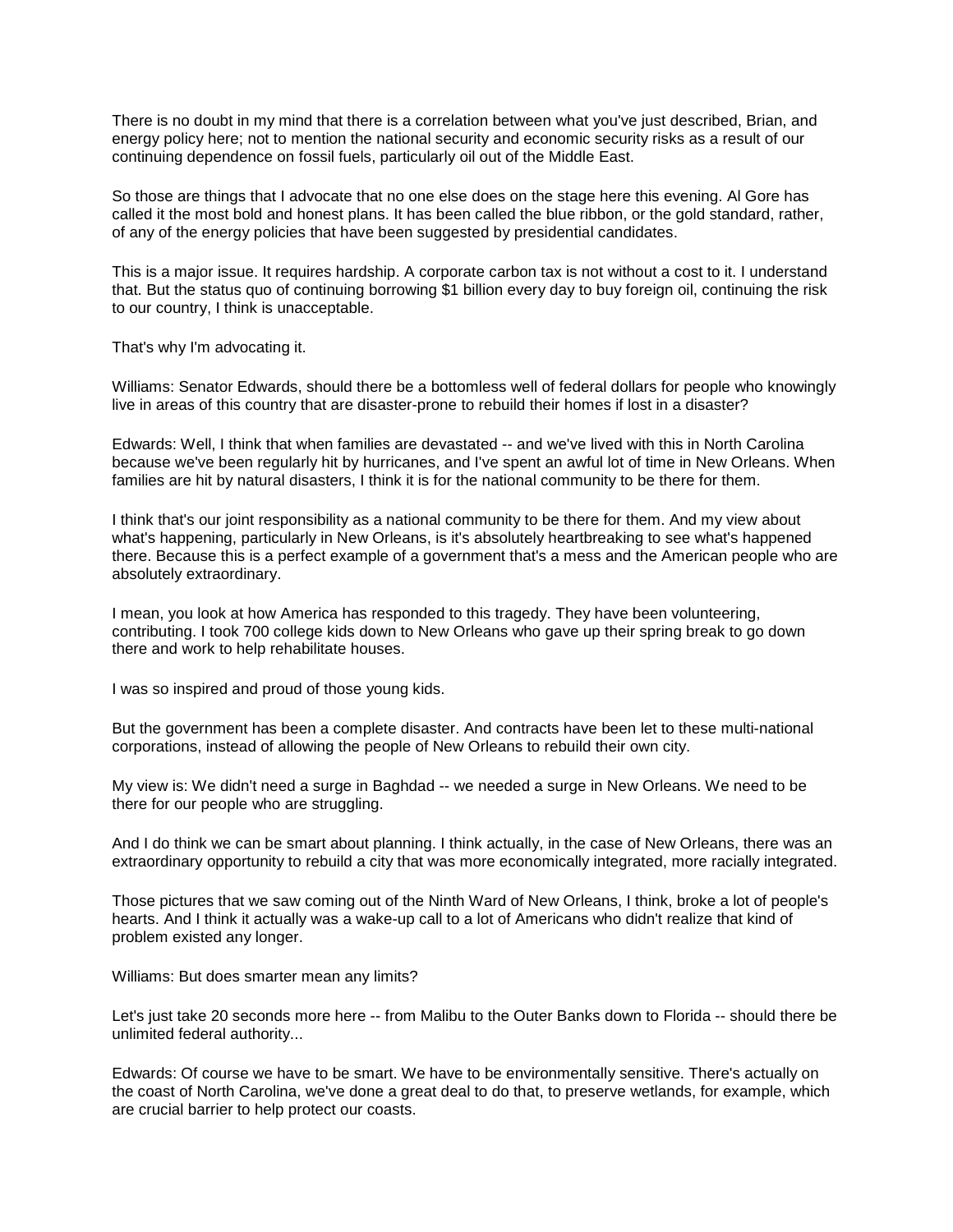But, yes, smart, but when a natural disaster comes, our country needs to be there for our people.

Williams: To Tim Russert.

Russert: I'd like to talk about taxes.

Senator Clinton, I'd like to start with you. Because the chairman of the House Ways and Means Committee, Charlie Rangel, is a strong supporter of your campaign.

He wants to repeal the Alternative Minimum Tax. But he also wants to have a 4 percent surtax on a single \$150,000 income or \$200,000 married couple.

You went to Harlem with your husband, with Charlie Rangel. And the former president said, quote, "Charlie Rangel wants me to pay more taxes so you can pay less and I think that's a good idea."

Is that also your view?

Clinton: Well, I am a great admirer of Chairman Rangel. And what he's trying to do is deal with a very serious problem. You know, the Alternative Minimum Tax was never intended to hit people are in middle income, upper middle income. It was meant for people who are rich and evading taxes.

Now I don't know all the details of what Charlie is recommending, but I certainly agree with the goal. We've got to do something with the Alternative Minimum Tax.

There are a lot of ways of getting there. I want it to be fair and progressive. It starts in the House, it starts in the Ways and Means Committee, which he chairs. But I think my husband was expressing an opinion that a lot of people who have been very fortunate and blessed over the last six and a half years feel.

You know, we've not been asked to sacrifice anything. You know, young men and women wearing the uniform of our country are dying and being maimed. We have the average American family losing a thousand dollars in income, and George Bush and his cronies can't figure out how they can give even more tax cuts to the wealthiest of Americans.

Now, I never thought Bill and I would be in that category, to be honest with you. So it's kind of a new experience. But it's not one that make us very comfortable, because we should be investing in new energy, we should be investing in college affordability, universal pre-K, the kind of health care plan that I've outlined.

That's what we intend to do. But we're going to have to deal with the AMT, something that the Republicans have refused to do because, very frankly, it hits people who are below their concern. They're concerned about the real top wage earners. This hits people that are, you know, the police chief. This hits people that are, you know, two income families that are doing well.

So we're going to have to do something about it. I think Charlie's being very courageous in moving forward. I don't agree with all the details, but he's on the right track to say we've got to do something about the AMT.

Russert: So in principle, you would be in favor of looking at a 4 percent surtax?

Clinton: No, I didn't say that, Tim. I said that I'm in favor of doing something about the AMT. How we do it and how we put the package together everybody knows is extremely complicated.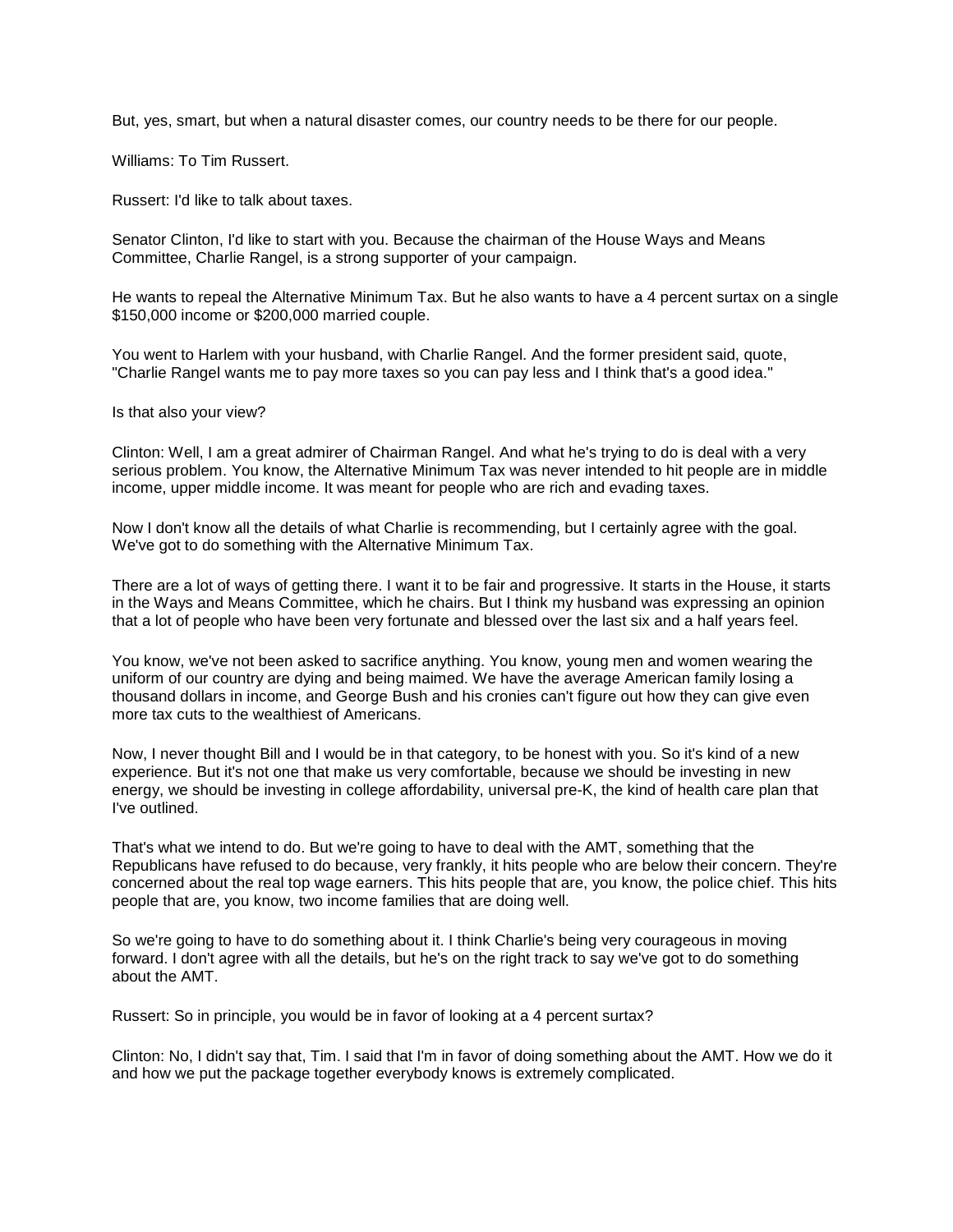It's not going to happen while George Bush is president. Everybody knows that. I want to get to a fair and progressive tax system. The AMT has to be part of what we try to change when I'm president.

And there are a lot of moving pieces here. You know, there are kinds of issues we're going to deal with as the tax cuts expire.

I want to freeze the estate tax at the 2009 level of \$7 million for a couple.

There's a lot of moving parts. So I'm not going to get committed to a specific approach, but I applaud Chairman Rangel for beginning the conversation.

Russert: But you will not campaign on the Rangel plan?

Clinton: No, no. That's Charlie Rangel's plan. And, as I say, I support and admire his willingness to take this on.

Russert: Senator Obama, would you campaign on the Rangel plan?

Obama: No, because I don't know all the details of it and I may not agree with some aspects of it.

But let's broaden the conversation here. We're all traveling all across the country -- Iowa, New Hampshire. Everywhere you go, you'll meet a single mother who is raising her kids, working at the same time, trying to go to college. And every one of her costs, from health care to college tuition, has gone up. Home heating oil is going up. She can't even imagine the idea of saving.

Now, in the meantime, we've got a 10,000-page tax code that is rife with corporate loopholes.

There's a building in the Cayman Islands that supposedly houses 12,000 U.S. corporations, which means it is either the largest building in the world or the biggest tax ripoff in the world, and I think we know which one it is.

So there has to be a restoration of balance in our tax code to help that single mom, to help a two-parent working family that is struggling to make ends meet.

So I put forward a very specific plan. I've said we are going to offset some of the payroll taxes that people are experiencing so that families who are making less than \$50,000 a year get a larger break. I want to make sure that seniors who are making less than \$50,000, that they get some relief in terms of the taxes on their Social Security.

Those kinds of progressive tax steps, while closing loopholes and rolling back the Bush tax cuts to the top 1 percent, simply restores some fairness and a sense that we're all in this together, as opposed to each of us being in it on our own.

Russert: Congressman Kucinich, I want to move to the issue of hedge funds -- hedge funds. Managers of hedge funds. There's a listing in the paper the other day of 100 top managers of hedge funds. At the top, \$1.5 billion. Number 100 makes \$50 million. They pay a tax rate of 16 percent, rather than ordinary income of 31, 32 percent.

The Democrats took control of Congress in November of '06. The leader of the Democrats in the Senate, Harry Reid, said, we're not going to change it this year. Your reaction.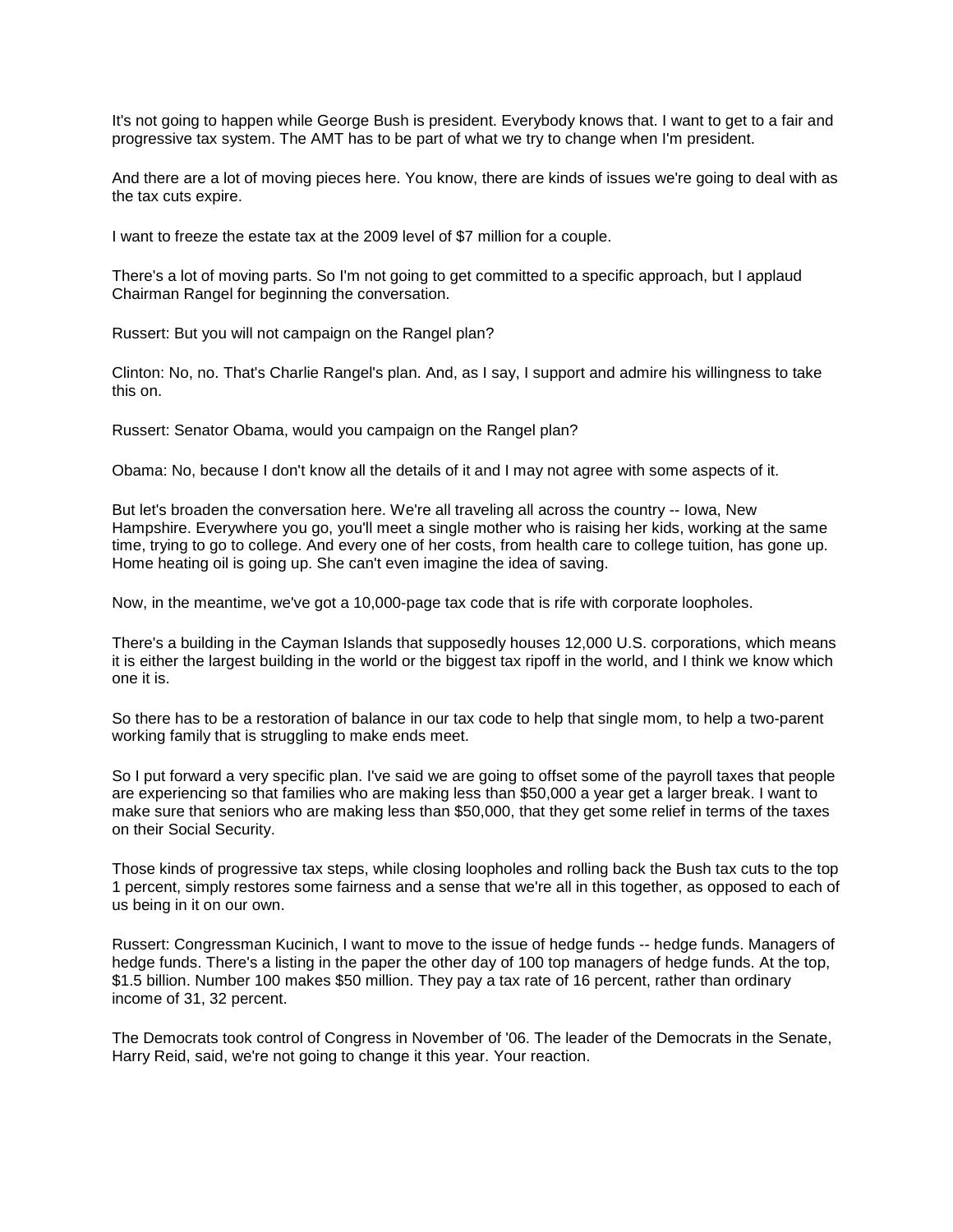Kucinich: It's one of the reasons why the American people are so distressed with the current condition of the Democratic Party. They won't stand up to Wall Street, where there's over a trillion dollars of unregulated capital with hedge funds.

They won't end the war, as our party promised to do in the 2006 election. They won't stand up to the insurance companies, the for- profit insurance companies, by joining me in a not-for-profit system.

So people are asking them, "What's the difference between Democrats and Republicans?" Tim, my candidacy is a candidacy which will protect the interests of Main Street.

No privatization of Social Security, make the hedge funds accountable, protect the small investors who are at risk with these public offerings of these hedge funds.

My Domestic Policy Subcommittee has been looking at this. I was one of the first ones on Capitol Hill to look at it.

Right now, it's all about a redistribution of the wealth upwards, Tim. You know, the tax system is about redistributing the wealth upwards. The health care system redistributes the wealth upwards. Our energy policies redistribute the wealth upwards.

We have to have a president who is independent enough to be able to stand up to these interest groups and push the Democratic Congress to defend the American people by standing for the end of the war in Iraq, by standing for a universal, not-for-profit health care system, by standing for control of these oil companies, which are out of control, and, finally, by standing for the Constitution.

I will say it one more time. It's time for the Democratic Party to take a position on impeachment, and for the House of Representatives to move the bill that I've introduced.

Russert: Senator Edwards, you worked for a hedge fund. By every estimate, we could save \$25 billion over 10 years, new revenue that could be used for a whole variety of programs. Why won't the Democratic Party act on this issue?

Edwards: They should. I mean, this is an example of the extraordinary corruption that still exists in the system and in the government.

What happened was, the Congress started to move to act. The lobbyists for the hedge funds descended and managed to kill it. It's just that simple.

This is one, unfortunately of a whole series of things, that indicate that our government doesn't work the way it should, and that corruption has crept into it. I wish it was the only thing. It's not the only thing.

I mean, we have young men and women serving this country patriotically and heroically in Iraq, and we've got a bunch of paid mercenaries moving around over there, working for Blackwater and others, who gave hundreds of thousands of dollars to Bush and the Republican Party.

We've got politically connected people at home making millions of dollars while our men and women serve and put their lives on the line in Iraq.

We decided to try to keep the country safer by inspecting containers that come into this country. And who lobbied against it? The biggest company in America: Wal-Mart. We've had trade deals that have cost us millions of jobs, and what did America get in return? We got millions of dangerous Chinese toys.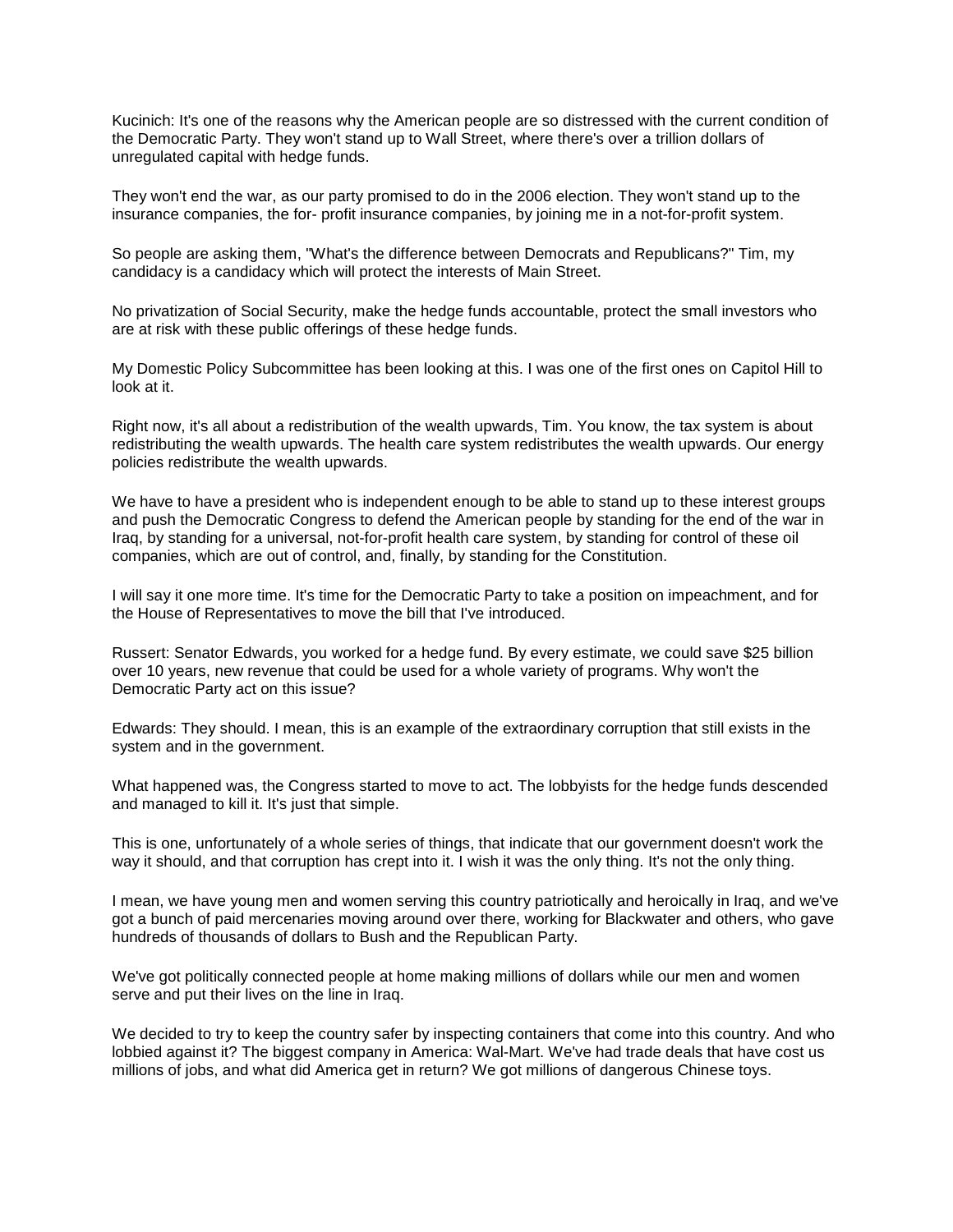These things are all evidence of a system that doesn't work. Now, we can turn our backs on it and pretend it's not true and, as I said earlier, leave this mess to our children and our grandchildren. Or we can do what the founding fathers said we should do.

And what has happened over and over in American history when this happened? There is nothing the American people can't do. We -- there's nothing wrong with the American people. They are strong, heroic, passionate. But their voice needs to be heard. The government belongs to them. It doesn't belong to this crowd of powerful, monied interests in Washington, D.C.

And we have to be willing to say the truth about it and to change this system so that our children actually can have a better life than we've had.

Williams: Senator, thank you. We're going to introduce the concept of a lightning round here. Take one question, go down the line; 30 seconds each, a time we're going to enforce.

And, Governor Richardson, we're going to start with you. This is about something called trends in international mathematics and science study. It's called "TIMS." A number of overseas nations took part in it.

It found that, overseas, students spend an average of 193 days, annually, in school.

The deficit, compared to the U.S., where it's 180 days, over 12 years, that adds up to a one-year gap between education in the U.S. and overseas.

Do you believe ewe in this country need to extend the school day and/or extend the school year, and will you commit to it?

Richardson: Yes, I'd commit to it. And I'm glad, finally, education is coming up in a major debate.

This is what I would do. We are 29th in the world in science and math compared to the E.U., to countries in China and India. They graduate four or five times more engineers. There is a competitiveness gap here.

This is what I would do.

One, I'd have 100,000 new science and math teachers. But we have to pay our teachers what they deserve, a minimum wage of what I believe is \$40,000 per year. I'd get rid of No Child Left Behind. I would have science and math academies, but in the high school curriculum it is critically important that we have more civics, more language, and art in the schools to provoke creativity in science and math proficiency.

Williams: A third-second limit on these, Congressman.

Kucinich: There's a statue above the House of Representatives of a woman whose arm is outstretched and she is protecting a child sitting next to a pile of books. The title of this statue is "Peace Protecting Genius." We need to have a country that stands for peace, that gets us out of the wars. We see the connection between global warring and global warming.

If we cut the Pentagon budget 15 percent, \$75 billion will go into a universal pre-kindergarten program so our children ages 3, 4 and 5 will have access to full-time day care and more money would go into elementary and secondary education.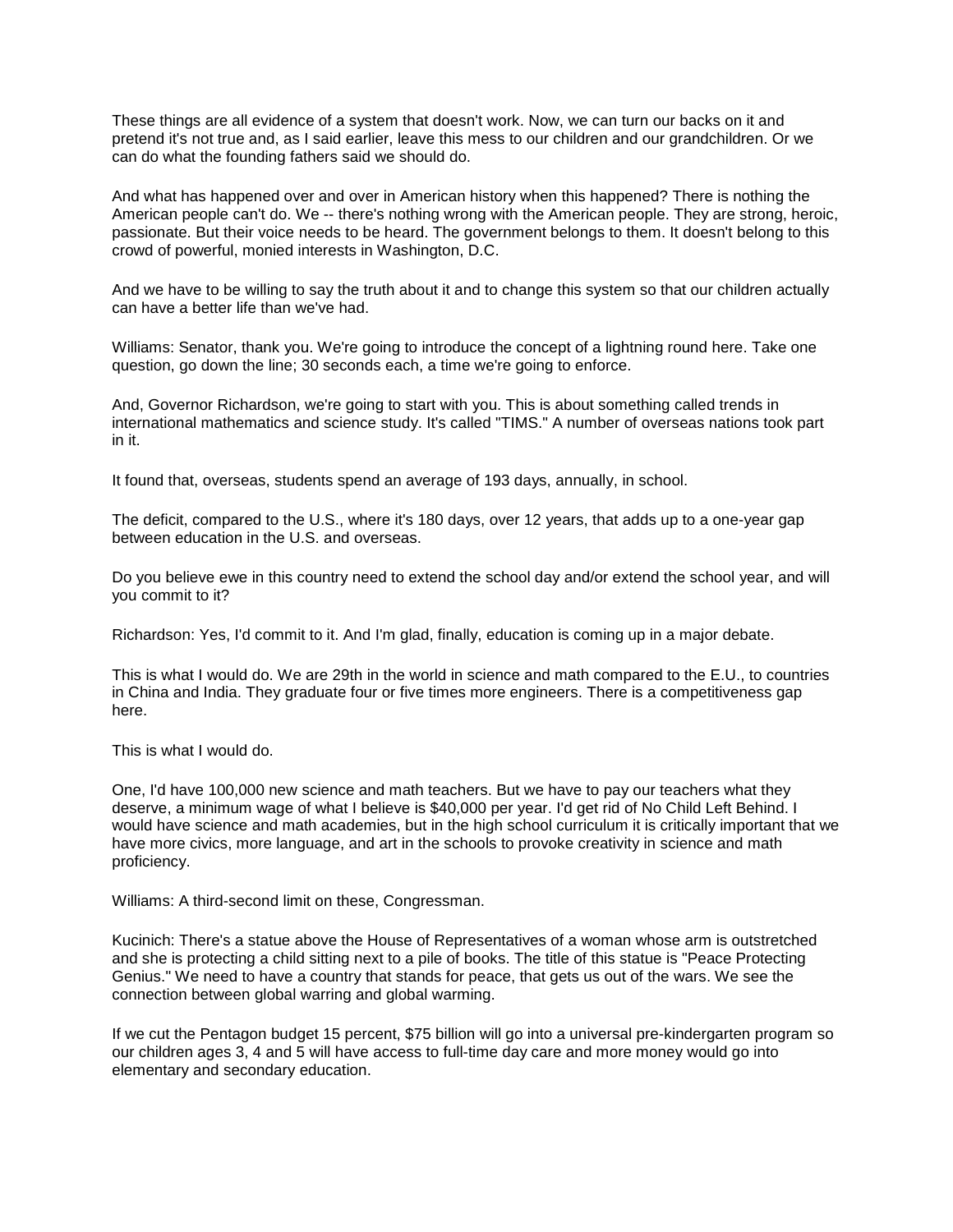In addition to that, our college-age students need to know that with a Kucinich administration they're guaranteed a two- or four-year college, tuition free, and it'll be paid for by the government investing in our young people. That's the kind of approach I'll take to education.

Williams: Thank you, Congressman.

Senator?

Obama: I do think that we have to have more instruction in the classroom. We're going to have to pay for that, and the federal government has to help strapped local districts in order to make that happen.

We also have to, if we want to development math and science curriculums, we've got to make math and science jobs attractive, which means increasing research grants.

And this is something that is important not just for our competitiveness, but also for our long-term national security. And when George Bush requests \$196 billion for next year's wars in Iraq and Afghanistan and is seeing a flatlining of investment in science research, that makes it more difficult for us to encourage our children to go into sciences.

Williams: Senator Obama, thank you.

Senator Clinton?

Clinton: Well, very quickly, I would start at the very beginning. We need to do more to help our families prepare their children. A family is a child's first school. The parents are a child's first teacher. This is something that I've worked on for many years.

We need to really support it through nurse visitation or social work or child care. We need to do more with the pre-kindergarten program that I have proposed. In addition, though, this has to fit into an overall innovation agenda, which I have also set forth.

Because we can't just say, go to school longer. We need to do what happened when I was in school and Sputnik went up, and our teacher said, your president wants you to study math and science.

That's what I want kids today to feel, that it's part of making sure we maintain our quality of life and our standard of living.

Williams: Senator Edwards?

Edwards: I think we still have two public school systems in many ways in America. We have one for affluent communities, and one for everybody else.

I think the things that we need to do, specifically -- we should have universal pre-K for all 4-year-olds. We ought to deal with nutritional and health care needs of younger children -- young than four years of age, starting at about age two.

We should have a national teaching university so that we attract our most talented young people, send them out across America to teach in the toughest places to teach. We should give incentive pay to teachers who are willing to teach in the most difficult places.

We should have second-chance schools for kids who are dropping out and college for any kids who's willing to work when they're in college.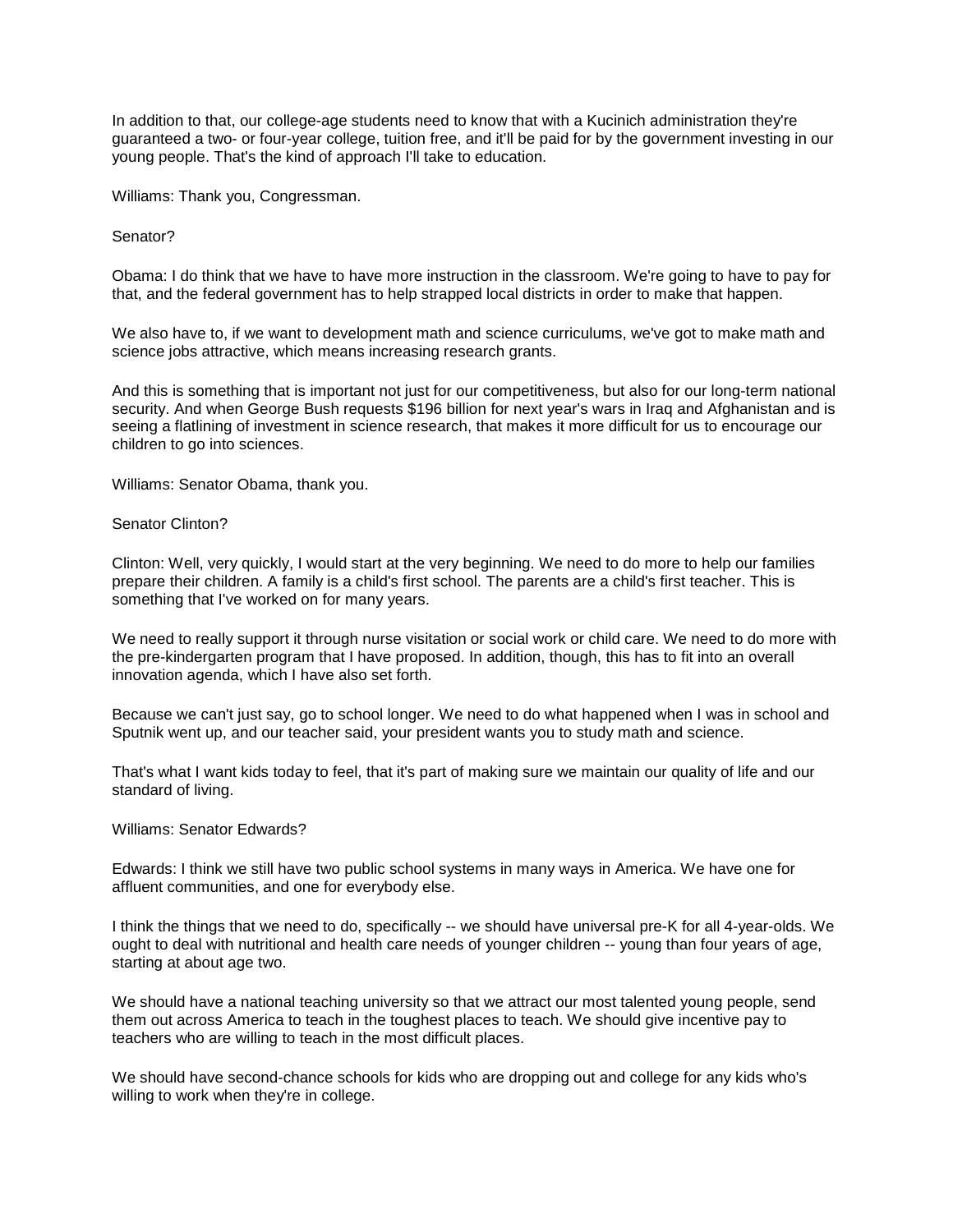Williams: Senator, thank you.

#### Senator Biden?

Biden: Yes, I proposed it in 1987. We should go to school longer. We either have to assume that our kids are (inaudible) brighter every other child in the world, or that somehow we have to go to school longer.

Secondly, we should have a minimum 16 years of education.

Thirdly, we should be focusing on the socioeconomic disadvantaged, mostly minorities in inner cities. That's something we've ignored. We pay no attention to it. We pretend they're the same circumstances as every other kid in America. They start off with half. Half of the education gap exists before they set foot in the first classroom. That should be the focus.

## Williams: Senator Dodd?

Dodd: Well, Brian, this is a -- I've often said the single most important issue. And I've been asked the question over the years, "What's the single most important issue?" I always say education because it is the answer to every other problem we confront as a people here.

We've got to begin -- I'm proud to have been named "Senator of the Decade" by the Head Start Association. All the ideas that are being advocating in early childhood education are critical.

The federal government needs to be a better partner in all of this, not take away control locally. But a child's quality of education shouldn't depend on the accident of birth, and that's what happens too often in our country. The children of Philadelphia or in Connecticut or wherever else are going to be competing with children in Johannesburg, in Sydney, in Moscow, in Beijing.

We need to make the kind of investments jointly with our local communities. Higher education community colleges need to be more tuition-free -- I have an idea on how to do that -- so that we provide that continuum from the earliest stages through higher education to meet the challenges of the 21st century.

Williams: I have to keep you to time, Senator.

Thank you.

We're going to continue this notion of a lightning round after a quick break.

We're going to start our next segment with a question handed to me by a student here at Drexel today.

So, again, our last break now, and a short one. We will continue from Philadelphia right after this.

(Commercial break)

Williams: We are back at Drexel University in Philadelphia.

Something we'd like to institute as the lightning round -- we've put a clock -- a noise perhaps not loud or severe enough on the screen as we tried this out in the previous segment.

(Laughter)

We're going to try to get tougher and heavier concerning our enforcement.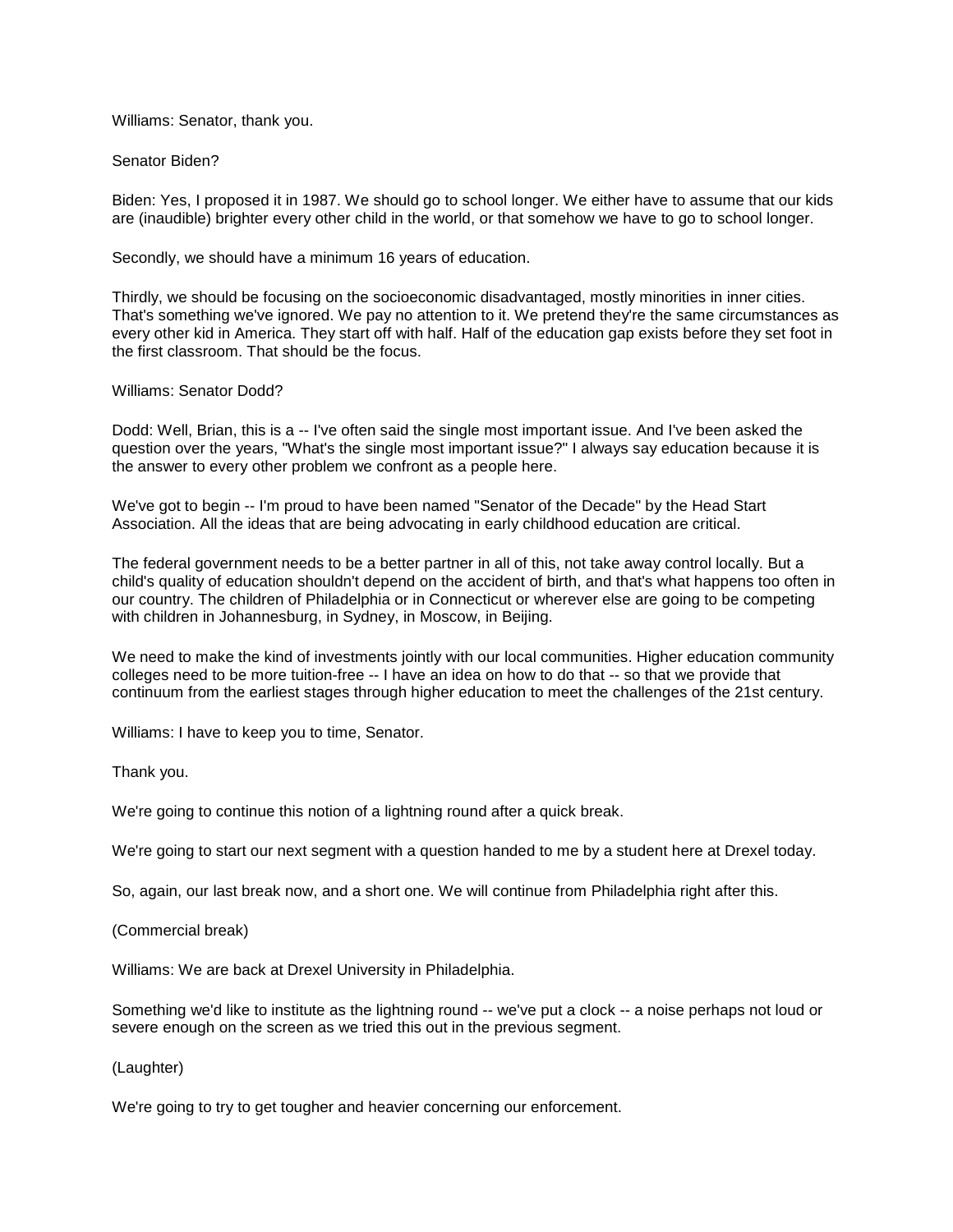I promised to begin with a question handed me by a Drexel student today.

It dovetails -- Senator Dodd, we will start with you -- it dovetails with what physicians have asked me to ask in this room to this group here tonight.

With so many young people choosing not to go into medicine, so many veteran physicians choosing to get out or losing heart because their ability to earn an income is going down. How do you expect this nation to attract, to continue to attract quality people to medicine, senator?

Dodd: Well, a couple of things very quickly again in 30 seconds here. But first, obviously providing some benefits to people who choose to go into that educational field and profession so we can attract them to work in areas that they are needed, and that certainly needs to be done.

I believe there's an answer to the medical malpractice issue, not the ones that Republicans have been proposing, but that's one of the issues that people are concerned about.

And part of a larger health care plan ought to be a part of that as we consider universality and other elements here to make sure that this profession becomes one, where the cost of insurance, the cost of other items here are not going to be so excessive that you'd be discouraged from going in that direction.

Williams: Senator, thank you.

Senator Biden?

Biden: You got to help them pay off their education. They start off in the hole. They graduate and have these gigantic bills, 40,000 bucks a year. They graduate hundreds of thousands of dollars in debt.

You got to give them ability to write that off if they engage in public service, move into areas where they need doctors, number one.

Now, number two, you got to get the insurance company out of looking over their shoulders and everything. They know the decisions to make. They know what they should be doing. And they should be rewarded for their decisions.

The light's on, and I want you to know I stay inside my time.

Williams: Very good. It's our new tough guy policy.

(Laughter)

Senator, thank you.

Senator Edwards?

Edwards: What we need is a universal health care system that gets doctors out of the business of having to deal with insurance companies on a daily basis, to protect them from that.

But I want to talk about another piece of this, which is we have a nursing crisis in America, a serious nursing crisis. So what we need to do is expand our nursing schools, give scholarships to young people who are willing, when they go to nursing school, to commit to come out and go to the places that are underserved.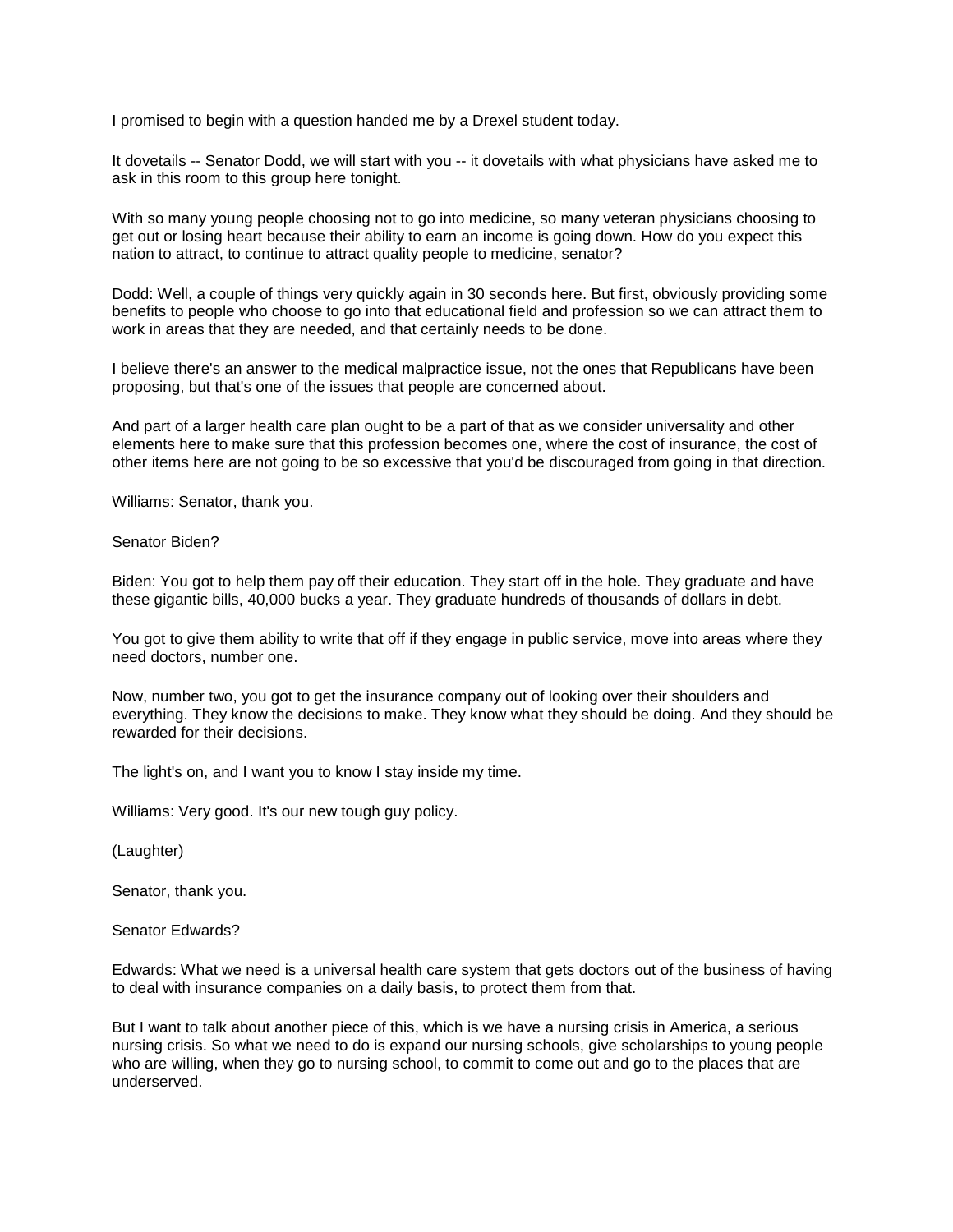We need to get rid of things like mandatory overtime. We need to have safer staff-to-patient ratios so that we can deal with this crisis, for the men and women who actually provide a huge amount of the health care in this country.

Williams: Senator, thank you.

Senator Clinton?

Clinton: Well, again, I agree with everything that has been said. In my proposal, for the American Health Choices plan, we basically give the insurance companies an ultimatum. They have to get into the business of actually providing insurance, instead of trying to avoid covering people.

They cannot deny people coverage. They cannot have a pre- existing condition which is not covered.

That is one of the biggest problems that doctors face. They face this constant barrage of harassment and bureaucratization from the private insurance world.

We also need to clean up Medicare and Medicaid. They're not as friendly as they need to be, either.

Williams: Senator, thank you.

Senator Obama?

Obama: We need to deal with the insurance companies. On Medicare and Medicaid, the reimbursement system is not working the way it should. And by the way, instituting a universal health-care system that emphasizes prevention will free up dollars that potentially then can go to reimbursing doctors a little bit more.

But we've got to deal with the cost of medical education. We have to deal with college costs generally, and that's why I put forward proposals to get banks and middle men out of the process and expand national service to encourage young people to go into these helping professions where we need a lot more work.

Williams: Senator, thank you.

#### Congressman?

Kucinich: I'm the co-author of the bill, H.R. 676, that establishes Medicare for all. As long as you have the private insurance companies in involved in providing health services, people aren't going to get care. Doctors know that the insurance companies want to substitute their judgment for their practice. Everyone knows that the insurance companies make money not providing health care.

I'm standing for Medicare for all. There is no one else on this stage who is ready to take on the insurance companies directly by saying we should join every other industrialized nation in the world by caring for our people by having a not-for-profit health care system.

Just because you say it's universal doesn't mean it's not-for- profit. Even the insurance companies want a universal health care system.

Williams: Thank you, Congressman.

Governor Richardson?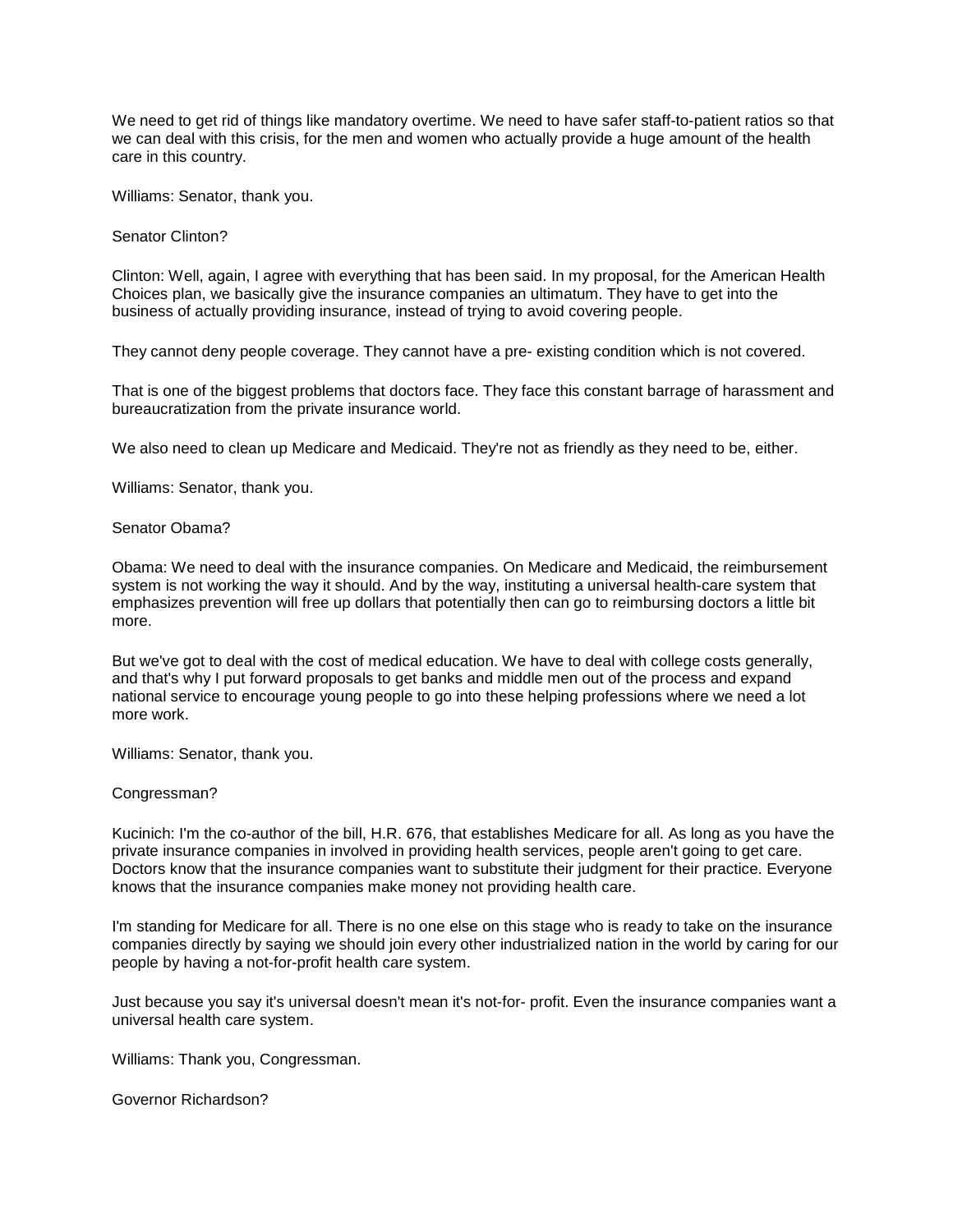Richardson: Well, I have a specific proposal -- here it is: In exchange for two years of tuition paid by the government or loans, you give one year of national service to the country. This will attract more doctors and will enable students to afford a college education when it's taking them seven years to pay for this.

Get rid of the student loan and bank agencies that are ripping off the system. Re-establish, on a general basis, the doctor-patient relationship. Deal with Medicare reimbursement. Deal with ways that we also not forget health professionals, and that's nurses, that's -- others that...

Williams: Governor?

Richardson: ... in our health care system are not given the same opportunity.

Williams: Governor, thank you.

Senator Obama, a question to you. More than one columnist covering the field of transportation has compared our current commercial aviation business to Aeroflot in the old Soviet Union. One writer said, "Hold on, that's insulting to Aeroflot. They have raised their service."

The question to you is, how did this country get into a state where point-to-point air travel is no longer truly dependable, but more important, what would you be truly willing to do as president to fix it?

Obama: Well, this is a problem that's been building for a long time. The airlines got into trouble after deregulation, and it has continued and compounded. And they have now tried to make more money. And they're seeing better solvency, but they've done it on the backs of consumers. And anybody who's flying commercial knows that service has gone down and deteriorated further and further and further.

So, as president of the United States, we have to look at making sure that there's enough airport capacity. We've got to place, potentially, restrictions on some flights and encourage airlines to deal with the problems of remote areas that are having difficulty in terms of making connections.

But this is going to require the kind of leadership that we have not seen from this president, not just on transportation in the airlines industry, but in transportation generally.

We haven't seen that kind of commitment on Amtrak...

Williams: Time.

Obama: I'm sorry. I didn't realize this was a lightning round.

Williams: Yes. Yes, sorry. The rules are...

Obama: But, generally speaking, this president has failed on this issue. We've got to keep on -- we have to make much bigger progress than we've done.

Williams: We should probably repeat. The lightning round continues with my colleague, Tim Russert.

Russert: Thank you, Brian.

Senator Clinton, Governor of New York Eliot Spitzer has proposed giving driver's licenses to illegal immigrants. He told the Nashua, New Hampshire, Editorial Board it makes a lot of sense.

Why does it make a lot of sense to give an illegal immigrant a driver's license?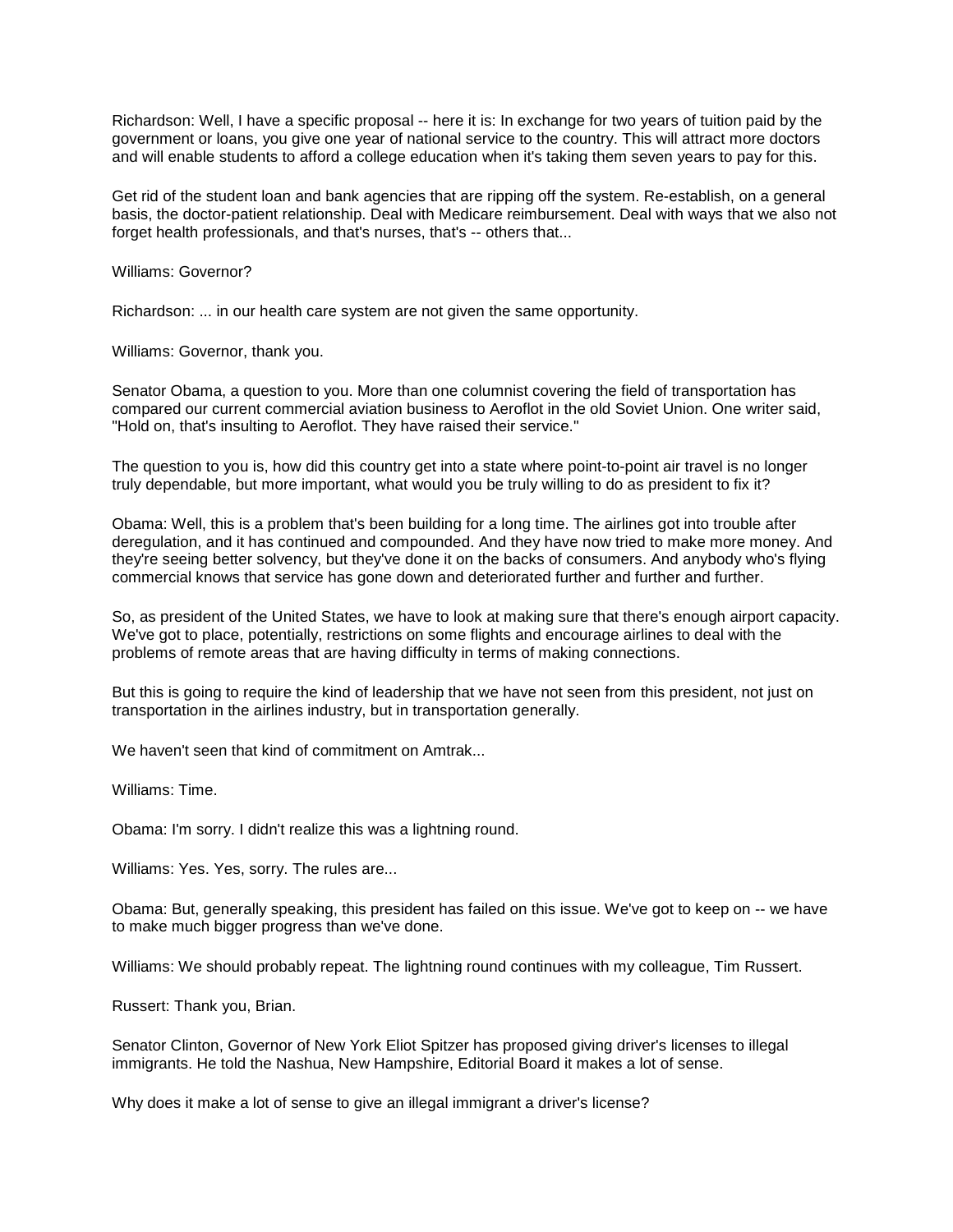Clinton: Well, what Governor Spitzer is trying to do is fill the vacuum left by the failure of this administration to bring about comprehensive immigration reform. We know in New York we have several million at any one time who are in New York illegally. They are undocumented workers. They are driving on our roads. The possibility of them having an accident that harms themselves or others is just a matter of the odds. It's probability.

So what Governor Spitzer is trying to do is to fill the vacuum. I believe we need to get back to comprehensive immigration reform because no state, no matter how well intentioned, can fill this gap. There needs to be federal action on immigration reform.

Russert: Does anyone here believe an illegal immigrant should not have a driver's license?

(Unknown): Believe what?

Russert: An illegal immigrant should not have a driver's license.

Dodd: This is a privilege. And, look, I'm as forthright and progressive on immigration policy as anyone here. But we're dealing with a serious problem here, we need to have people come forward. The idea that we're going to extend this privilege here of a driver's license I think is troublesome, and I think the American people are reacting to it.

We need to deal with security on our borders. We need to deal with the attraction that draws people here. We need to deal fairly with those who are here.

But this is a privilege. Talk about health care, I have a different opinion. That affects the public health of all of us.

But a license is a privilege, and that ought not to be extended, in my view.

Clinton: Well, I just want to add, I did not say that it should be done, but I certainly recognize why Governor Spitzer is trying to do...

(Unknown): Wait a minute...

Clinton: And we have failed. We have failed.

Dodd: No, no, no. You said -- you said yes...

Clinton: No.

Dodd: ... you thought it made sense to do it.

Clinton: No, I didn't, Chris. But the point is, what are we going to do with all these illegal immigrants who are driving...

Dodd: That's a legitimate issue. But driver's license goes too far, in my view.

Clinton: Well, you may say that, but what is the identification?

If somebody runs into you today who is an undocumented worker...

Dodd: There's ways of dealing with that.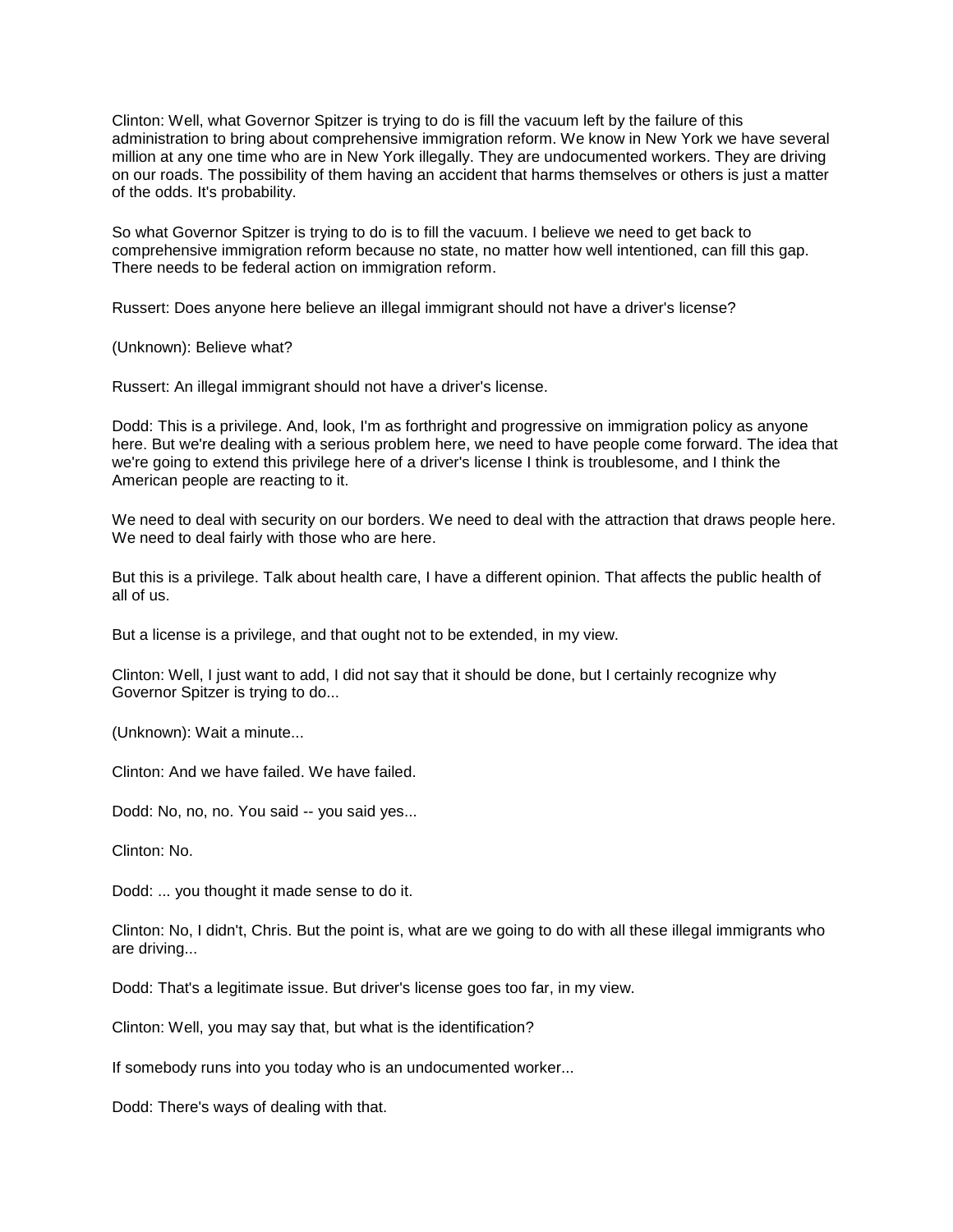Clinton: Well.

Dodd: This is a privilege, not a right.

Clinton: Well, what Governor Spitzer has agreed to do is to have three different licenses, one that provides identification for actually going onto airplanes and other kinds of security issues, another which is another ordinary driver's license, and then a special card that identifies the people who would be on the road, so...

Dodd: That's a bureaucratic nightmare.

Clinton: ... it's not the full privilege.

Russert: Senator Clinton, I just want to make sure of what I heard. Do you, the New York senator, Hillary Clinton, support the New York governor's plan to give illegal immigrants a driver's license?

You told the New Hampshire paper that it made a lot of sense. Do you support his plan?

Clinton: You know, Tim, this is where everybody plays "gotcha." It makes a lot of sense. What is the governor supposed to do? He is dealing with a serious problems. We have failed. And George Bush has failed. Do I think this is the best thing for any governor to do? No. But do I understand the sense of real desperation, trying to get a handle on this? Remember, in New York, we want to know who's in New York. We want people to come out of the shadows.

He's making an honest effort to do it. We should have passed immigration reform.

Williams: New subject, Senator Edwards.

You have young children. As you know, the Internet can be a bit of a cultural wild west.

Assuming a lot of homes don't have parental support, would you be in favor of any government guidelines on Internet content?

Edwards: For children? To try to protect children -- using technology to protect children, I would.

I want to add something that Chris Dodd just said a minute ago, because I don't want it to go unnoticed. Unless I missed something, Senator Clinton said two different things in the course of about two minutes just a few minutes ago.

And I think this is a real issue for the country. I mean, America is looking for a president who will say the same thing, who will be consistent, who will be straight with them. Because what we've had for seven years is double-talk from Bush and from Cheney, and I think America deserves us to be straight.

Williams: Senator Obama, why are you nodding your head?

Obama: Well, I was confused on Senator Clinton's answer. I can't tell whether she was for it or against it. And I do think that is important. One of the things that we have to do in this country is to be honest about the challenges that we face.

Immigration is a difficult issue. But part of leadership is not just looking backwards and seeing what's popular or trying to gauge popular sentiment. It's about setting a direction for the country. And that's what I intend to do as president.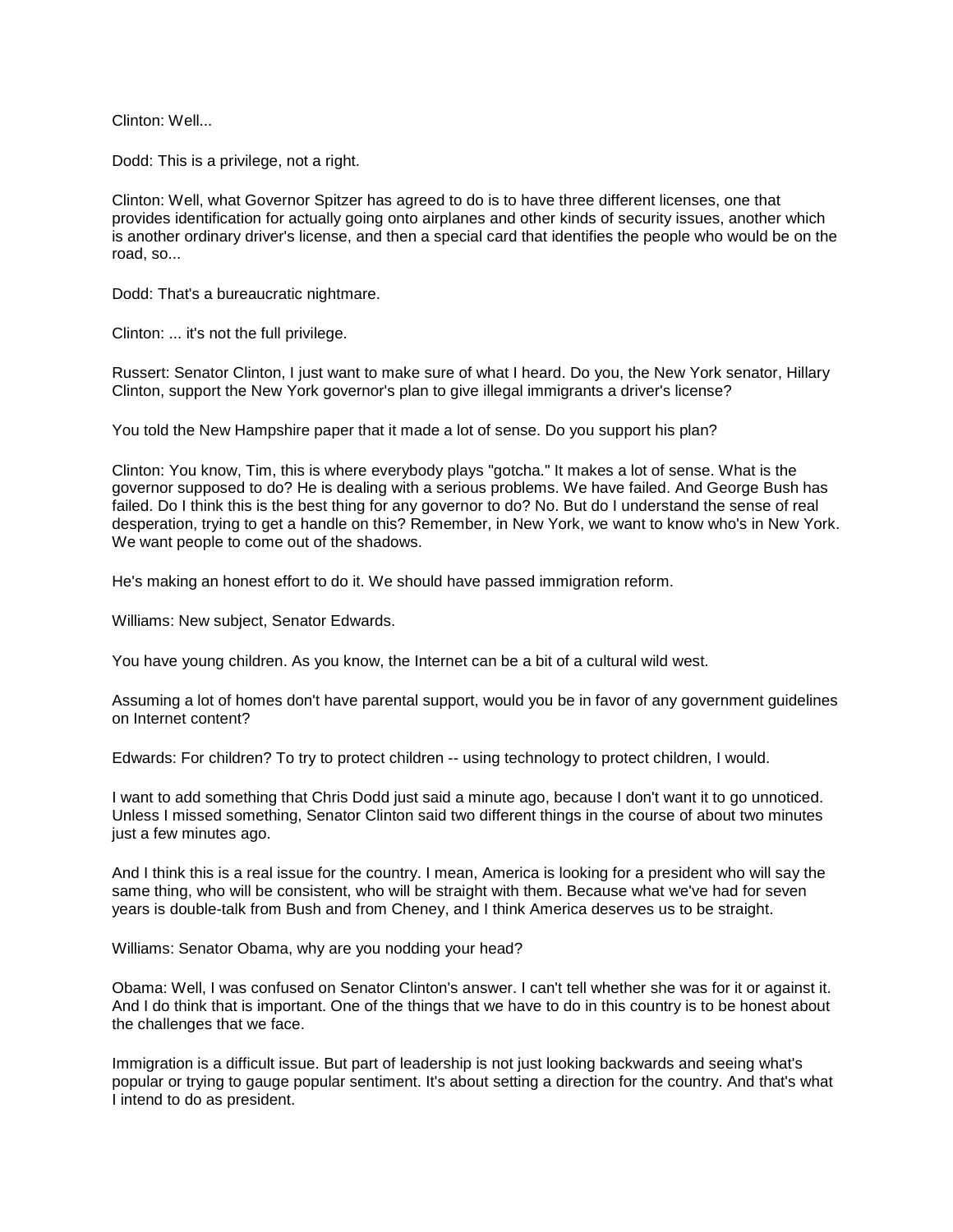## Russert: Are you for it or against it?

Obama: I think that it is the right idea, and I disagree with Chris because there is a public safety concern. We can make sure that drivers who are illegal come out of the shadows, that they can be tracked, that they are properly trained, and that will make our roads safer.

That doesn't negate the need for us to reform illegal immigration.

#### (Crosstalk)

Russert: Congressman Kucinich, I want to move to a different area, because this is a serious question. The godmother of your daughter, Shirley MacLaine, writes in her new book that you sighted a UFO over her home in Washington state...

## (Laughter)

... that you found the encounter extremely moving, that it was a "triangular craft, silent and hovering," that you "felt a connection to your heart and heard directions in your mind."

Now, did you see a UFO?

Kucinich: I did. And the rest of the account -- I didn't -- it was an unidentified flying object, OK? It's, like, it's unidentified. I saw something. Now, to answer your question, I'm moving my -- it's -- and I'm also going to move my campaign office to Roswell, New Mexico, and other one in Exeter, New Hampshire, OK?

And also, you have to keep in mind that more -- that Jimmy Carter saw a UFO and also that more people in this country have seen UFOs than I think approve of George Bush's presidency.

Russert: Actually...

(Laughter)

Kucinich: And so, wait, we're just getting started here.

(Laughter)

Russert: No, no. Let me -- well, 14 percent of Americans say they have seen UFOs. I'm going to move...

Kucinich: What was the percentage?

Russert: Fourteen percent.

Kucinich: What as that percentage?

Russert: Fourteen.

Kucinich: Thank you.

Russert: I want to see...

(Laughter)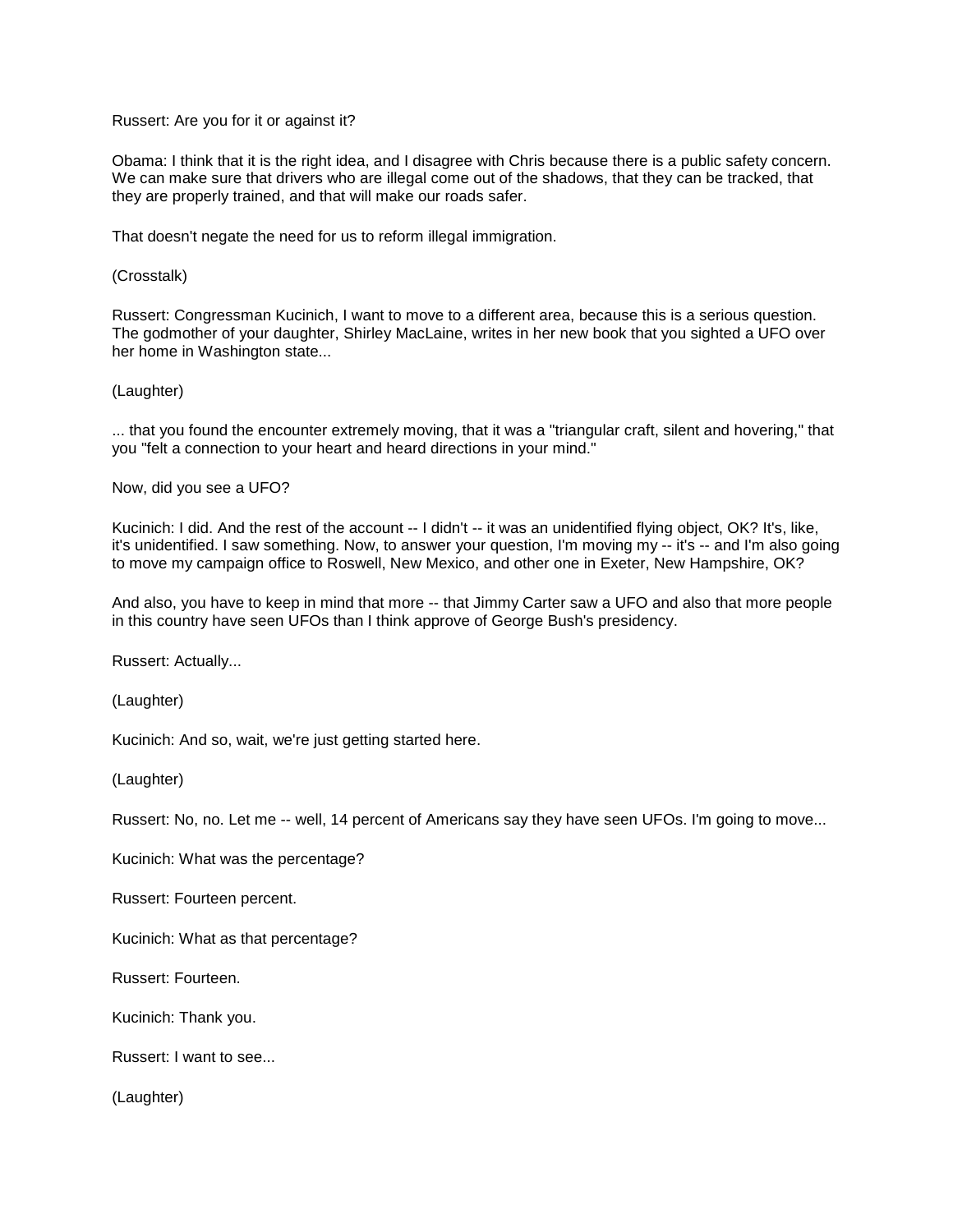I'm going to ask Senator Obama a question, in the same line. The three astronauts of Apollo 11 who went to the moon back in 1969, all said that they believe there is life beyond Earth. Do you agree?

Obama: You know, I don't know. And I don't presume to know.

What I know is there is life here on Earth.

(Laughter)

And -- and that we're not attending to life here on Earth.

(Applause)

We're not taking care of kids who are alive and unfortunately are not getting health care. We're not taking care of senior citizens who are alive and are seeing their heating prices go up.

So, as president, those are the people I will be attending to first.

(Laughter)

There may be some other folks on their way.

(Applause)

Williams: Let's talk about life on earth. Senator Clinton, Lance Armstrong called here today with a question. He made the point, as he often has, 3,000 people, roughly, killed on 9/11; roughly \$1 trillion spent in the years since. About that many people die of cancer every two days.

He wanted us to ask any of you: Are you willing to be the president, or are you willing to pledge to be the president that knocks cancer down from its status as number one killer of Americans under the age of 85.

Clinton: I'm going to do everything I can to do that. I went to Lance Armstrong's cancer symposium in Iowa. It was a very moving experience, not only people like us speaking, but a lot of cancer survivors, a lot of researchers.

It's just outrageous that under President Bush, the National Institutes of Health have been basically decreased in funding. We are on the brink of so many medical breakthroughs, and I will once again fund that research, get those applications processed, get those young researchers in those labs, to know that we're going to tackle cancer and try to do everything we can to drive its death rate down.

Williams: Senator, thank you.

Tim Russert?

Russert: Senator Dodd, you went on the Bill Maher show last month and said that you were for decriminalizing marijuana.

Is there anyone here who disagrees with Senator Dodd in decriminalizing marijuana?

Senator Biden, Senator...

(Laughter)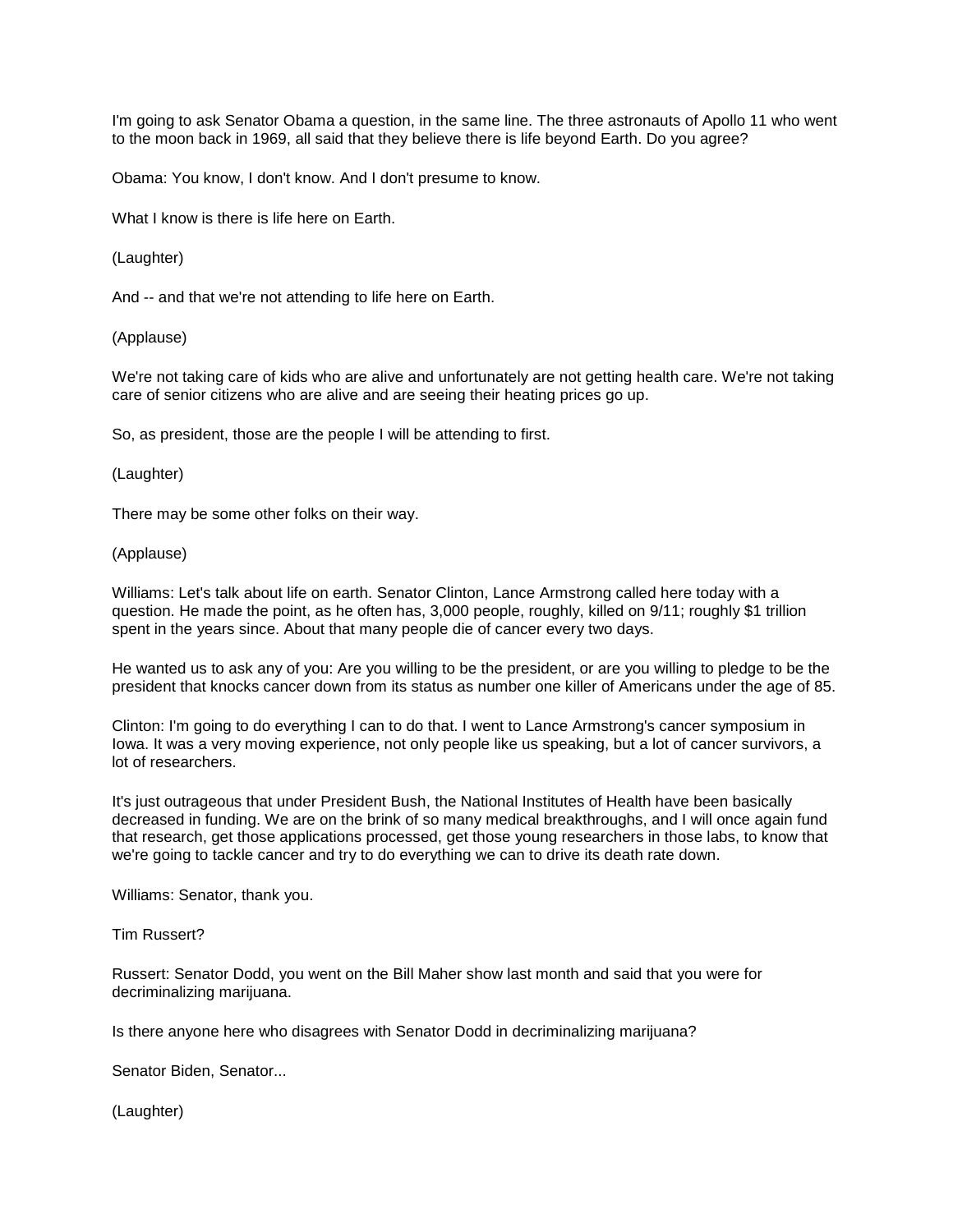# Senator Edwards, why?

Edwards: Because I think it sends the wrong signal to young people. And I think the president of the United States has a responsibility to ensure that we're sending the right signals to young people.

Dodd: Can I respond just why I think it ought to be?

We're locking up too many people in our system here today. We've got mandatory minimum sentences, they are filling our jails with people that don't belong there.

My idea is to decriminalize this, reduce that problem here. We've gone from 800,000 to 2 million people, in our penal institutions in this country. We've got to get a lot smarter about this issue than we are. And as president, I'd try and achieve that.

Williams: Senator Biden, I have to introduce a new subject here. Christmas shopping season, holiday shopping, almost upon us, as there is a chill in the air.

Would you advise Americans against buying imported toys from China, in light of the recent health and safety problems?

Biden: If I were president, I'd shut down any imports from China, period, in terms of their toys -- flat shut it down, number one.

# (Applause)

Number two, imagine if this was Morocco selling us these toys, we would have shut it down a year ago. They have mortgage on our house because Bush mortgaged us to a \$1 trillion to them. He is responsible for this. This is outrageous.

And by the way, where is Rudy where we need him, here?

(Laughter)

He could have helped you on this, you know what I mean -- on the UFOs.

(Laughter)

I don't know.

Williams: This is what happens late at night in a hot room.

Senator Obama, we started with you. Let's take a stab at this one. Tomorrow, of course, is Halloween. You will go as what?

(Laughter)

Obama: Well, we haven't decided on the costume yet. I know my nine-year-old is going as a mad professor. And my six-year-old's going as a witch. I will be accompanying them. I am thinking about wearing a Mitt Romney mask, which I think will really...

(Laughter)